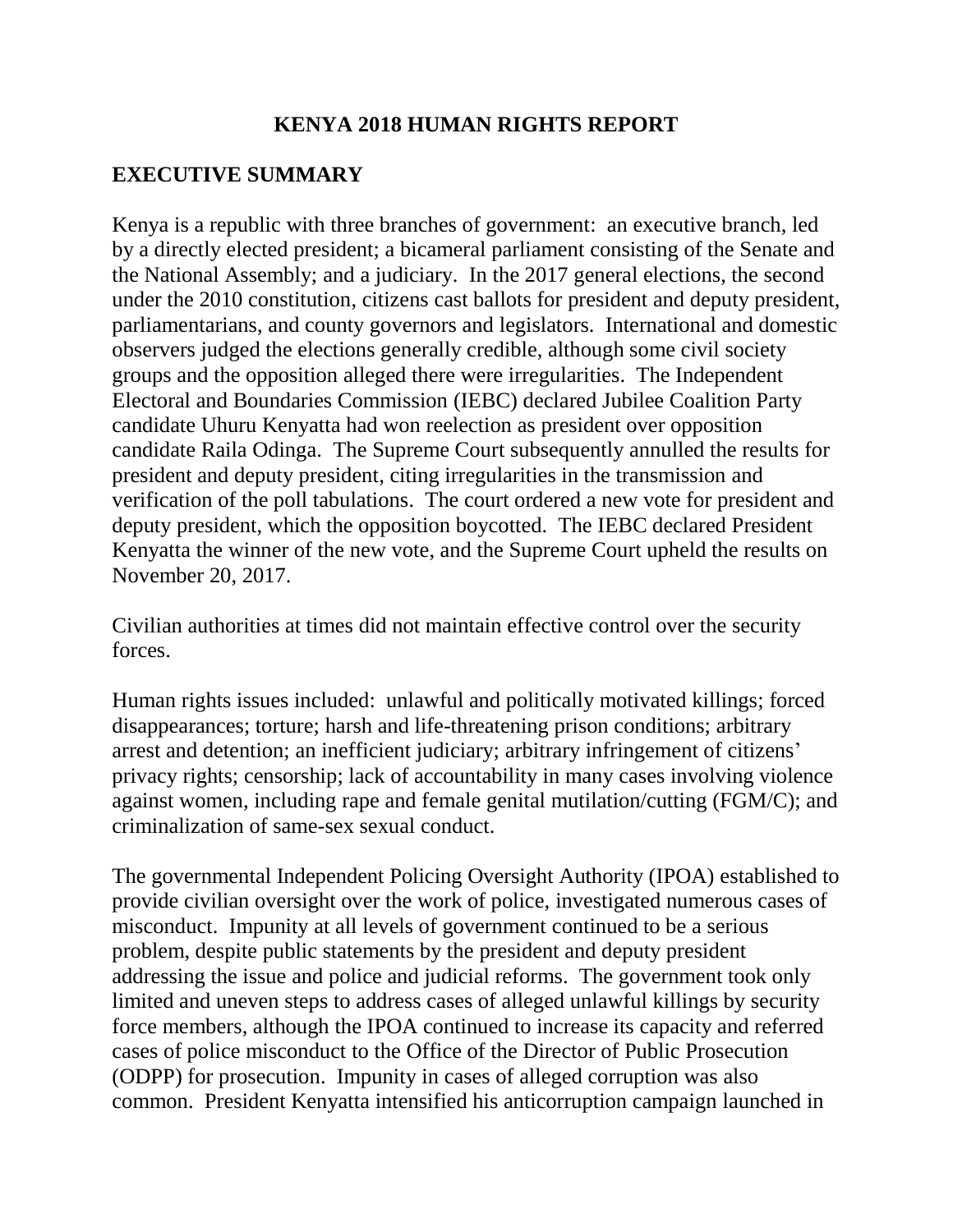2015, and the inspector general of police continued his strong public stance against corruption among police officers.

Al-Shabaab terrorists conducted deadly attacks and guerilla-style raids on isolated communities along the border with Somalia, targeting both security forces and civilians. Human rights groups alleged that security forces committed abuses, including extrajudicial killings, while conducting counterterror operations.

# **Section 1. Respect for the Integrity of the Person, Including Freedom from:**

# **a. Arbitrary Deprivation of Life and Other Unlawful or Politically Motivated Killings**

There were numerous reports the government or its agents committed arbitrary and unlawful killings, particularly of known or suspected criminals, including terrorists. In September eight nongovernmental organizations (NGO) based in the northern region jointly issued a statement listing extrajudicial killings and enforced disappearances at top of their list of human rights concerns. In September the NGO HAKI Africa provided the ODPP a list of 34 youth whom police allegedly executed over nine months since the beginning of the year. The ODPP committed to pursue investigations and requested additional evidence and assistance from HAKI. The NGO Independent Medico Legal Unit alleged that police in Nairobi summarily executed 58 individuals, mostly in informal settlements, between January to June. In March 2017 video footage surfaced on the internet of an alleged plainclothes police officer shooting two subdued suspects in the Nairobi neighborhood of Eastleigh. According to the newspaper *Daily Nation*, the Nairobi police commander defended the shooting, calling the victims "gangsters." The Inspector General's investigation continued as of year's end.

In August IPOA reported a summary execution of a suspected carjacker. The police, who had allegedly shot the victim twice, hauled him from a church where he had sought refuge. IPOA's investigation continued as of the year's end.

Some groups alleged authorities significantly underestimated the number of extrajudicial killings by security forces due to underreporting of such killings in informal settlements, including those in dense urban areas. The NGO Mathare Social Justice Center estimated police killed at least one young male every week in the Mathare neighborhood of Nairobi. During the year IPOA received 461 complaints regarding deaths resulting from police actions, including 15 fatal shootings involving police and 446 deaths due to other actions by police.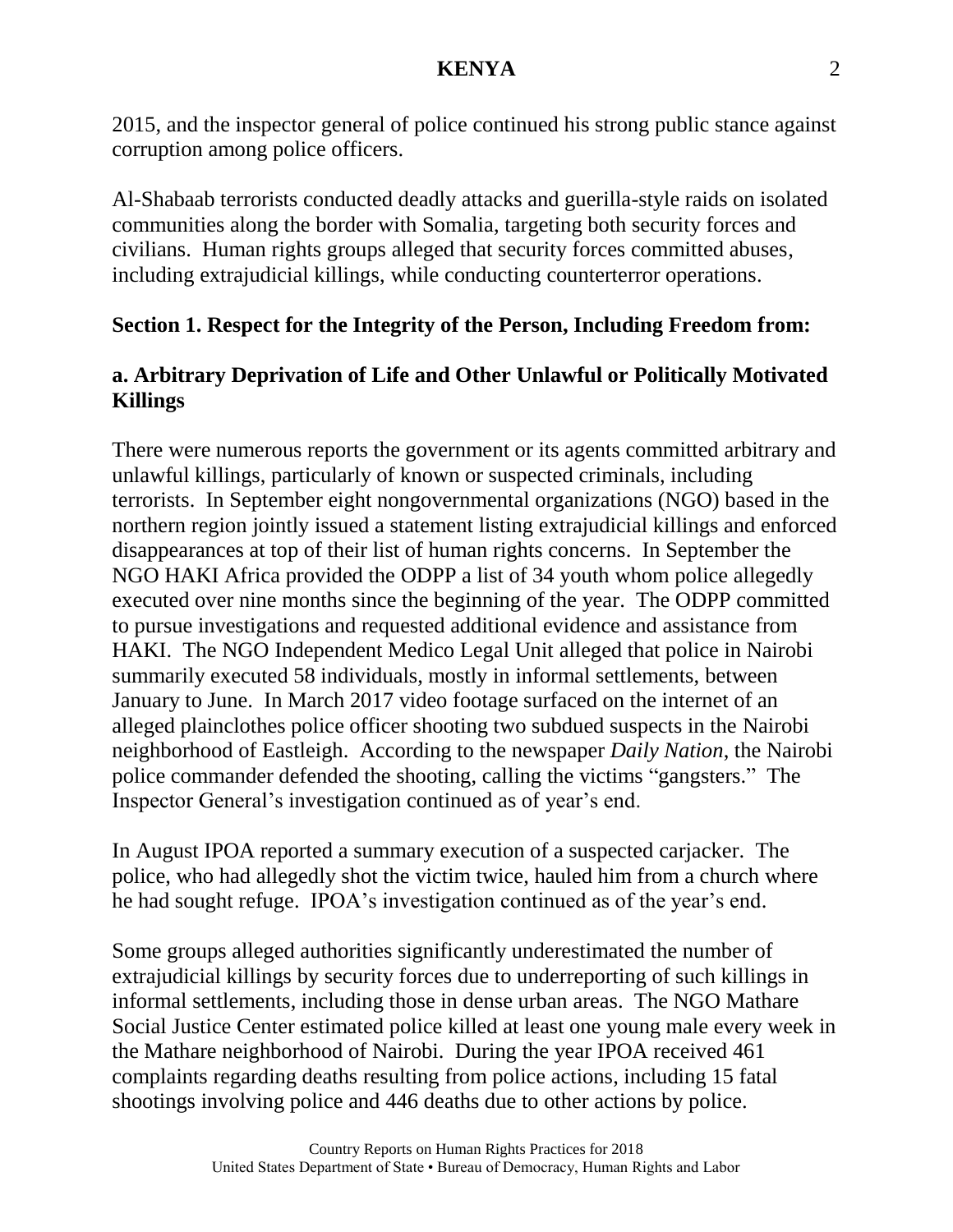NGOs and the autonomous governmental entity Kenyan National Commission on Human Rights (KNCHR) reported in 2017 that authorities killed between 35 and 100 persons and injured many others in opposition strongholds following the August 2017 elections. A KNCHR report released in November documented 201 cases of sexual assault in nine counties emanating from the post-election violence, primarily during periods of increased civil unrest. The study found that police and other security officers committed 55 percent of the documented sexual assaults (see section 6). The report indicated that KNCHR turned over its findings to IPOA for official inquiry. IPOA's investigations stemming from election violence continued as of the year's end.

Media reports and NGOs attributed many of the human rights abuses not related to elections to Kenya Defense Forces counterterrorism operations in the northeast counties of Mandera, Garissa, and Wajir bordering Somalia. In September rights groups including Muslims for Human Rights led protests in Mombasa against extrajudicial killings and abductions by security forces. The groups alleged that on September 6, authorities gunned down three youths, ages 17, 17, and 19, absent proof of guilt. Police responded that the three had been caught preparing to commit a crime.

Impunity remained a serious problem (see section 1.d.).

Al-Shabaab terrorists conducted deadly attacks and guerilla-style raids on isolated communities along the border with Somalia. For example, in September al-Shabaab fighters reportedly stopped a bus in Lamu County, separated the passengers by religion, and then executed two Christian passengers before setting free the other passengers.

### **b. Disappearance**

Observers and NGOs alleged members of the security forces were culpable of forced disappearances. In June media reported civilian protests in Garissa County over the alleged disappearance of 14 residents. There were accusations of government involvement and use of police officers. On July 26, human rights lobby group HAKI Africa reported that between January and June, the Garissa police abducted or forced the disappearance of 46 civilians.

The media also reported on families on the coast and in northeastern counties searching for relatives who disappeared following arrest and of authorities holding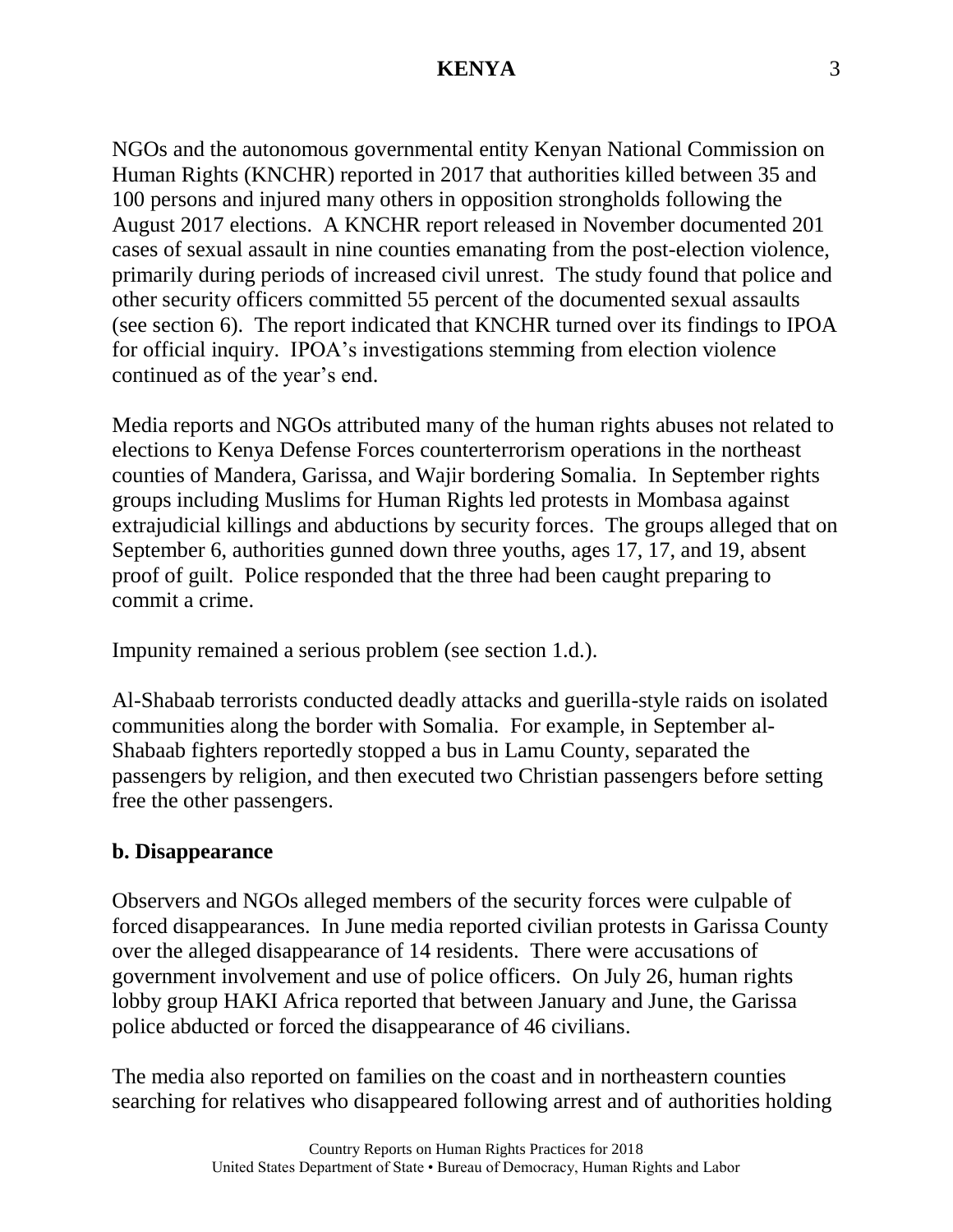individuals incommunicado for interrogation for several weeks or longer (see section 1.d.).

## **c. Torture and Other Cruel, Inhuman, or Degrading Treatment or Punishment**

In 2017 President Kenyatta approved the Prevention of Torture Act, which provides a basis to prosecute torture. The law provides a platform to apply articles of the 2010 constitution, including: Article 25 on freedom from torture and cruel, inhuman, or degrading treatment or punishment; Article 28 on respect and protection of human dignity; and Article 29 on freedom and security of the person. The law brings all state agencies and officials under one, rather than multiple pieces of legislation. Additionally, the law provides protections to vulnerable witnesses and law enforcement officials who refuse to obey illegal orders that would lead to torture. The government, however, had not implemented the guidelines required to operationalize the Prevention of Torture Act.

Pretrial detainees accused police of use of torture. In September a shooting suspect filed a formal complaint with IPOA alleging torture by police and continued detention beyond the maximum legal duration. That investigation continued as of year's end.

Police reportedly used torture and violence during interrogations as well as to punish both pretrial detainees and convicted prisoners. According to human rights NGOs, physical battery, bondage in painful positions, and electric shock were the most common methods of torture used by police. A range of human rights organizations and media reported police committed torture and indiscriminate violence with impunity. For example, there were numerous press and NGO reports of police brutality against protestors and unarmed citizens, including in house-tohouse operations in the days following the August 2017 elections (see section 3).

## **Prison and Detention Center Conditions**

Human rights organizations reported that prison, detention center, and police station conditions were harsh due to overcrowding, food and water shortages, and inadequate sanitary conditions and medical care. A Directorate of Health Services in the Prisons Department oversees health and hygiene issues.

Physical Conditions: According to the Kenya Prisons Service (PS), the prison population as of September was 51,130, held in prisons with a designated capacity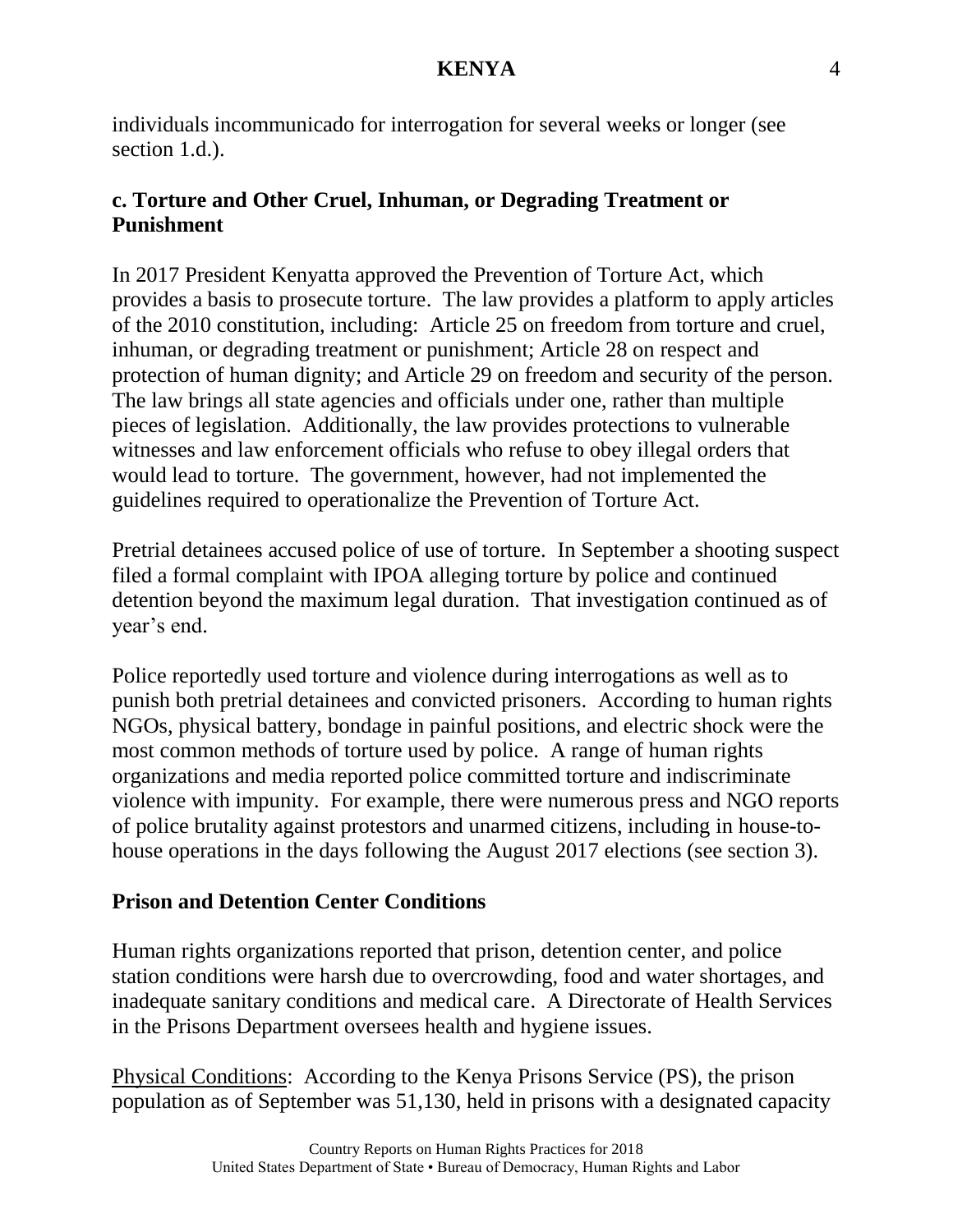of 26,837. More than 90 percent of prisoners were men. According to the National Council on the Administration of Justice's (NCAJ) January report, the country has 105 prisons--87 for men and 18 for women. While the PS noted that seven prisons have been constructed since 2012, serious overcrowding was the norm, with an average prisoner population of nearly 200 percent capacity and some prisons housing up to 400 percent of capacity. Authorities continued a "decongestion" program that entailed releasing petty offenders and encouraging the judiciary to increase use of the Community Service Orders program in its sentencing.

The PS reported 131 deaths as of September, many attributable to sicknesses caused or exacerbated by overcrowding, lack of access to clean water, poor hygiene, and inadequate medical care. According to a study by the NCAJ released in 2017, sanitary facilities were inadequate, and tuberculosis remained a serious problem at eight prisons.

In January 2017 the NCAJ reported that despite the legal requirement to separate male prisoners from women and children, the mixing of genders and ages remained a problem in some prisons. Between January and June 2017, IPOA observed that authorities separated women from men in detention facilities on average 89 percent of the time in the 29 detention facilities its representatives visited. In smaller jails, female prisoners were not always separated from men. There were no separate facilities during pretrial detention, and sexual abuse of female prisoners was a problem. Human rights groups reported that police routinely engaged in nonconsensual sex with female prisoners and that many female inmates resorted to prostitution to obtain necessities, such as sanitary items and underwear, which the Prisons Service did not provide.

Authorities generally separated minors from adults except during the initial detention period at police stations, when authorities often held adults and minors of both sexes in a single cell. Minors often mixed with the general prison population during lunch and exercise periods, according to the Coalition for Constitutional Interpretation, a domestic NGO. Prison officials reported that because there were few detention facilities for minors, authorities often had to transport them long distances to serve their sentences, spending nights at police stations under varying conditions along the way. In October 2017 the *Daily Nation* newspaper reported a witness had accused a police officer of raping a 13-year-old victim while she was held overnight at a police station for alleged theft. IPOA investigated the incident. A criminal prosecution was proceeding in the courts.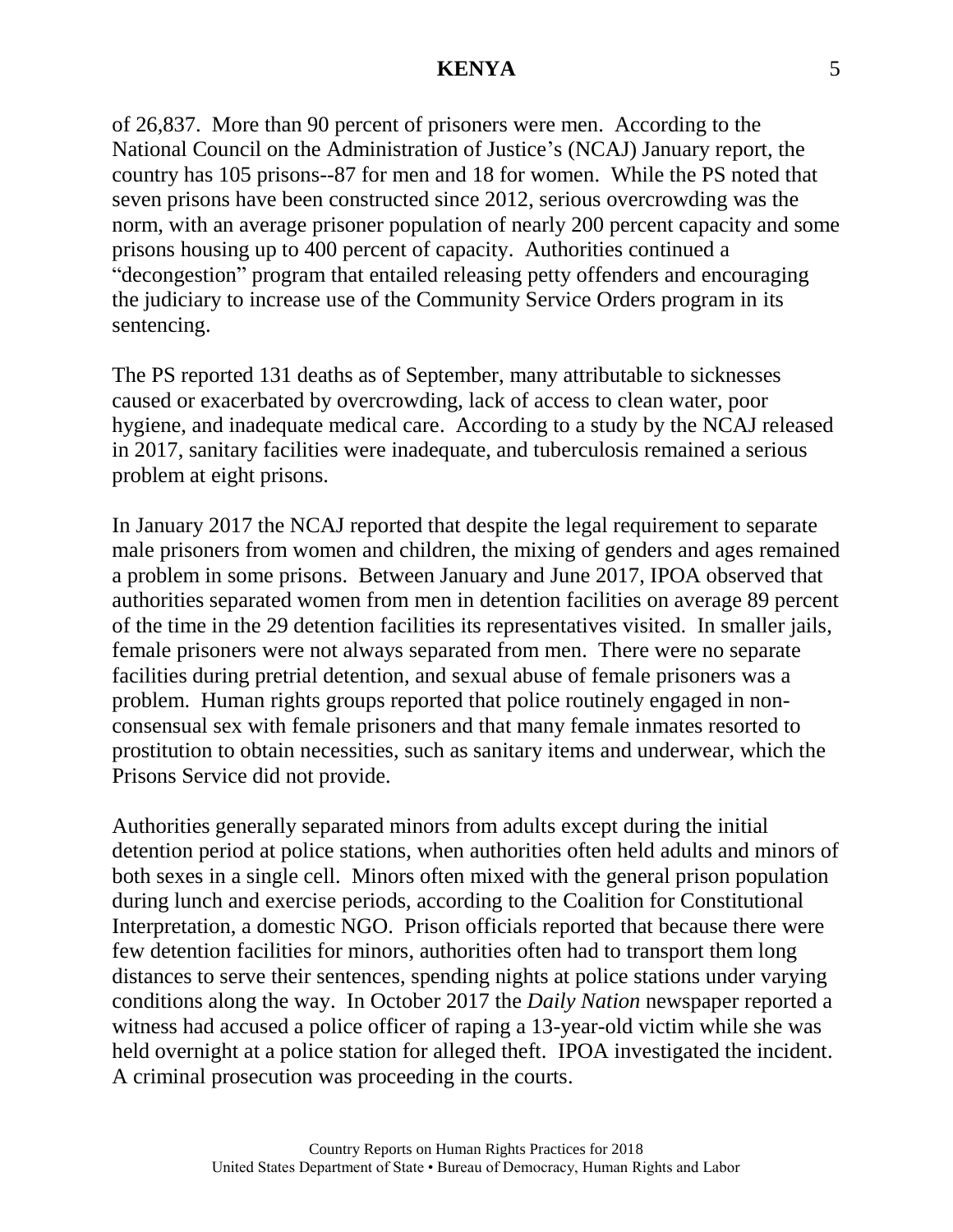The law allows children to stay with their inmate mothers in certain circumstances until age four or until arrangements for their care outside the facilities are concluded, whichever is earlier.

Prisoners generally received three meals a day, but portions were inadequate. The PS stated in August that it no longer served a penal diet for punishment. Water shortages, a problem both inside and outside of prison, continued. Prisoners generally spent most of their time indoors in inadequately lit and poorly ventilated cellblocks. This was especially true for the more than one-third of inmates awaiting trial, as they were not engaged in any work programs that would allow them to leave their cells regularly.

Administration: Mechanisms for prisoners to report abuse and other concerns improved due to collaboration between the PS and the KNCHR to monitor human rights standards in prison and detention facilities. By law, the Commission on the Administration of Justice serves as ombudsman on government administration of prisons. It is to receive and treat as confidential correspondence from inmates and recommend remedies to address their concerns, including those pertaining to prison living conditions and administration. Government-established special committees, which included paralegals and prison officials, also served to increase prisoners' access to the judicial system. The Legal Aid Center of Eldoret noted there was no single system providing "primary justice" to prisoners and detainees, who instead relied on a patchwork of services largely provided by NGOs. Many government-designated human rights officers lacked necessary training, and some prisons did not have a human rights officer.

Noncustodial community service programs and the release of some petty offenders alleviated somewhat prison overcrowding. The total prison population did not decrease substantially, however, because of unaffordable bail and bond terms for pretrial detainees, high national crime rates, overuse of custodial sentencing, and a high number of death row and life-imprisoned inmates. Legal rights NGOs and prison officials reported overuse of the charge of "robbery with violence," which may carry a life sentence, without sufficient evidence to support it. Some petty offenders consequently received disproportionately heavy sentences.

Prison officials sometimes denied prisoners and detainees the right to contact relatives or lawyers. Family members who wanted to visit prisoners commonly reported bureaucratic obstacles that generally required a bribe to resolve. According to the Legal Resources Foundation, prisoners had reasonable access to legal counsel and other official visitors, although there was insufficient space in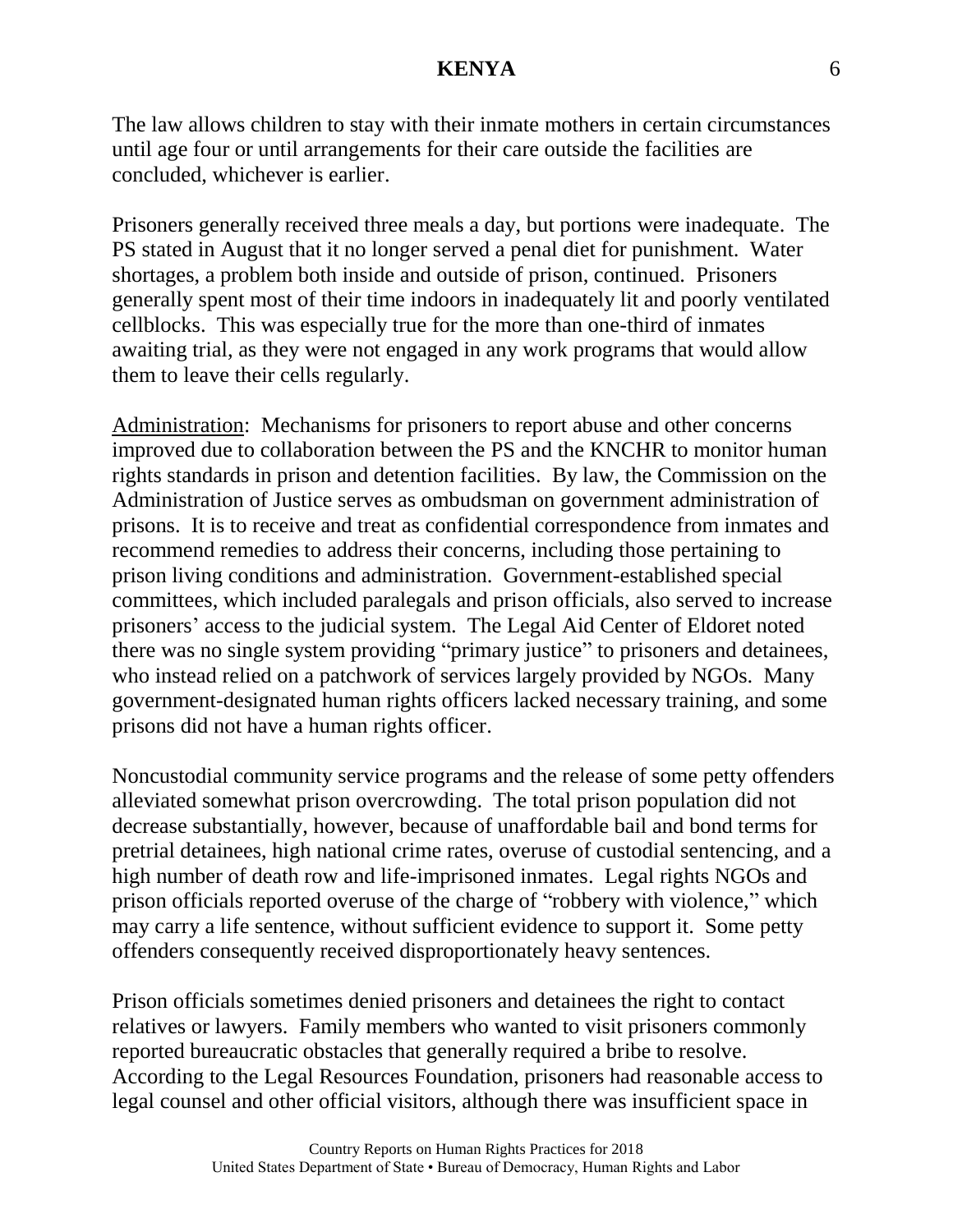many prisons and jails to meet with visitors in private and conduct confidential conversations.

Independent Monitoring: The government permitted prison visits by independent nongovernmental observers.

## **d. Arbitrary Arrest or Detention**

The law prohibits arrest or detention without a court order unless there are reasonable grounds for believing a suspect has committed or is about to commit a criminal offense. Police, however, arrested and detained citizens arbitrarily, accused them of more severe crimes than they had committed, or accused them of a crime to mask underlying police abuses.

# **Role of the Police and Security Apparatus**

The National Police Service (NPS) maintains internal security and is subordinate to the Ministry of Interior and Coordination of National Government (Interior).

In September President Kenyatta announced the reorganization of the NPS, which includes the Kenya Police Service (KPS), the Administration Police Service, and the Directorate of Criminal Investigations (DCI). The KPS remains responsible for general policing and contains specialized subunits, such as the paramilitary General Services Unit, which responds to large-scale incidents of insecurity. The Administration Police Service is now comprised of units dedicated to border security, protection of critical infrastructure, and prevention of livestock theft. The DCI is responsible for all criminal investigations and includes specialized investigative units, such as the Antinarcotics Unit, the Antiterrorism Police Unit, and the Forensics Unit.

The National Intelligence Service collects intelligence internally as well as externally and is under the direct authority of the president.

The Kenya Defense Forces are responsible for external security but have some domestic security responsibilities, including border security and supporting civilian organizations in the maintenance of order, including post-disaster response, as allowed by the constitution. The defense forces are subordinate to the Ministry of Defense. In 2015 the defense forces and police launched a coordinated operation to drive al-Shabaab terrorists out of the Boni Forest in northern Lamu and southern Garissa counties; the operation continued throughout the year.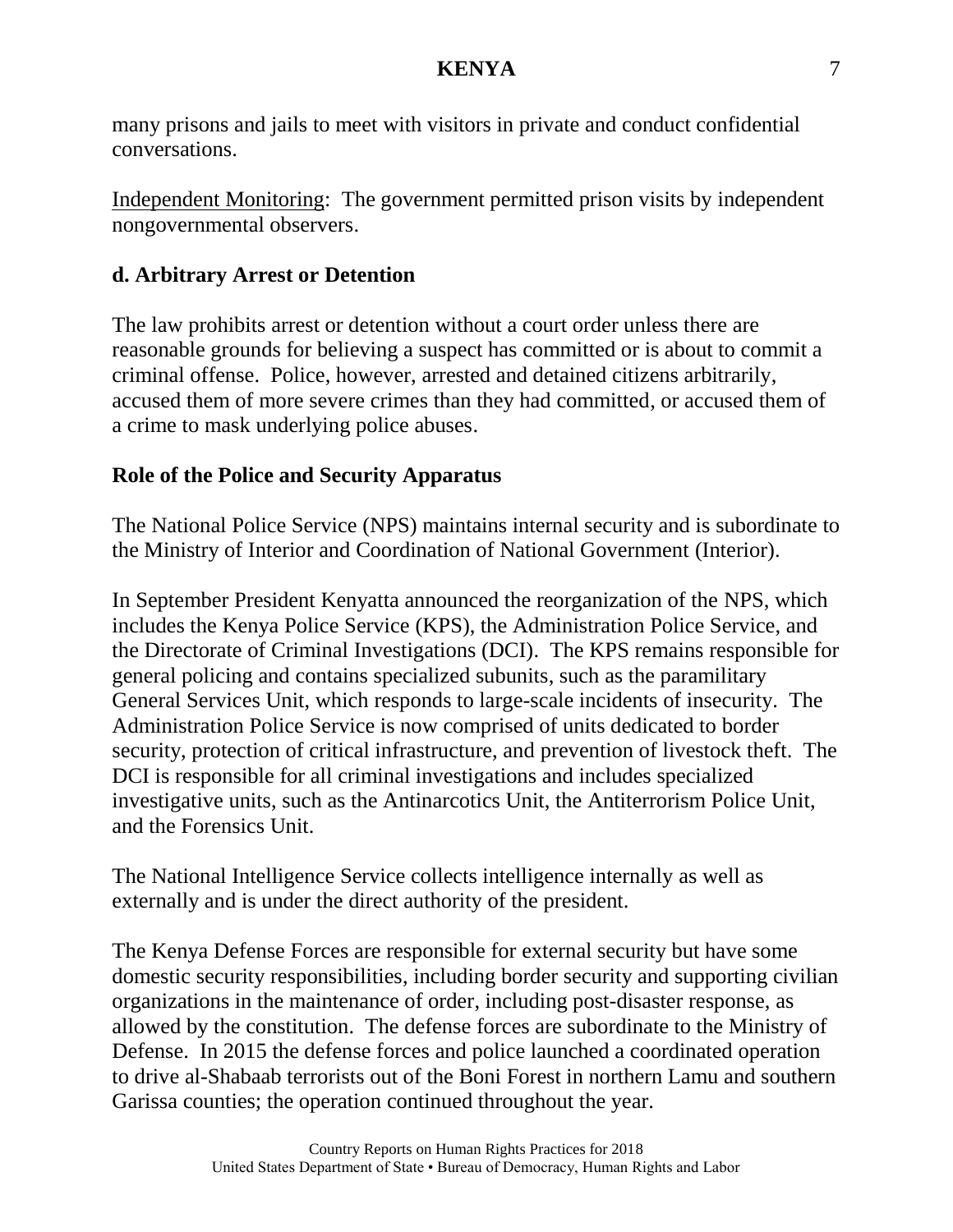The National Police Service Commission (NPSC) and IPOA, both government bodies, report to the National Assembly. The NPSC consists of six civilian commissioners, including two retired police officers, as well as the NPS inspector general and two deputies. The commission's tenure ended in September; the NPSC chief operating officer was managing the NPSC until a new commission is installed. The NPSC is responsible for recruiting, transferring, vetting, promoting, and disciplining NPS. IPOA investigates serious police misconduct, especially cases of death and grave injury at the hands of police officers.

The ODPP is empowered to direct the NPS inspector general to investigate any information or allegation of criminal conduct and to institute criminal proceedings in police abuse or corruption cases.

Impunity was a major problem. Authorities sometimes attributed the failure to investigate a case of police corruption or unlawful killing to the failure of victims to file official complaints. Victims can file complaints at regional police stations, police headquarters through the Internal Affairs Unit (IAU), and through the IPOA website and hotline. More than half of all allegations of death or bodily harm by the NPS were filed at IPOA in person. Sometimes police turned away victims who sought to file complaints at police stations where alleged police misconduct originated, and instead directed them to other area stations. This created a deterrent effect on reporting complaints against police. NGOs documented threats against police officers who attempted to investigate criminal allegations against other police officers. The National Coroners Service Act, adopted in 2017, lacked enforcement regulations and funding.

Police failed to prevent vigilante violence in numerous instances but in other cases played a protective role (see section 6).

Poor casework, incompetence, and corruption undermined successful prosecutions; the overall conviction rate for criminal prosecutions was between 13 and 16 percent. Police also frequently failed to enter detainees into custody records, making it difficult to locate them. Dispute resolution at police stations resolved a significant number of crimes, but authorities did not report or record them, according to human rights organizations.

Witness harassment and fear of retaliation severely inhibited the investigation and prosecution of major crimes. The Witness Protection Agency was underfunded, doubts about its independence were widespread, and the Supreme Court cited its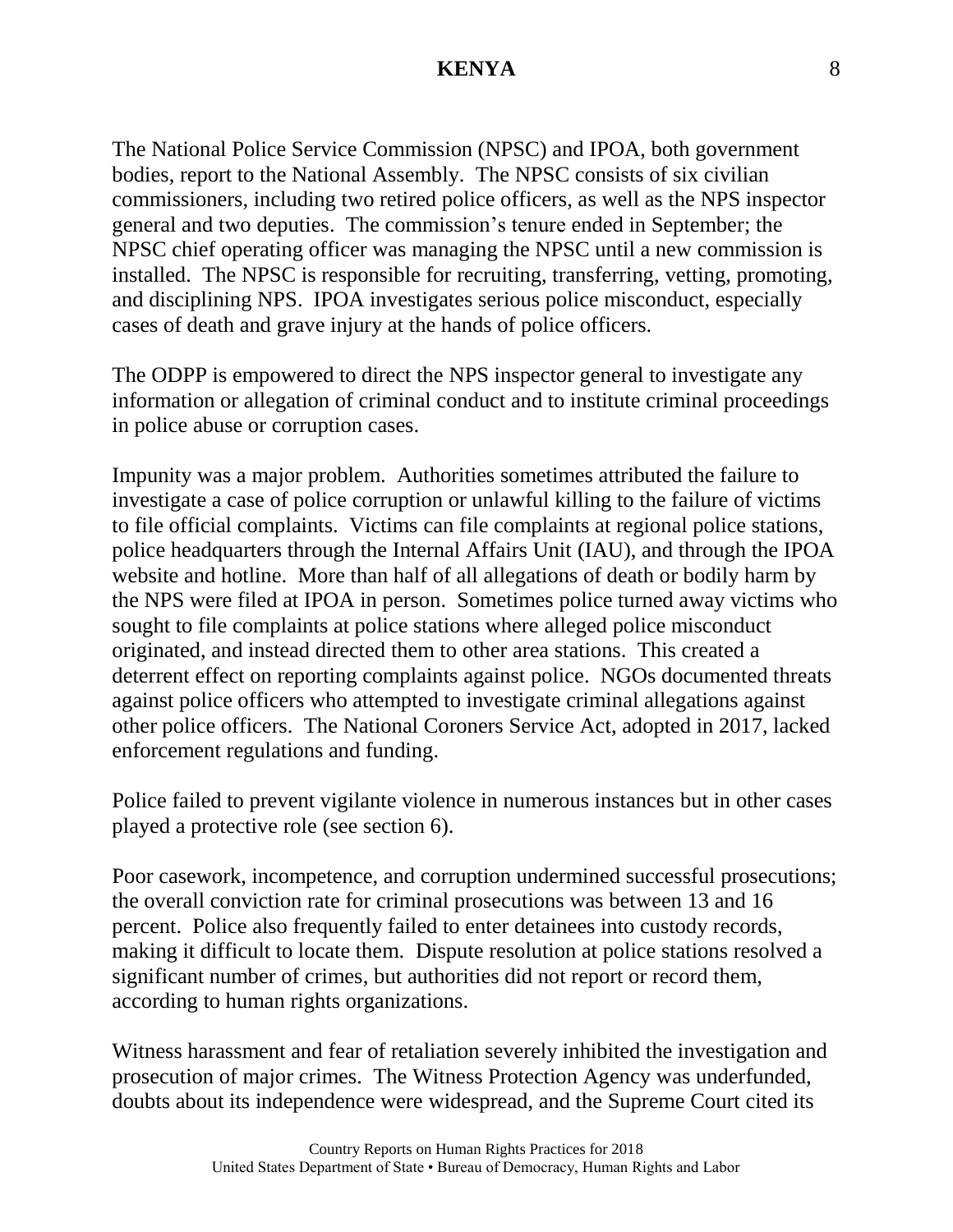weaknesses as a serious judicial shortcoming. It cooperated closely with IPOA and other investigative bodies.

Human rights activists reported that at times police officers in charge of taking complaints at the local level were the same ones who committed abuses. Police officials resisted investigations and jailed some human rights activists for publicly registering complaints against government abuses.

Research by a leading legal advocacy and human rights NGO found police used disciplinary transfers of officers to hide their identities and frustrate investigations into their alleged crimes. Many media and civil society investigations into police abuse ended after authorities transferred officers, and police failed to provide any information about their identities or whereabouts.

Police accountability mechanisms, including those of IAU and IPOA, increased their capacity to investigate cases of police abuse. The IAU director reports directly to the NPS Inspector General. Fifty-eight officers served in the IAU, mostly investigators with a background in the Kenya Police Service and the Administration Police Service. The IAU conducts investigations into police misconduct, including criminal offenses not covered by IPOA. Between January and September, the IAU received approximately 900 complaints, the number of which had increased year-to-year as police and the public became more familiar with the IAU. The Ethics and Anticorruption Commission (EACC), an independent agency, investigates cases involving police corruption.

In addition to regional offices in Mombasa, Kisumu, and Garissa, during the year IPOA opened six more offices in Nakuru, Eldoret, Kakamega, Nyeri, Meru, and Lodwar and increased its staff by 100 to 212. Through the end of September, IPOA received 1,853 complaints, bringing the total since its inception in 2012 to 10,966. IPOA defines five categories of complaints. Category One complaints comprise the most serious crimes--such as murders, torture, rape, and serious injury--and result in an automatic investigation. Category Two, serious crimes such as assault without serious injury, are investigated on a case-by-case basis. Categories Three to Five, less serious crimes, are generally not investigated. Approximately one-third of IPOA complaints fall under Categories One and Two. If, after investigation, IPOA determines there is criminal liability in a case, it forwards the case to the ODPP. Through the end of September, IPOA launched 717 investigations, of which five were forwarded to the ODPP. As of October IPOA and ODPP had two cases pending in courts. On January 7, IPOA secured the conviction of police officer Titus Musila for killing Kenneth Kimani Mwangi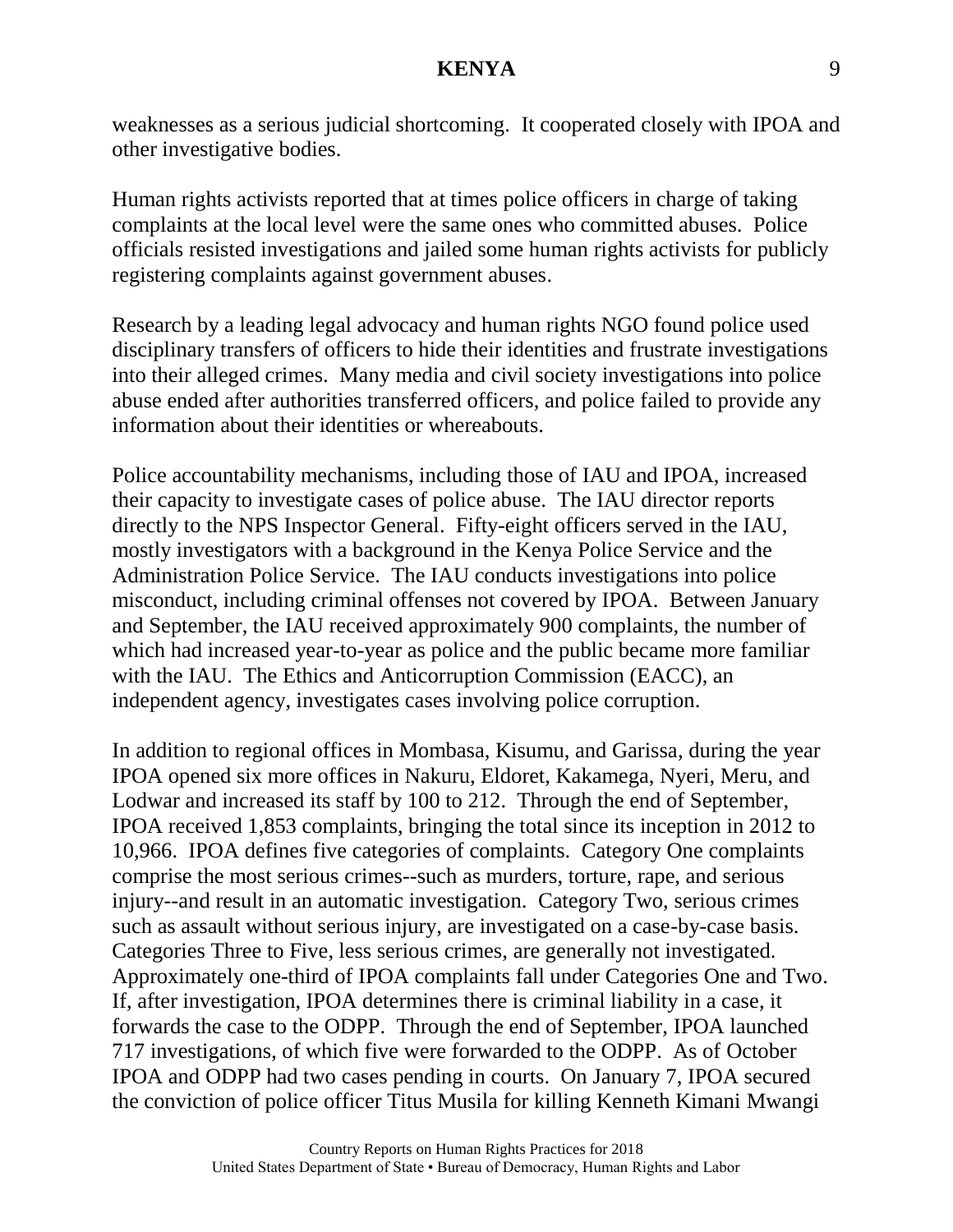in 2013. The court sentenced Musila to 15 years in prison. On November 14, a court sentenced two police officers to death for killing their colleague, Joseph Obongo, and two of his relatives in 2014.

The law requires that the NPSC eventually vet all serving police officers. Vetting required an assessment of each officer's fitness to serve based on a review of documentation, including financial records, certificates of good conduct, and a questionnaire, as well public input alleging abuse or misconduct. The NPSC reported it had vetted more than more than 15,000 officers since 2012. A significant portion of the officers vetted during the year were from the traffic department. The NPSC also vetted a higher number of chief inspectors than in the past, of which the NPSC removed 50 for corruption, human rights abuses, and other reasons. Some legal challenges brought by officers vetted out of the service continued in court.

# **Arrest Procedures and Treatment of Detainees**

The law provides police with broad powers of arrest. Police officers may make arrests without a warrant if they suspect a crime occurred, is happening, or is imminent. Victims' rights NGOs reported that in some cases authorities required victims to pay bribes and to provide transportation for police to a suspect's location to execute a legal arrest warrant.

The constitution's bill of rights provides significant legal protections, including provisions requiring persons to be charged, tried, or released within a certain time and provisions requiring the issuance of a writ of habeas corpus to allow a court to determine the lawfulness of detention. In many cases, however, authorities did not follow the prescribed time limits. According to the attorney general in a response to a questionnaire from the Office of the UN High Commissioner for Human Rights in 2013, "an unexplained violation of a constitutional right will normally result in an acquittal." While authorities in many cases released the accused if held longer than the prescribed period, some cases did not result in an acquittal, and authorities provided no compensation.

Police used excessive force in some cases when making arrests. IPOA investigated allegations of excessive force that led to serious injury.

The constitution establishes the right of suspects to bail unless there are compelling reasons against release. There is a functioning bail system, and all suspects, including those accused of capital offenses, are eligible for bail. Many suspects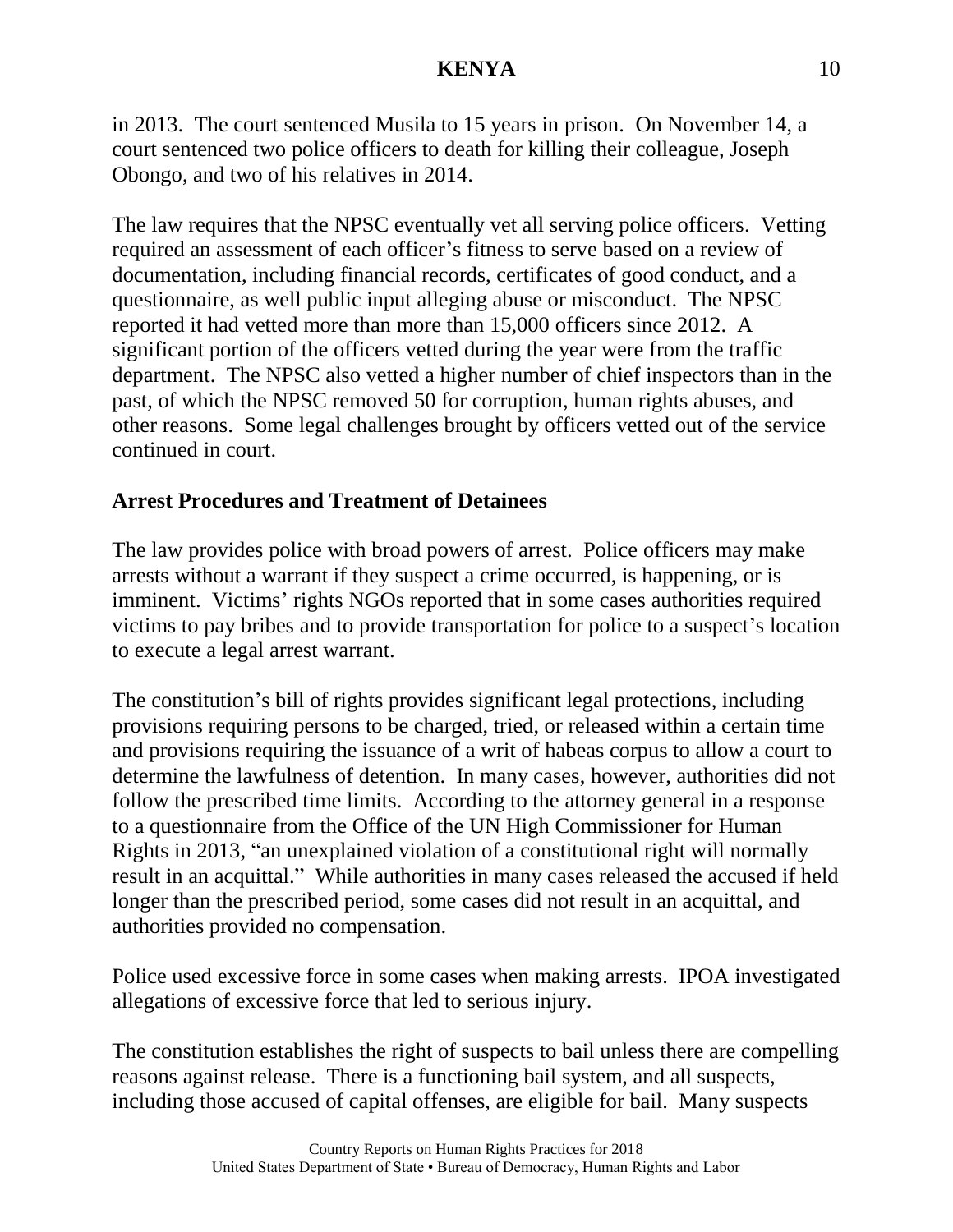remained in jail for months pending trial because of their inability to post bail. Due to overcrowding in prisons, courts rarely denied bail to individuals who could pay it, even when the circumstances warranted denial. For example, NGOs that worked with victims of sexual assault complained that authorities granted bail to suspects even in cases in which there was evidence that they posed a continuing threat to victims.

Although the law provides pretrial detainees with the right to access family members and attorneys, family members of detainees frequently complained that authorities permitted access only upon payment of bribes. When detainees could afford counsel, police generally permitted access to attorneys.

Arbitrary Arrest: Police arbitrarily arrested and detained persons. Victims of arbitrary arrest were generally poor young men. Human rights organizations complained that security forces made widespread arbitrary arrests and detentions during counterterrorism operations and targeted ethnic Somalis and Kenyan Muslims. In March 2017 AP officers allegedly arrested and assaulted *Standard*  newspaper journalist Isaiah Gwengi over his stories on police brutality. The IPOA investigation continued at year's end.

Pretrial Detention: Lengthy pretrial detention was a serious problem and contributed to prison overcrowding. Some defendants were held in pretrial detention longer than the statutory maximum term of imprisonment for the crime with which they were charged. The government claimed the average time spent in pretrial detention was 14 days, but there were reports many detainees spent two to three years in prison before their trials were completed. Police from the arresting locale are responsible for bringing detainees from prison to court when hearings are scheduled but often failed to do so, forcing detainees to wait for the next hearing of their cases (see section 1.e.).

Detainee's Ability to Challenge Lawfulness of Detention Before a Court: The law entitles persons arrested or detained to challenge in court the legal basis or arbitrary nature of their detention, but that right was not always protected in practice. In February authorities failed to comply with a court order to produce opposition lawyer Miguna Miguna in court. Authorities instead deported Miguna on February 6, claiming that he had given up his Kenyan citizenship upon obtaining Canadian citizenship. Miguna attempted to re-enter Kenya in March, but was detained at the airport. Authorities ignored two court orders to produce or release Miguna and instead deported the lawyer a second time on March 28.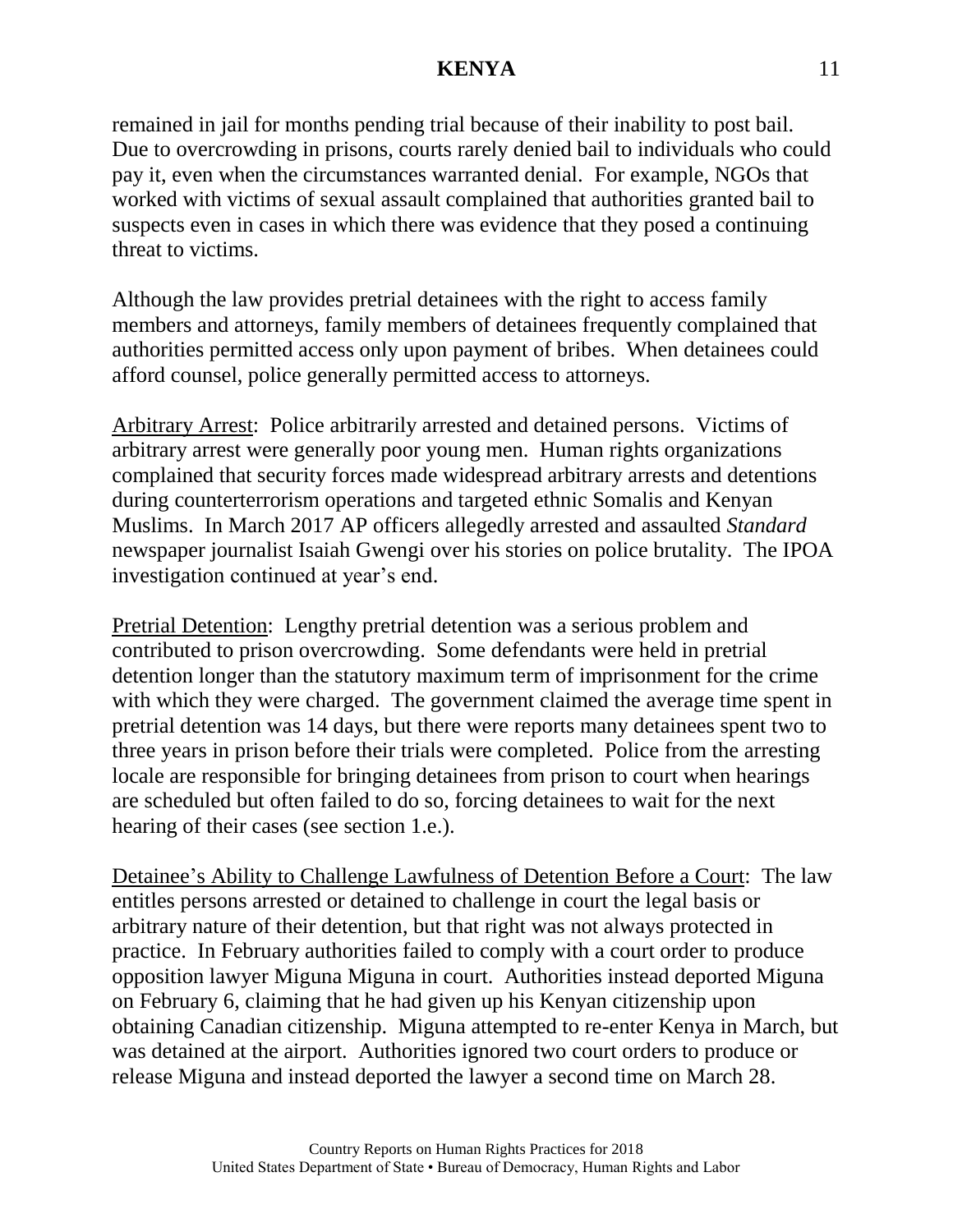## **e. Denial of Fair Public Trial**

The constitution provides for an independent judiciary, although the government did not always respect judicial impartiality. The government sometimes undermined the independence of the judiciary. In April the minister of interior claimed the judiciary was "captured" by civil society with the intent to stall and embarrass the government.

Reform of the judiciary continued. In August the director of public prosecution directed anticorruption authorities to investigate the judiciary over allegations of misuse and loss of court funds. On August 28, authorities arrested the deputy chief justice for suspected corruption. She faces charges for abuse of office for personal gain, and undermining public integrity in the judiciary. The case against the deputy chief justice was ongoing as of year's end. Authorities generally respected court orders, and the outcomes of trials did not appear to be predetermined.

In June parliament accused the judiciary of meddling in the legislative process, citing court orders against parliamentary procedures.

The Judicial Service Commission (JSC)--a constitutionally mandated oversight body intended to insulate the judiciary from political pressure--provides the president with a list of nominees for judicial appointment. The president selects one of the nominees for parliamentary approval. The president appoints the chief justice and appellate and High Court judges through this process. The commission publicly reviews judicial appointees. As of October President Kenyatta had not formally installed JSC nominee Judge Mohammed Warsame, whom the JCS nominated in April.

In December 2017 the judiciary issued the State of the Judiciary and the Administration of Justice Report for 2016-17, which cited more than 60,000 cases pending in court for between five and 10 years. The judiciary improved its case clearance rate during the year and substantially reduced case backlog by increasing benches of judges sitting daily.

The constitution gives the judiciary authority to review appointments and decisions made by other branches of government. Parliament generally adhered to judicial decisions, with some exceptions.

For example, in August 2016 a High Court deadline expired for parliament to enact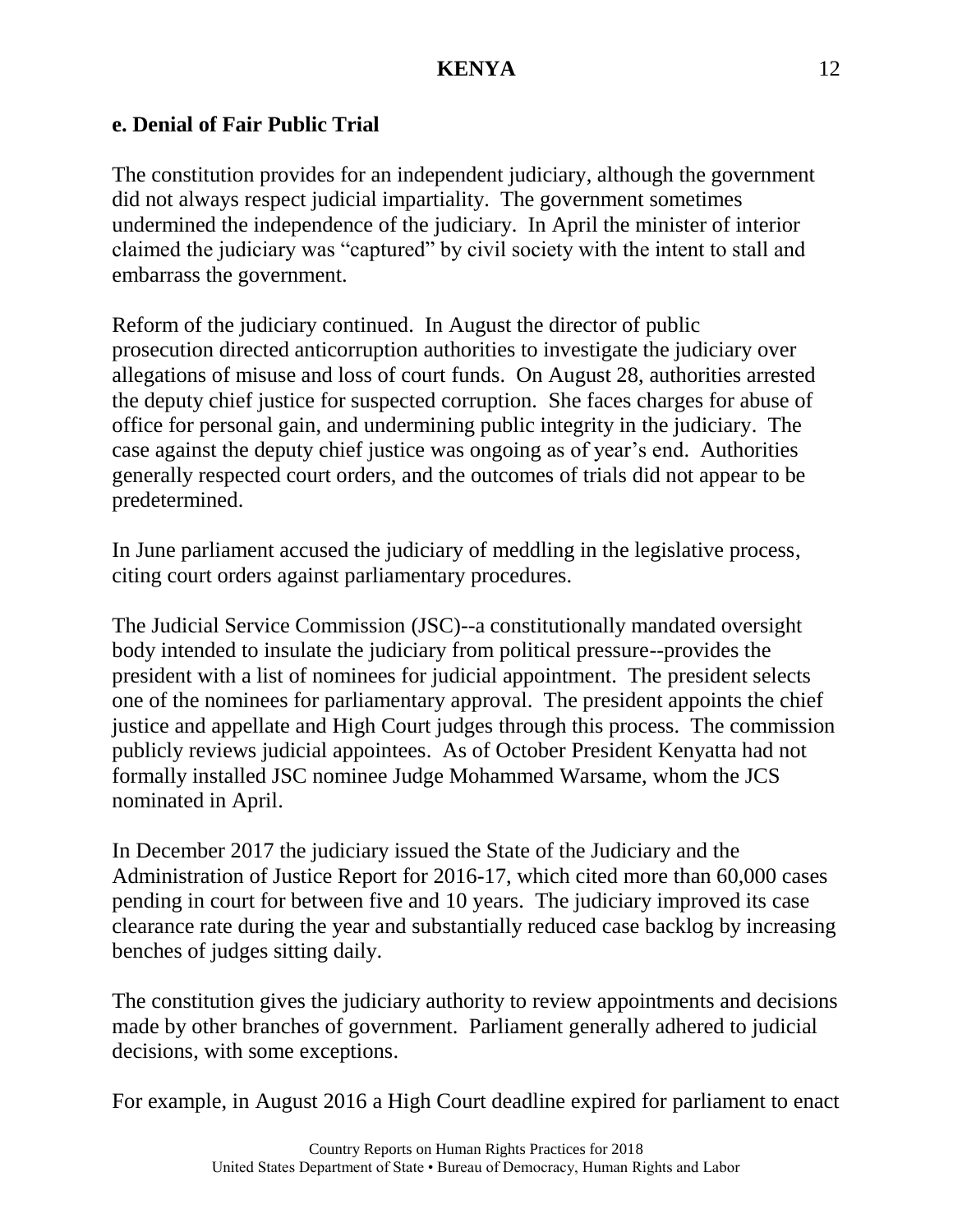legislation to implement the constitutionally mandated two-thirds gender principle (see section 3). In 2017 a second High Court-ordered deadline for implementation expired, despite a promise by the National Assembly majority leader to bring it to a vote. The order remained under parliamentary review at year's end. In May the High Court issued a ruling quashing the privileges of parliament that had insulated against legal redress on any decisions parliamentarians make. In June parliament slashed the judiciary budget allocation for the 2018-19 financial year in a perceived retaliatory move.

The law provides for "kadhi" courts, which adjudicate Muslim law on marriage, divorce, and inheritance among Muslims. There were no other traditional courts. The national courts used the traditional law of an ethnic group as a guide in personal matters as long as it did not conflict with statutory law.

# **Trial Procedures**

The law provides for the right to a fair public trial, although individuals may give some testimony in closed session; the independent judiciary generally enforced this right. The law provides for a presumption of innocence, and defendants have the right to attend their trials, confront witnesses, and present witnesses and evidence in their defense. The law also provides defendants the right to receive prompt and detailed information on the charges against them, with free interpretation if necessary, including during trials; to be tried without undue delay; to have access to government-held evidence; and not to be compelled to testify or confess guilt. Authorities generally respected these rights, although they did not always promptly inform persons of the charges against them. During the year the judiciary completed disseminating *Active Case Management Guidelines* to several courts involved in a management pilot project. The judiciary implemented the pilot project in some high profile and complex cases, but had not done so on a regular basis. In January Chief Justice David Maraga launched the National Committee on Criminal Justice Reforms to coordinate justice sector reform. On September 22, Maraga inaugurated the Criminal Procedure Bench Book as part of ongoing judicial reforms.

Trial delays sometimes resulted because witnesses failed to present themselves, judges cancelled trial dates without notice, witnesses were not protected, or legal counsel failed to appear. Authorities generally respected a defendant's right to consult with an attorney in a timely manner. Defendants generally had adequate time to prepare a defense if they were capable of doing so. The government and courts generally respected these rights. There was no government-sponsored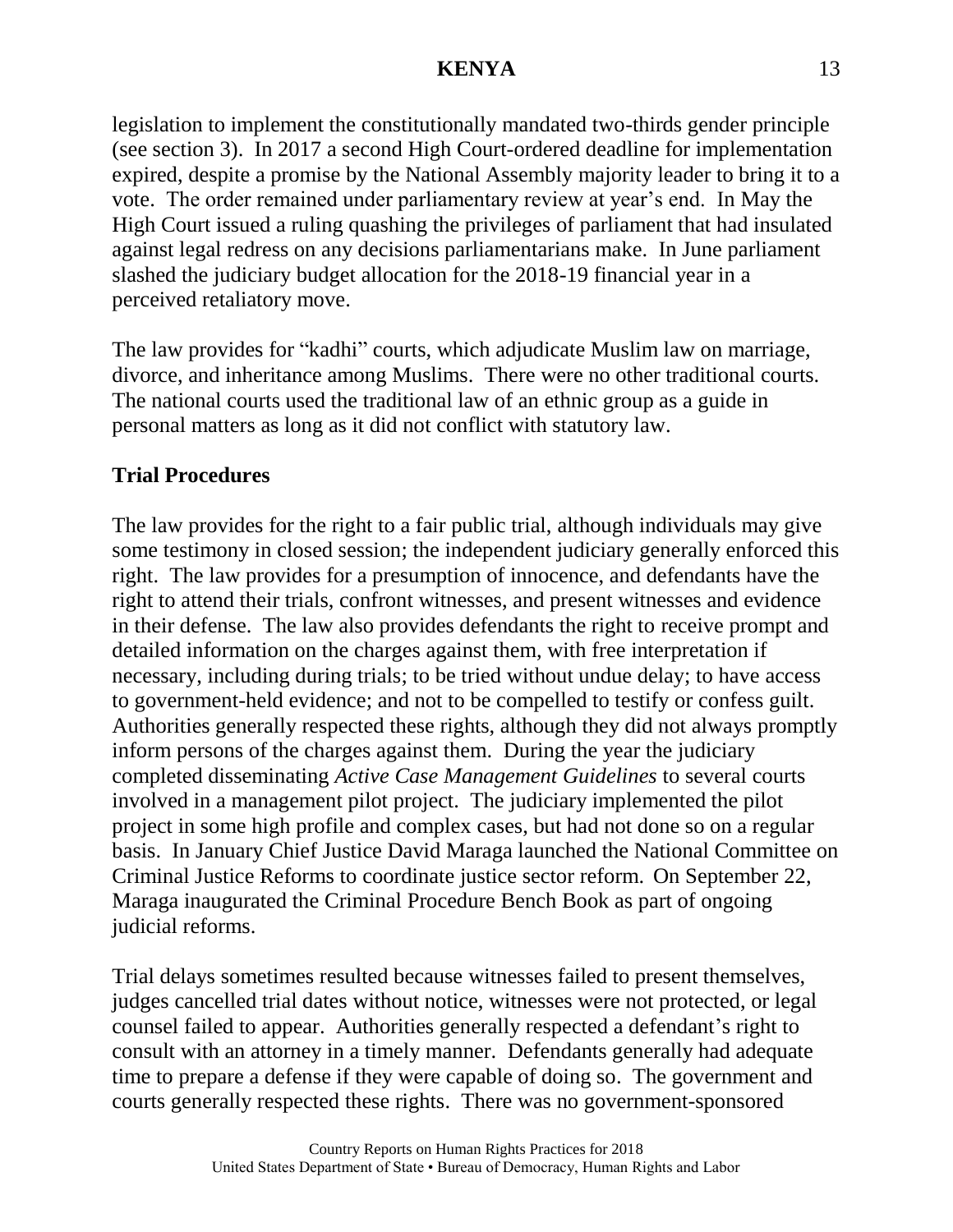public defenders service, and courts continued to try the vast majority of defendants without representation because they could not afford legal counsel.

In May, 2,000 inmates at a regional prison declined to appear in court over processing and conclusion of their court cases. The inmates accused the justice system of detaining them without trial. The judiciary resolved the matter after three weeks by rotating additional judges to the court.

The Legal Aid Act enacted in 2016 established the National Legal Aid Service to facilitate access to justice, with the ultimate goal of providing pro-bono services for indigent defendants who cannot afford legal representation. Other pro-bono legal aid was available only in major cities where some human rights organizations, notably the Federation of Women Lawyers, an international NGO, provided it. The Law Society of Kenya (LSK) held the annual legal awareness week in September with the theme "Corruption: a crime against justice, democracy, development and prosperity." During the week, LSK provided free legal aid at all High Courts nation-wide.

The ODPP significantly increased the number of trained prosecutors during the year. According to the ODPP, as of June 29, there were an estimated 627 state prosecutors, compared with 200 in 2013, as well as 402 support staff. The expansion of the prosecution service reduced delays in court proceedings. The ODPP suffered high staff turnover, largely due to the judiciary offering better pay. To fill the gap, the office increased recruiting efforts and brought in more than 90 new prosecutors during the year.

Discovery laws are not clearly defined, handicapping defense lawyers. Implementation of a High Court ruling requiring provision of written statements to the defense before trial remained inconsistent. Defense lawyers often did not have access to government-held evidence before a trial. There were reports the government sometimes invoked the Official Secrets Act as a basis for withholding evidence.

Defendants may appeal a verdict to a High Court and ultimately to the Court of Appeal and, for some matters, to the Supreme Court.

## **Political Prisoners and Detainees**

While generally not an issue, there was one report of a political prisoner or detainee. Authorities detained opposition lawyer Miguna Miguna for several days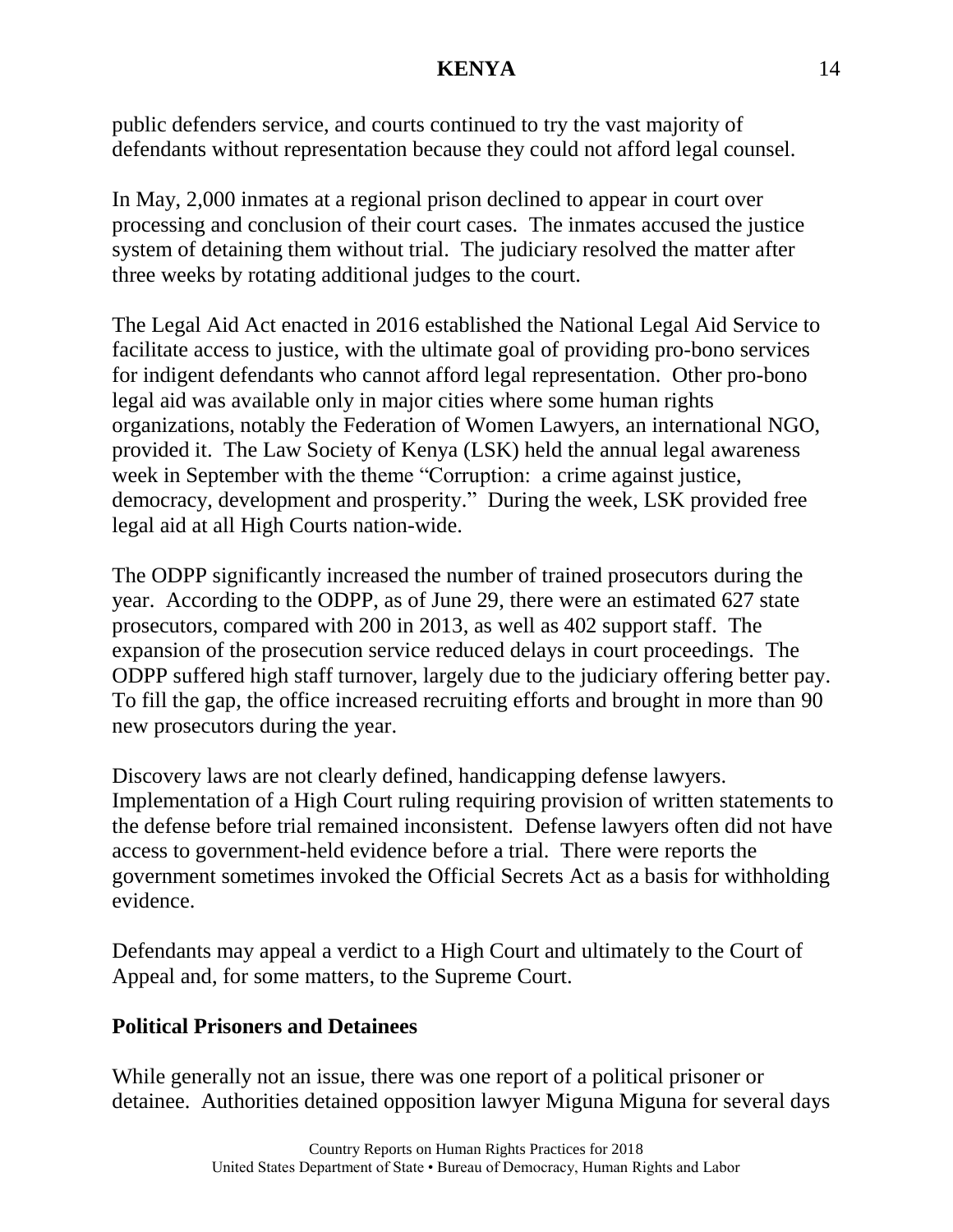following the January 30 ceremony swearing in Raila Odinga as "the people's president." Authorities failed to comply with a court order to produce Miguna and instead deported him, claiming that he had given up his Kenyan citizenship upon obtaining Canadian citizenship (see section 1.d).

## **Civil Judicial Procedures and Remedies**

Individuals may use the civil court system to seek damages for violations of human rights and may appeal decisions to the Supreme Court as well as to the African Court of Justice and Human Rights. In 2016 the judiciary launched a program of *Enhanced Service Delivery Initiatives* to promote more efficient and affordable justice. The program introduced Performance Management Understandings as a method for measuring the performance of judicial staff, judges, and magistrates by work delivery. In 2017 Supreme Court Chief Justice Maraga launched a strategic blueprint for judicial reform, which included an Implementation and Monitoring Committee. In September the ODPP set up a task force to review the national prosecution policy and other guidelines. The task force was expected to develop guidelines on alternatives to prosecution, formulate ODPP charge sheet formats and information, develop standard guidelines on preparation of case files, and develop rules on the operationalization of a central intake of cases.

According to human rights NGOs, bribes, extortion, and political considerations influenced the outcomes in some civil cases. Court fees for filing and hearing civil cases effectively barred some from access to the courts.

## **Property Restitution**

There is no single established system of land tenure in the country: private titles compete with customary land rights and community land, while public land is vulnerable to squatters or to unscrupulous developers. There is no clear legal framework for issuing title deeds or for adjudicating land disputes because of legal disputes between the National Land Commission, vested with powers of land adjudication through the constitution and 2012 implementing legislation, and the Ministry of Lands. Plots of land were sometimes allocated twice. The Community Land Act signed into law in 2016 allows communities to apply for land registrations as a single entity and put in train the adjudication process in which their applications will be considered alongside any competing claims. In June the government launched its first National Land Use Policy, calling for the issuance of titles based on approved physical development plans.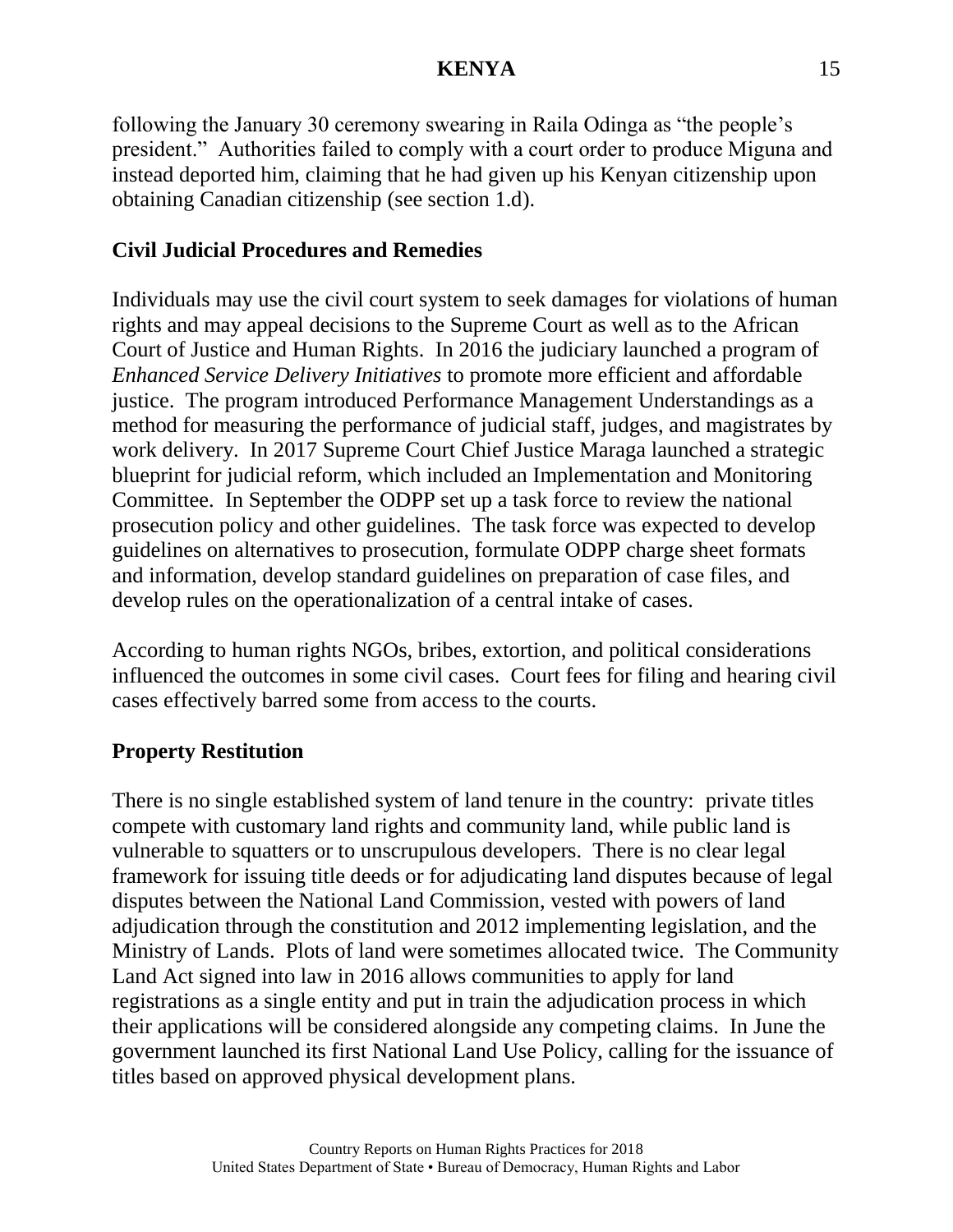A report by the Truth, Justice, and Reconciliation Commission (TJRC) established in the aftermath of the 2007-08 postelection violence identified land reform, including titling, as a key issue, and issued recommendations, which were largely not implemented. NGOs and media reported progress had been uneven. For example, according to the daily *Standard* newspaper, in January 2017 a branch of the High Court ruled that more than three million land title deeds issued by the government since 2013 had been irregularly processed and were therefore invalid, but could be corrected. The judgment was based on the parliament's failure to approve regulations required to implement the Land Registration Act.

There is no established system for restitution or compensation for those declared to be squatters and ordered to vacate land. Both private and communal clashes were common because of land disputes. The government used forced eviction and demolition to restore what it claimed was illegally occupied public land. For example, in July authorities demolished buildings in the Nairobi informal settlement Kibera, including seven schools, and the residences of more than 10,000 persons. Despite promises to complete a resettlement plan and restitution manifest prior to the demolition, authorities failed to do so.

Evictions also continued in the Mau forest in southwest Kenya. In July authorities forcefully evicted approximately 2,000 persons considered squatters without legal right to live on public land. This led to increased intercommunity clashes in the area in August and September.

In May 2017 the African Union Court on Human and Peoples' Rights found in favor of the indigenous Ogiek community evicted in 2009 from the Mau Forest. The court ruled the government's actions had violated seven articles of the African Charter on Human and People's Rights, to which the country is a signatory. The ruling gave the government until November 2017 to implement the required remedies, but at year's end, the attorney general had taken no action.

# **f. Arbitrary or Unlawful Interference with Privacy, Family, Home, or Correspondence**

The constitution and law prohibit such actions, except "to promote public benefit," but authorities sometimes infringed on citizens' privacy rights. The law permits police to enter a home without a search warrant if the time required to obtain a warrant would prejudice an investigation. Although security officers generally obtained search warrants, they occasionally conducted searches without warrants in the course of large-scale security sweeps to apprehend suspected criminals or to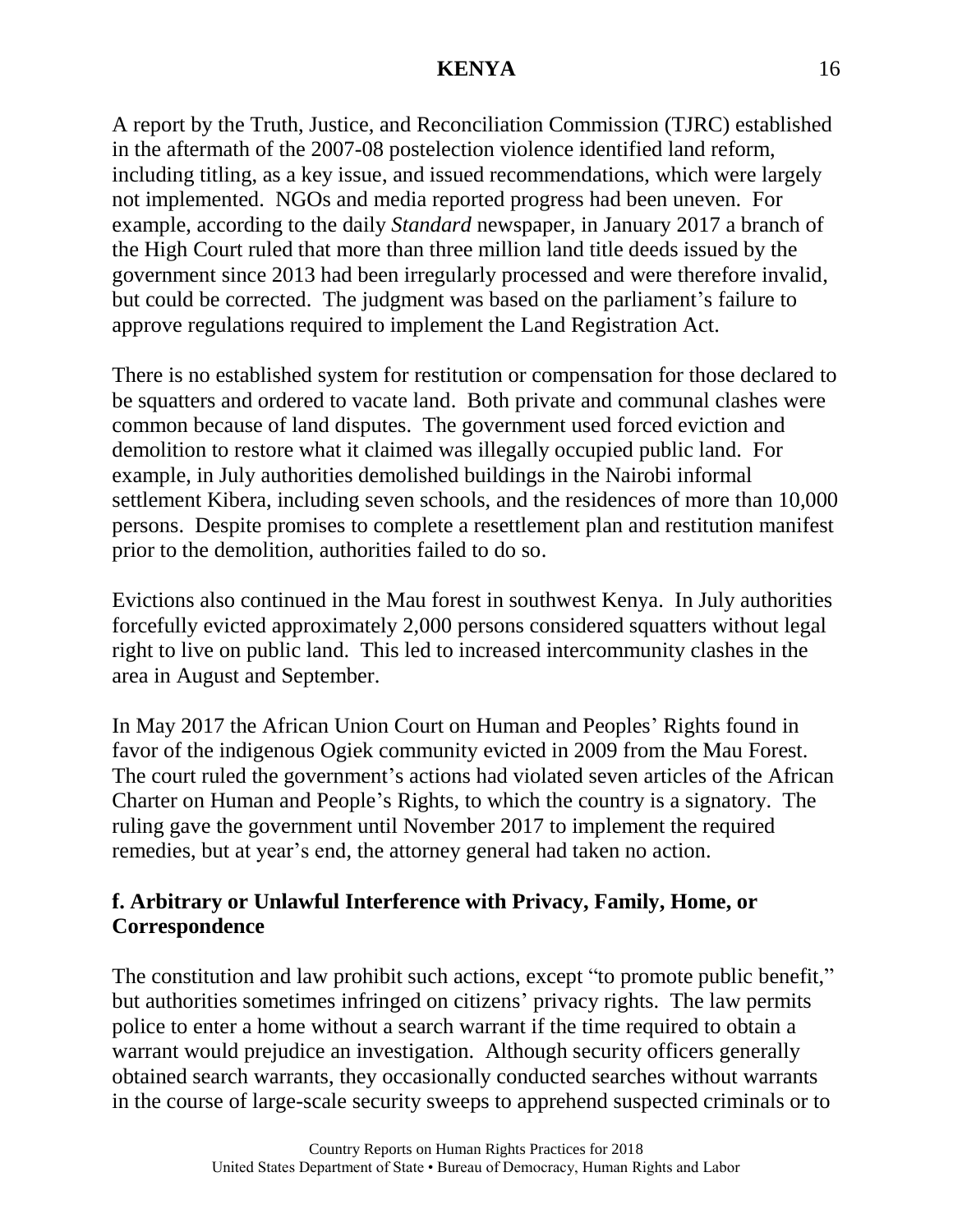seize property believed stolen. For example, in August 2017, according to multiple press and NGO reports, police conducted house-to-house operations in Kisumu County in connection with protests in the wake of the August 2017 election. In one of the homes, police allegedly beat a husband, wife, and their six-month-old daughter (known as "Baby Pendo"). KNCHR confirmed the infant died of her injuries in September 2017. In November 2017 IPOA completed its investigation into the infant's death and referred the case to the ODPP for potential prosecution. ODPP declined to prosecute due to lack of evidence identifying the culpable officers. IPOA then referred the case to a magistrate for a public inquest, which met several times, most recently on July 11.

Human rights organizations reported police officers raided homes in informal settlements in Nairobi and communities in the coast region in search of suspected terrorists and weapons. The organizations documented numerous cases in which plainclothes police officers searched residences without a warrant and household goods were confiscated when residents were unable to provide receipts of purchase on demand.

# **Section 2. Respect for Civil Liberties, Including:**

# **a. Freedom of Expression, Including for the Press**

The law provides for freedom of expression, including for the press, but the government sometimes restricted this right.

Freedom of Expression: In 2017 a branch of the High Court declared unconstitutional Section 132 of the Penal Code, which criminalized "undermining the authority of a public officer," ruling the provision violated the fundamental right of freedom of expression. Other provisions of the constitution and the National Cohesion and Integration Act prohibiting hate speech and incitement to violence remained in force. Authorities arrested numerous members of parliament (MPs) on incitement or hate speech charges. In September 2017 authorities arrested MP Paul Ongili (aka Babu Owino) on charges of subversion and incitement and later charged him with causing grievous harm to a voter. These charges remained pending. In March the Nairobi High Court nullified Ongili's election as an MP on charges of electoral malpractice and related violence. In June the Appeals Court overturned the High Court decision, reinstating Ongili's election.

Press and Media Freedom: The government occasionally interpreted laws to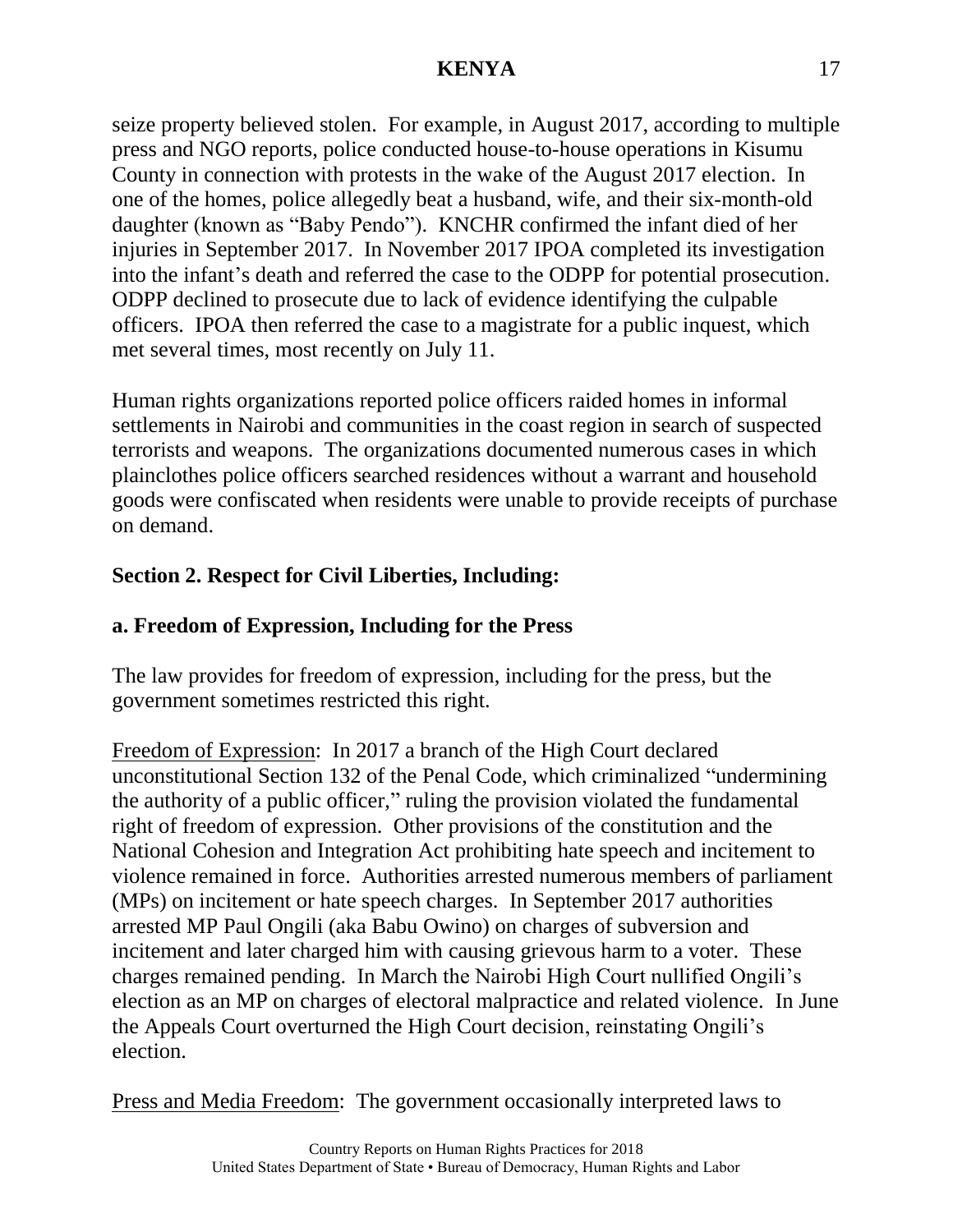restrict press freedom, and officials occasionally accused the international media of publishing stories and engaging in activities that could incite violence. Two laws give the government oversight of media by creating a complaints tribunal with expansive authority, including the power to revoke journalists' credentials and levy debilitating fines. The government was the media's largest source of advertising revenue, and regularly used this as a lever to influence media owners.

Sixteen other laws restrict media operations and place restrictions on freedom of the press. In 2016 the president signed into law the Access to Information bill, which media freedom advocates lauded as progress in government transparency.

In March eight prominent columnists collectively resigned from the National Media Group, the country's largest media group, via a joint statement citing a "loss in editorial independence," including as an example the firing of managing editor Denis Galaya over an editorial critical of President Kenyatta.

Violence and Harassment: Journalists alleged security forces or supporters of politicians at the national and county levels sometimes harassed and physically intimidated them. The government at times failed to investigate allegations of harassment, threats, and physical attacks on members of the media.

In March, according to multiple reports, police physically assaulted television and print journalists at Nairobi's international airport covering the return of opposition lawyer Miguna Miguna from abroad. Reporters from KTN, NTV and Citizen TV alleged injuries from the altercation.

Numerous news outlets and NGOs reported that intimidation of journalists following the 2017 elections continued into the year. On September 9, police in Nyeri County arrested Irene Mugo of *Daily Nation* and Lydia Nyawira of *Standard media* for interviewing relatives of a man arrested for wearing a T-shirt carrying a message presumed to be against Deputy President William Ruto. Authorities released the journalists without charges the next day.

Most news media continued to cover a wide variety of political and social issues, and most newspapers published opinion pieces criticizing the government.

Censorship or Content Restrictions: The mainstream media were generally independent, but there were reports by journalists that government officials pressured them to avoid certain topics and stories and intimidated them if officials judged they had already published or broadcast stories too critical of the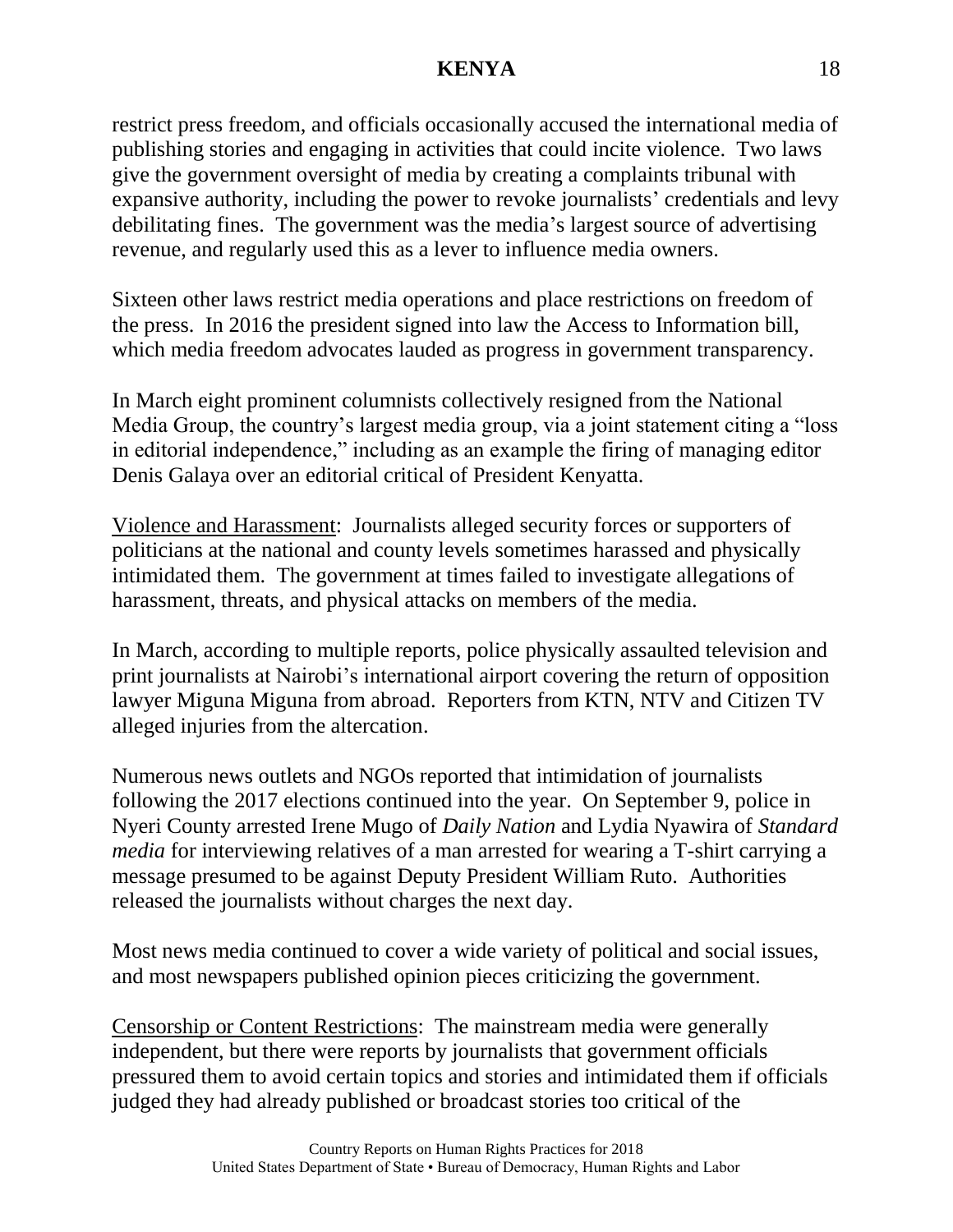government. There were also reports journalists avoided covering issues or writing stories they believed their editors would reject due to direct or indirect government pressure. On January 30, the government blocked KTN, NTV, and Citizen TV over plans to broadcast a public ceremony held by elements of the opposition coalition to symbolically swear in Raila Odinga as "the people's president." On January 31, the High Court ordered the ban suspended for 14 days while the court examined the case. The government refused to comply with the court order, calling the matter a security issue. On February 5, the government permitted NTV and KTN to resume broadcasting, and Citizen TV returned to the air on February 8.

Journalists practiced self-censorship to avoid conflict with the government on sensitive subjects, such as the first family.

Libel/Slander Laws: In 2017 a branch of the High Court declared unconstitutional Section 194 of the Penal Code, which defined the offense of criminal defamation. Libel and slander remain civil offenses.

National Security: The government cited national or public security as grounds to suppress views that it considered politically embarrassing. The government cited security grounds for preventing media houses from covering the January 30 symbolic swearing in of Raila Odinga.

## **Internet Freedom**

The government did not restrict or disrupt access to the internet or censor online content, and there were no credible reports that the government monitored private online communications without appropriate legal authority. Authorities, however, monitored websites for violations of hate speech laws. On May 16, President Kenyatta signed into law the Computer Misuse and Cybercrime Act, which was to come into force on May 30. On May 29, the High Court suspended enforcement of 25 sections of the new law pending further hearings. The court based the suspension on complaints that the law was overly vague and subject to misuse, that it criminalized defamation, and that it failed to include intent requirements in key provisions and exceptions for public use and whistleblowers. The hearings remained pending as of the year's end.

By law, mobile telephone service providers may block mass messages they judge would incite violence. The National Cohesion and Integration Commission (NCIC) tracked bloggers and social media users accused of spreading hate speech.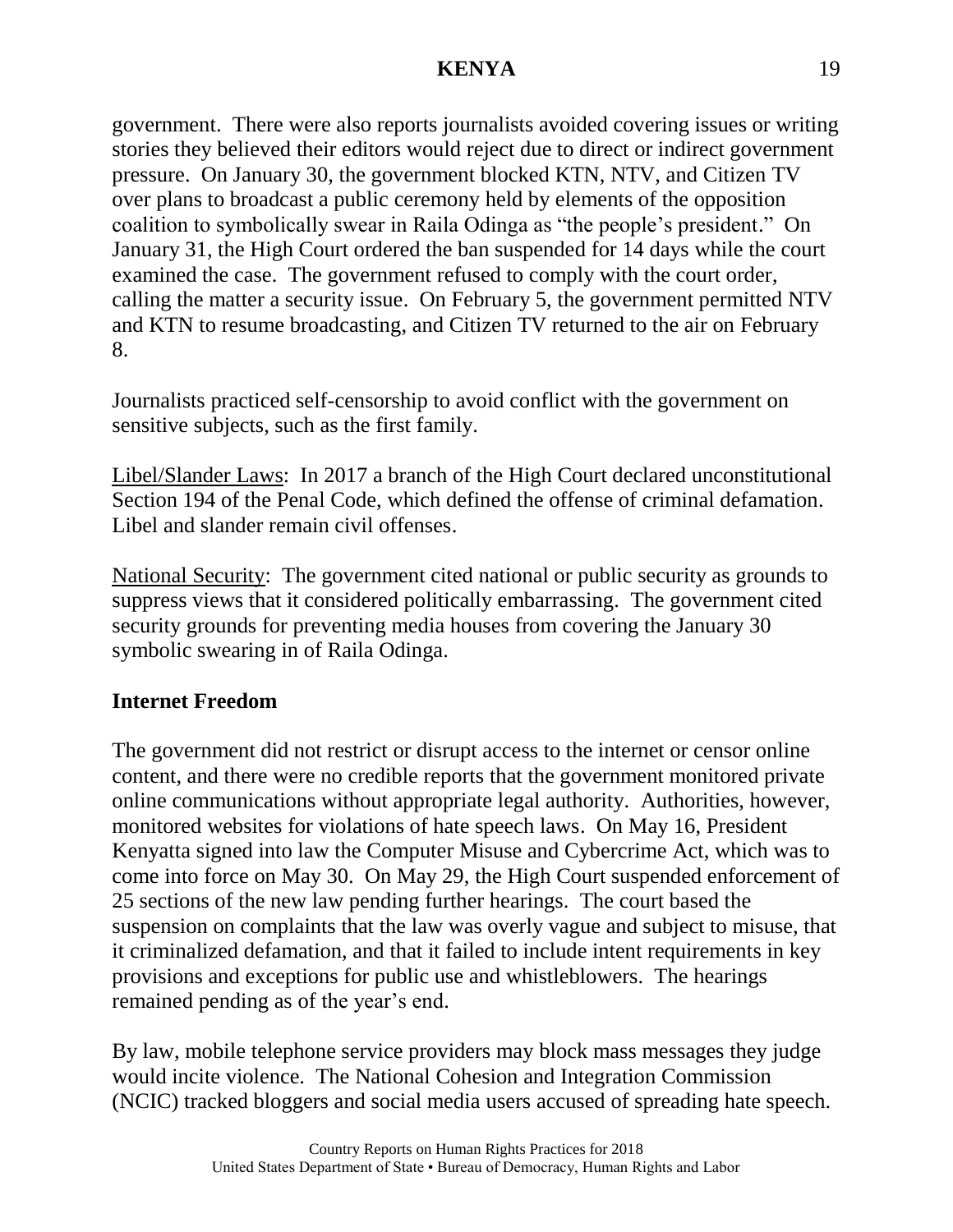Leading up to the 2017 election season, hate speech, disinformation, and surveillance were reported, and the Communications Authority of Kenya issued regulations that could limit disinformation online.

According to the International Telecommunication Union, 17.8 percent of the population used the internet in 2017.

# **Academic Freedom and Cultural Events**

There were no government restrictions on academic freedom or cultural events. In 2016 the president signed into law the Protection of Traditional Knowledge and Cultural Expressions Bill.

## **b. Freedoms of Peaceful Assembly and Association**

## **Freedom of Peaceful Assembly**

Although the constitution and law provide for freedom of assembly, the government sometimes restricted this right. Police routinely denied requests for meetings filed by human rights activists, and authorities dispersed persons attending meetings that had not been prohibited beforehand. Organizers must notify local police in advance of public meetings, which may proceed unless police notify organizers otherwise. By law authorities may prohibit gatherings only if there is another previously scheduled meeting at the same time and venue or if there is a perceived specific security threat.

Police used excessive force at times to disperse demonstrators. The local press reported on multiple occasions that police used tear gas to disperse demonstrators or crowds of various types, including looters at the demolition of a shopping mall in September. On August 6, police tear-gassed Kenyatta National Hospital staff staging a peaceful protest over nonpayment of their health service allowances. IPOA's investigation of resulting complaints continued as of year's end.

### **Freedom of Association**

The constitution and law provide for freedom of association, and the government generally respected this right, but there were reports that authorities arbitrarily denied this right in some cases. A statement by the UN Office of the High Commissioner for Human Rights dated July 11 noted reprisals faced by numerous human rights defenders and communities that raised human rights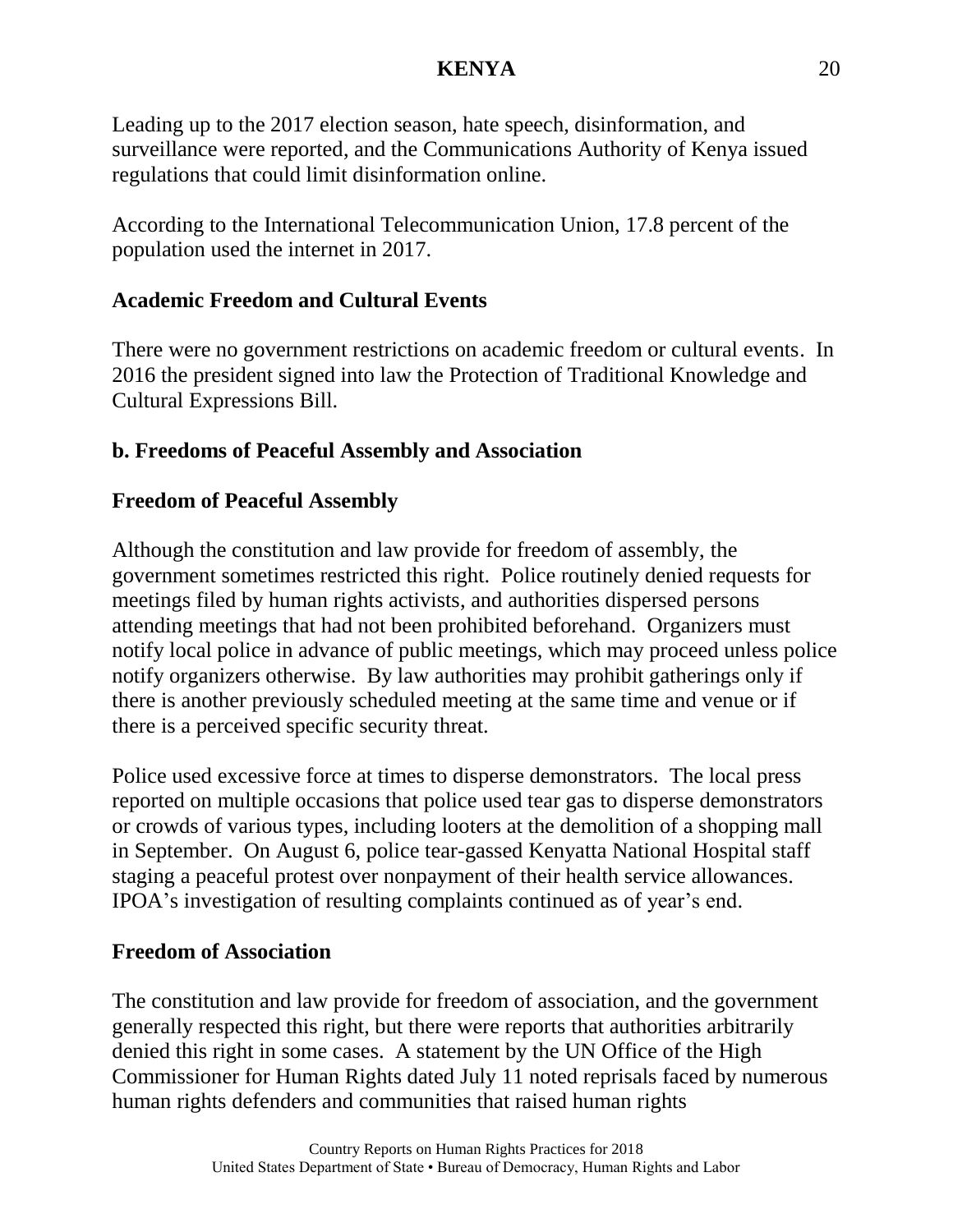concerns. Reprisals reportedly took the form of intimidation, termination of employment, beatings, and arrests and threats of malicious prosecution. There were reports of restrictions on workers' freedom of association, including in the agribusiness and public sectors. Trade unionists reported workers dismissed for joining trade unions or for demanding respect for their labor rights.

The Societies Act requires that every public association be either registered or exempted from registration by the Registrar of Societies. The NGO Coordination Act requires that NGOs dedicated to advocacy, public benefit, or the promotion of charity or research register with the NGO Coordination Board. In February the High Court ordered the NGO Coordination Board to pay the Kenya Human Rights Commission KSH two million (\$20,000) compensation for illegally freezing its accounts and attempting to deregister it in 2017. The NGO Coordination Board had also attempted to deregister the Africa Centre for Open Governance, but a court overturned that decision in December 2017.

The NGO Coordination Act of 1990 requires organizations employing foreign staff to seek authorization from the NGO Coordination Board before applying for a work permit.

In 2016 the Ministry of Devolution and Planning announced its intention to implement immediately the 2013 Public Benefits Organization (PBO) Act, an important step in providing a transparent legal framework for NGO activities. Despite two court rulings ordering the government to operationalize the PBO Act. In September the interior cabinet secretary pledged to operationalize the PBO Act by the end of the year but the government failed to do so.

## **c. Freedom of Religion**

See the Department of State's *International Religious Freedom Report* at [www.state.gov/religiousfreedomreport/.](http://www.state.gov/religiousfreedomreport/)

## **d. Freedom of Movement**

The constitution and legal framework provide for freedom of internal movement, foreign travel, emigration, and repatriation for citizens. Refugees and asylum seekers require registration with the National Registration Bureau, and the Security Law Act of 2014 reiterates strict implementation of the encampment policy.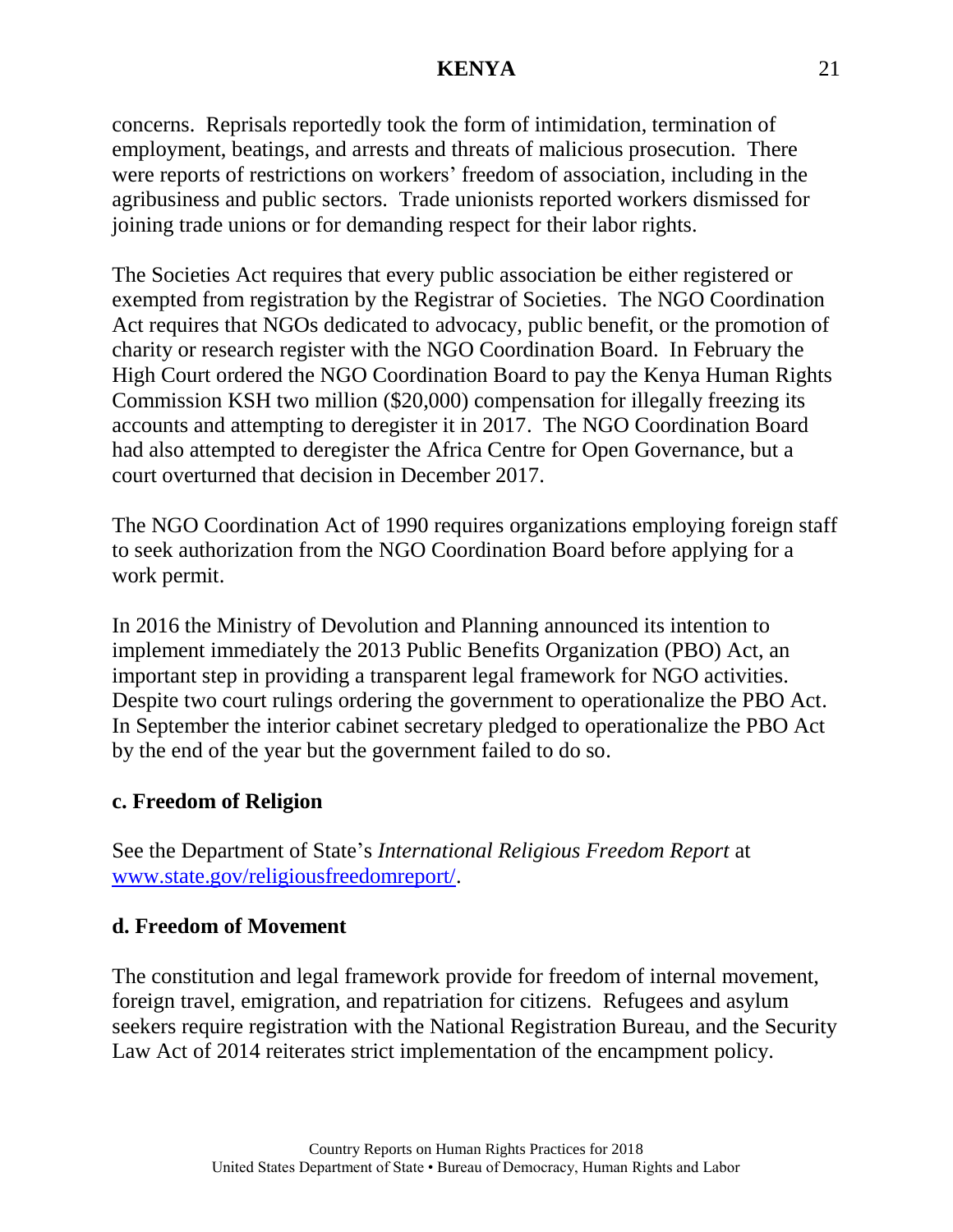The government generally cooperated with the Office of the UN High Commissioner for Refugees (UNHCR) and other humanitarian organizations in providing protection and assistance to internally displaced persons (IDPs), refugees, asylum seekers, and other persons of concern. In October 2017 the country pledged to apply the Comprehensive Refugee Response Framework to enhance refugee self-reliance, increase access to solutions, and improve conditions in countries of origin for safe and voluntary returns.

In 2017 the High Court blocked the government's plan to close the Dadaab refugee complex, ruling the plan violated the principle of nonrefoulement and refugees' constitutional rights to fair administrative action. The court's decision eased pressure on Somalis who feared the camp would close by the government-imposed deadline. As of the end of the year, the government had taken no new steps to close Dadaab, but reportedly planned to close it in 2019.

Abuse of Migrants, Refugees, and Stateless Persons: Police abuse, including detention of asylum seekers and refugees, continued, often due to a lack of awareness and understanding of the rights afforded to refugee registration cardholders. Most were released after a court appearance and/or intervention by organizations such as the Refugee Consortium of Kenya.

In April the Interior Ministry issued a 60-day ultimatum calling on foreign workers to regularize their work permits. Following the announcement, authorities reportedly arrested 375 refugees and asylum seekers, and 16 remained in detention as of the end of the year. UNHCR and some NGOs advocated that refugees and asylum seekers not be affected by the directive.

Exploitation of refugees with promises of assistance in the resettlement process or to secure movement passes remained a concern.

The security situation in Dadaab improved during the year, but remained precarious. There were no attacks on humanitarian workers and no detonations of improvised explosive devices within 15 miles of the refugee complex during the year. The security partnership between UNHCR and the local police remained strong and led to improvements in camp security through community policing and neighborhood watch initiatives. In January members of the host community held protests in response to UNHCR's planned closure of the IFO 2 camp in Dadaab, which closed in March.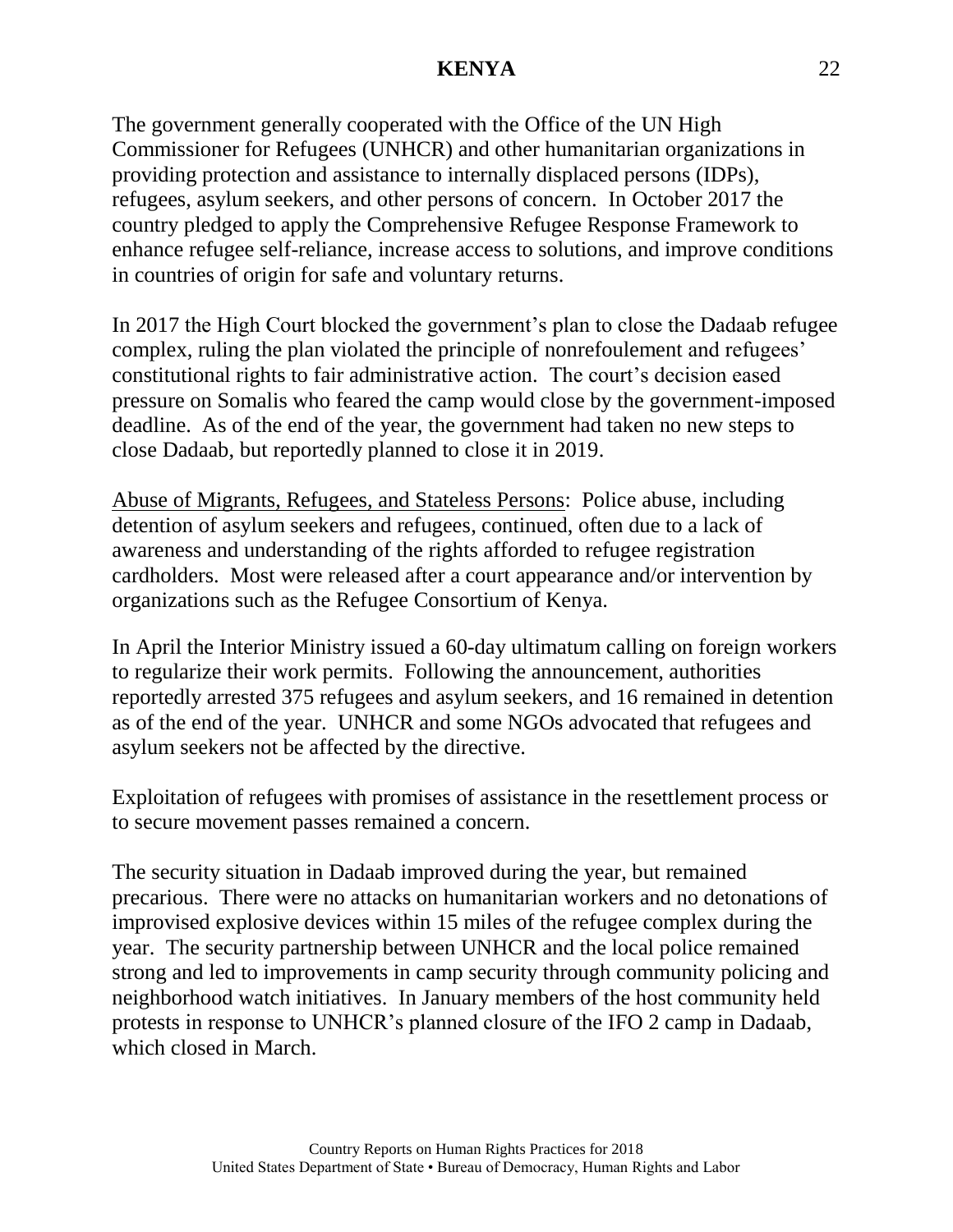Sexual and gender-based violence (SGBV) against refugees and asylum seekers remained a problem, particularly for vulnerable populations including women, children, and lesbian, gay, bisexual, transgender, and intersex (LGBTI) refugees. Reported incidents included domestic violence, rape, sexual assault, physical assault, psychological abuse, FGM/C, early and forced marriage, particularly of young Sudanese, South Sudanese, and Somali girls. Despite strong awareness programs in the camps, under-reporting persisted due to community preference for "maslaha," a traditional form of jurisprudence prevalent in the region, as an alternative dispute resolution mechanisms; shortages of female law-enforcement officers; limited knowledge of SGBV, and the medical forensic requirements for trying alleged rape cases.

Refugees generally dealt with criminality in accordance with customary law and traditional practices rather than through the country's justice system. Other security problems in refugee camps included petty theft, banditry, ethnic violence, and the harassment of Muslim converts to Christianity, according to UNHCR.

In-country Movement: The country hosts an estimated 469,700 refugees and asylum seekers. Prolonged insecurity and conflict in the region forced the country to play a leading role in coping with refugee flows, especially from Somalia, South Sudan, and the Democratic Republic of the Congo (DRC). The government actively enforced an encampment policy for refugees. Refugees needing to move outside the designated areas (Kakuma camp, Kalobeyei settlement, and the Dadaab refugee complex) must obtain a temporary movement pass issued by the Refugee Affairs Secretariat (RAS). Stringent vetting requirements and long processing times have delayed the issuance of temporary movement passes in the camps.

The Kenyan Refugee Act of 2006 allows exemption categories for specific groups to live outside designated camp areas, including in protection and medical cases. The government granted limited travel permission to refugees to receive specialized medical care outside the camps, to refugees enrolled in public schools, and to refugees in the resettlement pipeline. It made exceptions to the encampment policy for extremely vulnerable groups in need of protection. The government continued to provide in-country movement and exit permits for refugee interviews and departures for third-country resettlement. Between January and September, RAS issued 4,393 temporary movement passes.

#### **Internally Displaced Persons (IDPs)**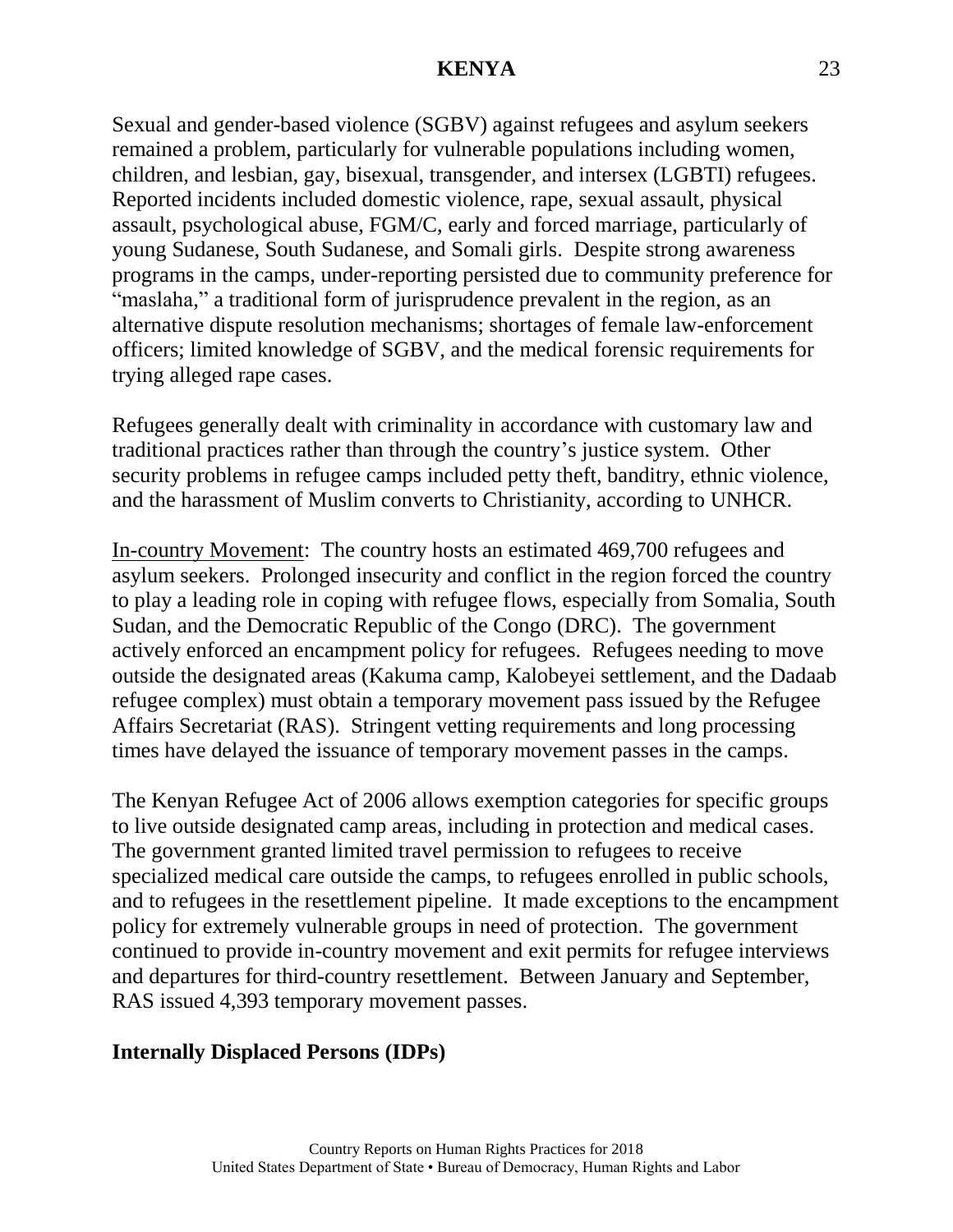The National Consultative Coordination Committee on IDPs (the committee) operates under the Ministry of Interior and Coordination of National Government. According to the committee, in 2016 it compensated 44,577 IDPs who remained in camps after the 2007-08 postelection violence with approximately \$500 to aid their reintegration into society. The committee planned to compensate the remaining 39,314 by the end of the year.

Violence in Mandera County in 2014 between the communities of Mandera North District and Banisa District, and on the border between Mandera and Wajir counties, resulted in displacement of an estimated 32,000 households. According to the Ministry of Devolution and Planning, the committee provided Mandera County with financial assistance for 6,890 IDP households that had not been able to return home, and assistance to the IDPs continued.

Water scarcity exacerbated communal conflict and left an unknown number of citizens internally displaced. IDPs from all locations generally congregated in informal settlements and camps. Living conditions in such settlements and camps remained poor, with rudimentary housing and little public infrastructure or services. Grievances and violence between IDPs and host communities were generally resource based and occurred when IDPs attempted to graze livestock or gather food and fuel locally. In the north, IDP settlements primarily consisted of displaced ethnic Ethiopians and Somalis and were targets of clan violence or involved in clashes over resources.

## **Protection of Refugees**

Refoulement: There were no confirmed cases of refoulement.

During the year, UNHCR assisted 7,130 persons to return voluntarily to their places of origin, of whom 6,939 returned to Somalia and 191 returned to Burundi. UNHCR organized "go and see" visits to Somalia for Somali refugees as well as visits from Somali government officials to Dadaab refugee complex to provide information to refugees about current conditions in Somalia. UNHCR reported that fewer Somali refugees opt to repatriate voluntarily as compared with previous years due to: concerns of forced recruitment by terrorist and militia organizations in Somalia, general insecurity, and lack of access to education and livelihoods.

Access to Asylum: The law provides for the granting of asylum or refugee status, and the government has a system for providing protection to camp-based refugees. While the government generally coordinated with UNHCR to provide assistance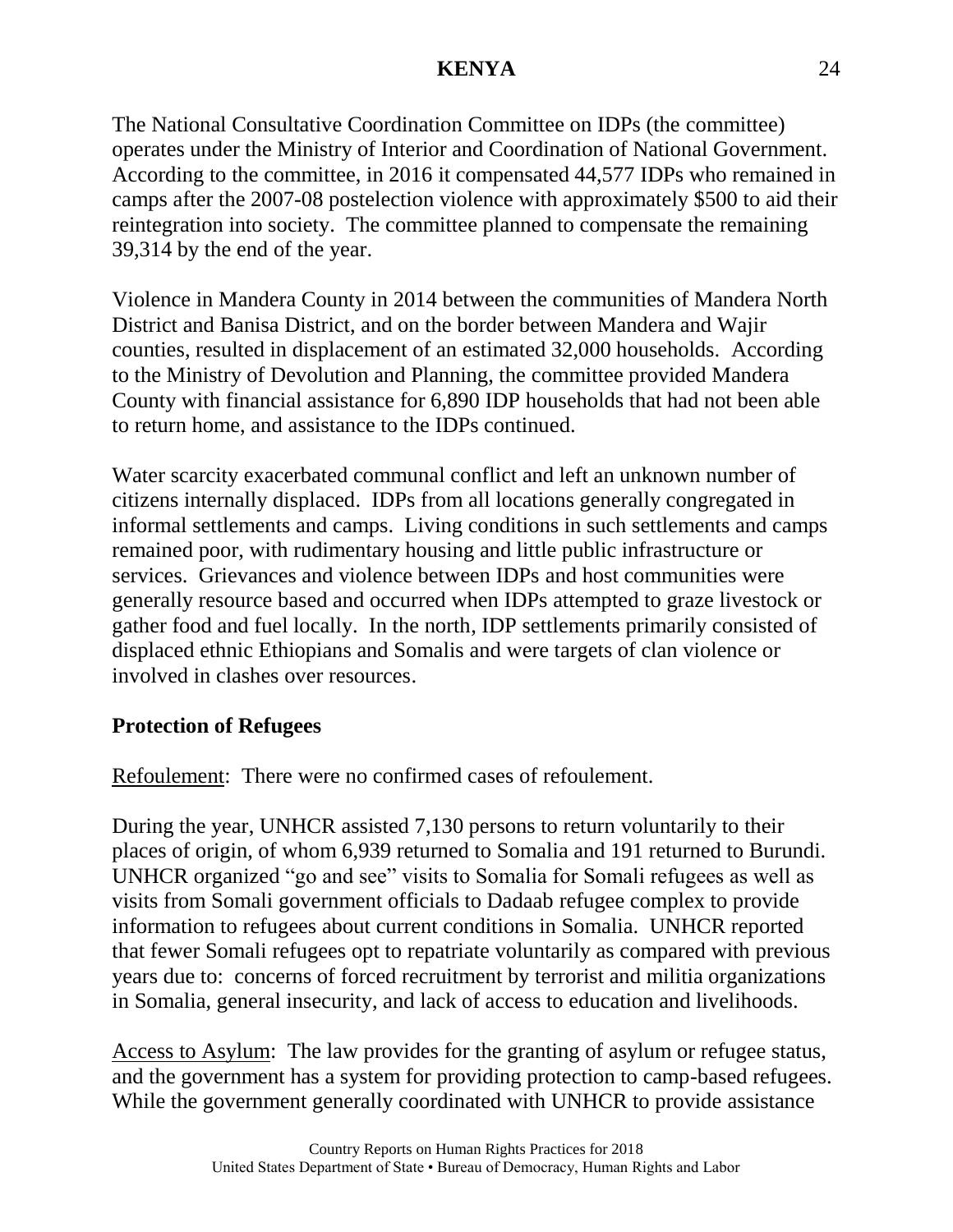and protection to refugees in the Dadaab and Kakuma refugee camps, cooperation was limited in urban areas. The government had yet to register nearly 10,119 refugees and asylum seekers in Dadaab, the majority of whom are Somali. Pressure from UNHCR and the international community has resulted in the government's registration of a number of extremely vulnerable individuals. South Sudanese refugees maintain prima facie refugee status.

According to UNHCR, as of September the country hosted 469,769 registered refugees and asylum seekers, including 208,891 in the Dadaab refugee complex, 186,205 in Kakuma camp, and 74,673 in the Nairobi area. The majority of refugees and asylum seekers were from Somalia (256,326), with others coming from South Sudan (114,765), the DRC (39,757), Ethiopia (29,509), Burundi (13,161), and other countries (16,245). Most refugees arriving in Kakuma were from South Sudan and the refugee population in Dadaab was primarily Somali. New arrivals also included individuals from Burundi, the DRC, Ethiopia, and Uganda. The Somali refugee influx was lower than in previous years. An agreement on voluntary repatriation between Kenya, Somalia, and UNHCR expired in November, although is still de facto in place. Since 2014, 82,339 Somali refugees have voluntarily returned to Somalia from Kenya under the agreement.

In May 2016 the government disbanded the Department of Refugee Affairs and replaced it with a Refugee Affairs Secretariat to carry out the department's previous work. The Refugee Affairs Secretariat, within the Interior Ministry, maintained a cooperative working relationship with UNHCR.

Employment: Refugees are generally not permitted to work in the country.

### **Stateless Persons**

The constitution and the 2011 Citizen and Immigration Act provide for the protection of stateless persons and for legal avenues for eligible stateless persons to apply for citizenship. UNHCR estimated that 18,500 stateless persons were registered in the country; the actual number, however, was unknown.

Communities known to UNHCR as stateless include the Pemba in Kwale (approximately 5,000) and the Shona (an estimated 4,000). The 9,500 remaining include: persons of Rwandan, Burundian, or Congolese descent; some descendants of slaves from Zambia and Malawi; the Galjeel, who were stripped of their nationality in 1989; and smaller groups at risk of statelessness due to their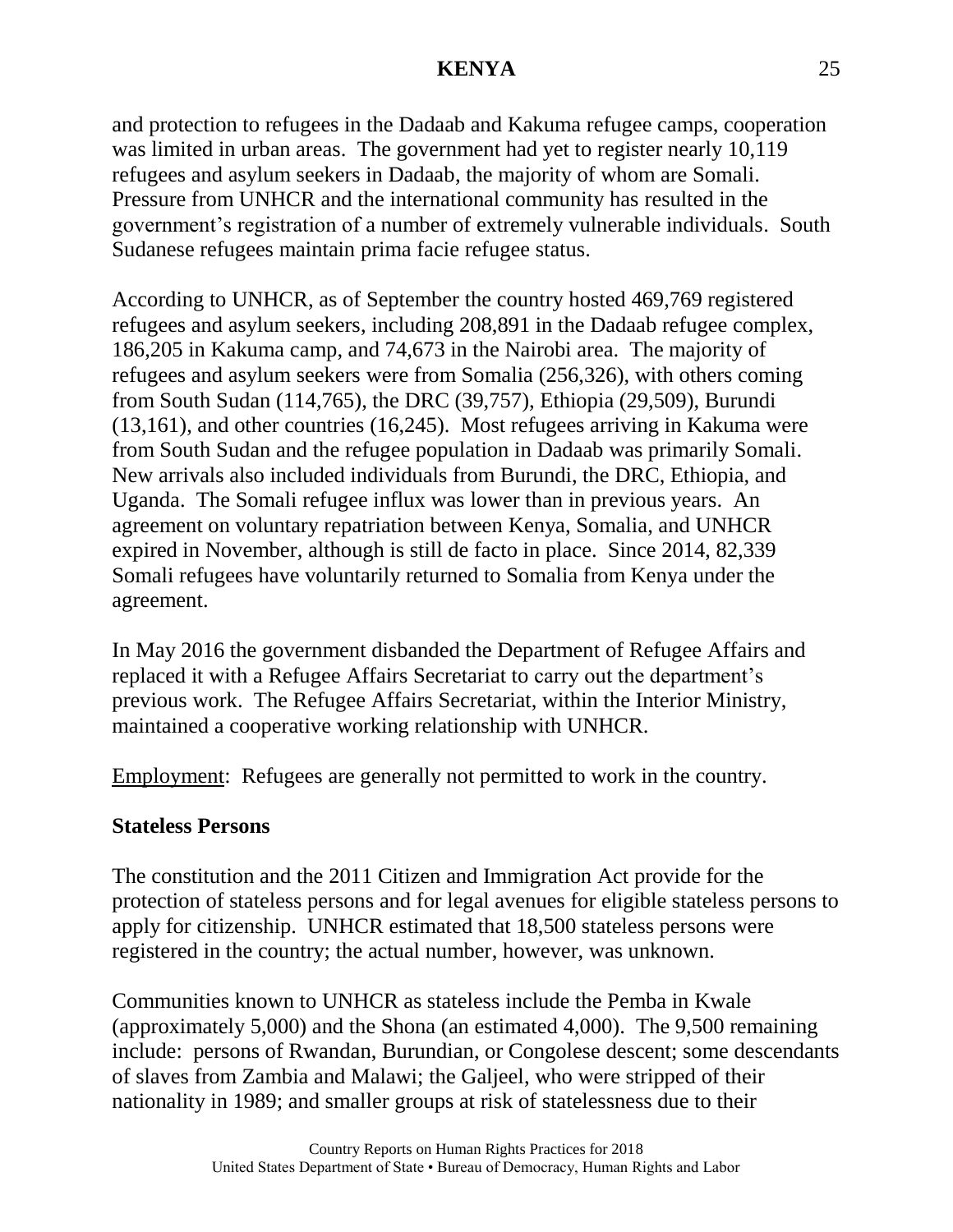proximity to Kenya's border with Somali and Ethiopia, including the Daasanach and returnees' from Somalia residing in Isiolo. Children born in Kenya to British oversees citizens are stateless due to conflicting nationality laws in Kenya and the United Kingdom.

Many stateless persons did not qualify for protection under the local refugee determination apparatus. Among these were Somali refugees born in Kenyan refugee camps and Sudanese and South Sudanese refugees.

In collaboration with the Department of Immigration Services and the Kenya Human Rights Commission, UNHCR was collecting data on the Shona in the country. The Kwale County government was in dialogue with the Pemba community to petition the president to grant nationality to them, according to UNHCR.

Although legal safeguards and pathways to citizenship for stateless persons exist, the government lacked a strategy to identify and register them, significantly limiting their ability to acquire legal residence or citizenship. Stateless persons had limited legal protection and encountered travel restrictions, social exclusion, and heightened vulnerability to trafficking, sexual and gender-based violence, exploitation, forced displacement, and other abuses. UNHCR reported that stateless persons faced restrictions on internal movement and limited access to basic services, property ownership, and registration of births, marriages, and deaths. Inadequate documentation sometimes resulted in targeted harassment and extortion by law enforcement officials and exploitation in the informal labor sector.

National registration policies require citizens age 18 and older to obtain national identification documents from the National Registration Bureau. Failure to do so is a crime. Groups with historical or ethnic ties to other countries faced higher burdens of proof in the registration process.

## **Section 3. Freedom to Participate in the Political Process**

The constitution and law provide citizens the ability to choose their government in free and fair periodic elections held by secret ballot and based on universal and equal suffrage.

## **Elections and Political Participation**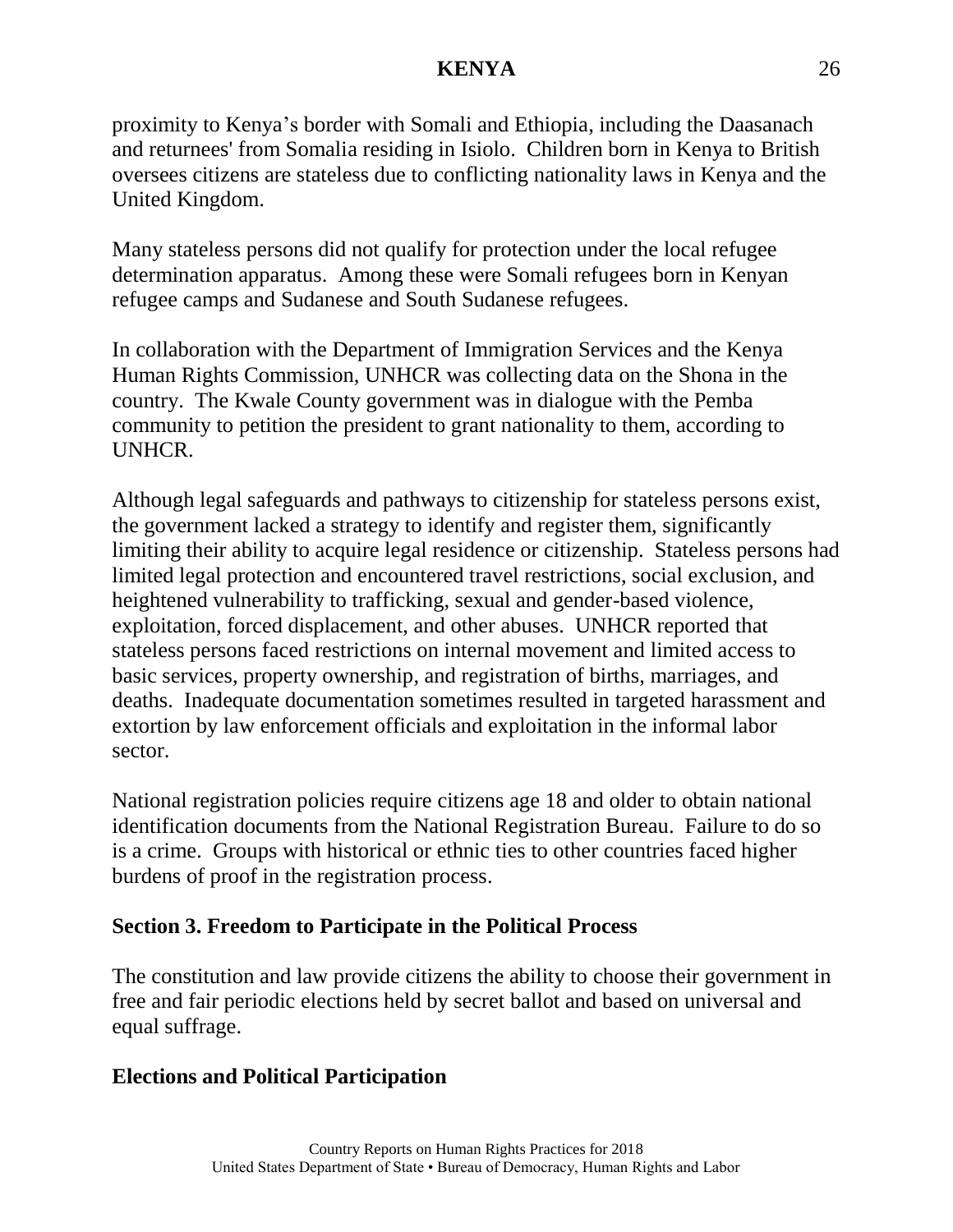Recent Elections: In August 2017 citizens voted in the second general election under the 2010 constitution, electing executive leadership and parliamentarians, county governors, and members of county assemblies. International and domestic observers, such as the Kenya Elections Observation Group, African Union Observer Mission, and the Carter Center, judged the elections generally credible, although some civil society groups raised concerns about irregularities. In the presidential election, Jubilee Party candidate Uhuru Kenyatta won with a margin significantly above that of runner-up candidate Raila Odinga of the National Super Alliance (NASA). NASA challenged the results in a petition to the Supreme Court. In September 2017 the court ruled in NASA's favor, annulling the presidential elections and citing the IEBC for irregularities in voter registration and technical problems with vote tallying and transmission. The court ordered a new election for president and deputy president, which was held on October 26, 2017.

On October 10, 2017, Odinga announced his withdrawal from the new election, saying the IEBC had not taken sufficient steps to ensure a free and fair election. The October 26 vote was marred by low voter turnout in some areas and protests in some opposition strongholds. Human Rights Watch documented more than 100 persons badly injured and at least 33 killed by police using excessive force in response to protests following the August election, and the Independent Medico-Legal Unit reported another 13 deaths before, during, and after the October vote. On October 30, 2017, the IEBC declared Kenyatta the winner of the new election. On November 20, 2017, the Supreme Court rejected petitions challenging the October 26 elections and upheld Kenyatta's victory. Odinga refused to accept Kenyatta's re-election and repeated his call for people's assemblies across the country to discuss constitutional revisions to restructure the government and the elections process. On January 30, elements of the opposition publicly swore Odinga in as "the People's President," and the government shut down major public media houses for several days to prevent them from covering the event. Kenyatta and Odinga publicly reconciled on March 9 and pledged to work together towards national unity.

To reduce voter fraud, the government used a biometric voter registration system, first used in 2013. Possession of a national identity card or passport was a prerequisite for voter registration. According to media reports, political parties were concerned about hundreds of thousands of national identity cards produced but never collected from National Registration Bureau offices around the country, fearing that their supporters would not be able to vote. Ethnic Somalis and Muslims in the coast region and ethnic Nubians in Nairobi complained of discriminatory treatment in the issuance of registration cards, noting that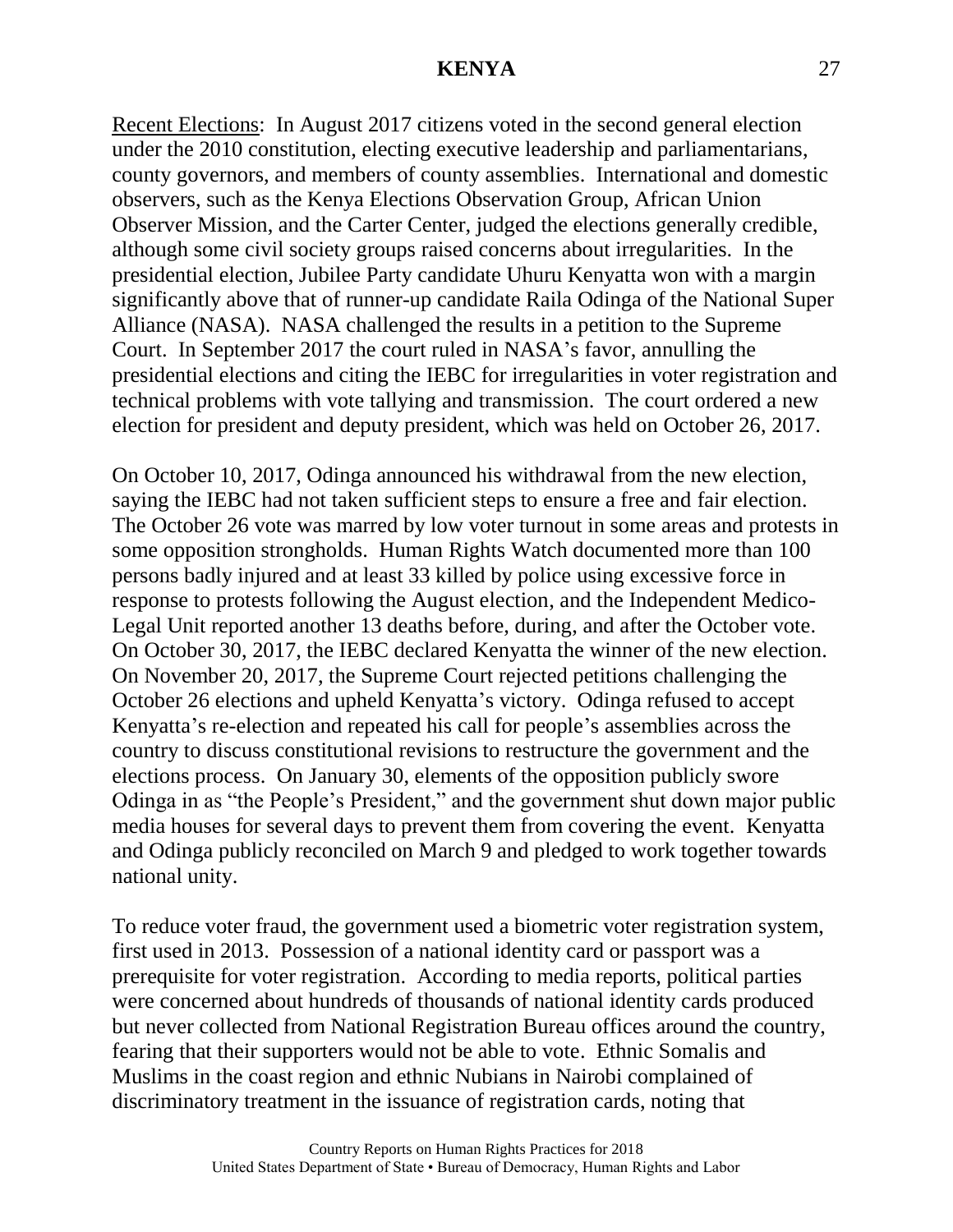authorities sometimes asked them to produce documentation proving their parents were citizens.

Participation of Women and Minorities: Voting rates and measures of other types of participation in the political process by women and members of minorities remained lower than those of men.

The constitution provides for parliamentary representation by women, youth, persons with disabilities, ethnic minorities, and marginalized communities. The constitution specifically states no gender should encumber more than two-thirds of elective and appointed offices (the Two-Third Gender Rule). The Supreme Court set an initial August 2016 deadline for implementation of this provision, but that passed without action and the National Assembly failed to meet a second deadline in May 2017. In August 2017 two NGOs filed a petition for the High Court to declare the composition of the National Assembly and Senate unconstitutional for failure to meet the Two-Third Gender rule. The petition had not been heard as of November. During the year men composed the entirety of the leadership of the National Assembly, unlike the previous parliament, in which both the deputy speaker and deputy majority leader were women. The cabinet also did not conform to the two-thirds rule; President Kenyatta appointed six women to the cabinet, representing 21 percent of the seats.

A September 2017 forum on Violence Against Women in Elections (VAWIE) that included the Elections Observation Group and the Federation of Women Lawyers in Kenya (FIDA) identified significant barriers to women's participation in the political process. The chief concerns were violence and insecurity stemming from economic and financial intimidation, harassment based on perceived levels of sexual or moral purity, threats of divorce, and other familial or social sanctions. The 2013 study by FIDA and the National Democratic Institute, *A Gender Audit of Kenya's 2013 Election Process*, highlighted challenges particular to female candidates, including irregularities in political party primaries that prevented women from competing in elections and the consistent failure of political parties to adhere to their own stated procedures for choosing candidates. FIDA reported a drop in verifiable VAWIE cases from 5,000 in 2013 to 300 in 2017, but identified serious political backlash for reporting abuses, harassment, or discrimination within the political parties.

The overall success rate of women candidates who ran for positions in the 2017 national elections was 16 percent, with 47 women elected to the National Assembly and three to the Senate. Women were elected to three of the 47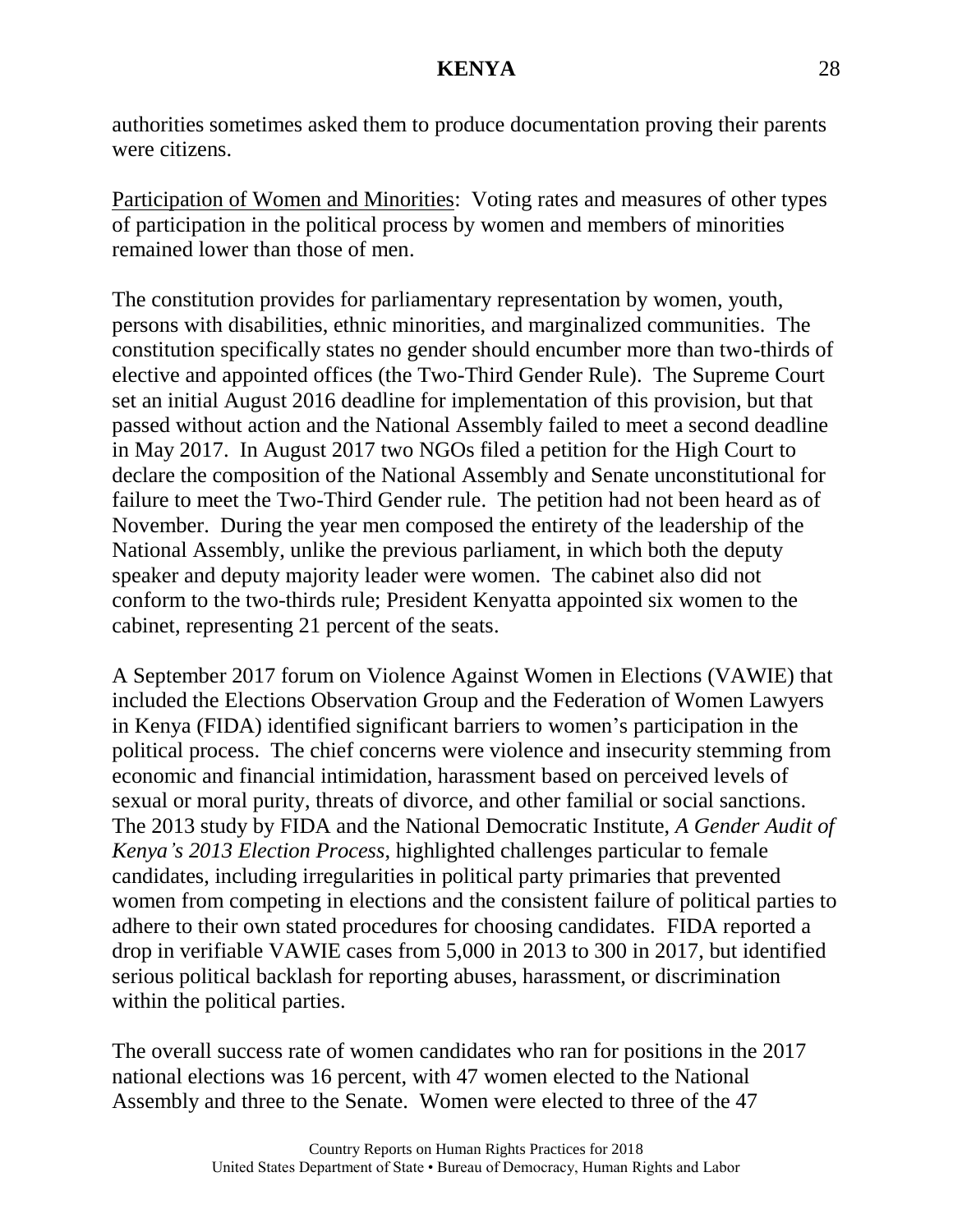governorships. The constitution provides for the representation in government of ethnic minorities, but implementation was incomplete. The constitution also calls for persons with disabilities to hold a minimum of 5 percent of seats in the Senate and National Assembly. According to an October report by the Committee on the Elimination of all Forms of Discrimination against Women (CEDAW), persons with disabilities comprised only 2.8 percent of the Senate and National Assembly.

## **Section 4. Corruption and Lack of Transparency in Government**

The law provides criminal penalties for official corruption. Despite public progress in fighting corruption during the year, the government did not implement relevant laws effectively, and officials frequently engaged in alleged corrupt practices with impunity. By mid year, there were almost daily press reports of government corruption, including land seizures, conflicts of interest in government procurement, favoritism and nepotism, and bribery.

Officials from agencies tasked with fighting corruption, including the Ethics and Anticorruption Commission (EACC), an independent agency; the ODPP; and the judiciary were sometimes the subjects of corruption allegations.

During the year President Kenyatta took a much more visible role in combating corruption, appointing a new director of public prosecutions, who initiated corruption investigations and prosecutions of dozens of government and parastatal officials with ties to both the ruling party and to the opposition, including some top-level officials such as the deputy chief justice of the Supreme Court. The national media closely covered the Director of Public Prosecution's investigations into and arrests of officials stemming from multimillion dollar scandals at the National Youth Service, the Kenya Power and Lighting Company, the National Cereals and Produce Board, and the Standard Gauge Railway. These investigations and prosecutions remained active at year's end.

The public continued to perceive corruption as a severe problem at all levels of government. According to an EACC national survey conducted in March 2016 but released during the year, 75 percent of respondents characterized corruption levels as "very high" in the country, and a slight majority said that corruption had increased during the previous year. A slight majority, however, also said the government was committed to the fight against corruption. Bribery was the most commonly reported type of corruption, with 38 percent of respondents reporting they had paid a bribe in the last year.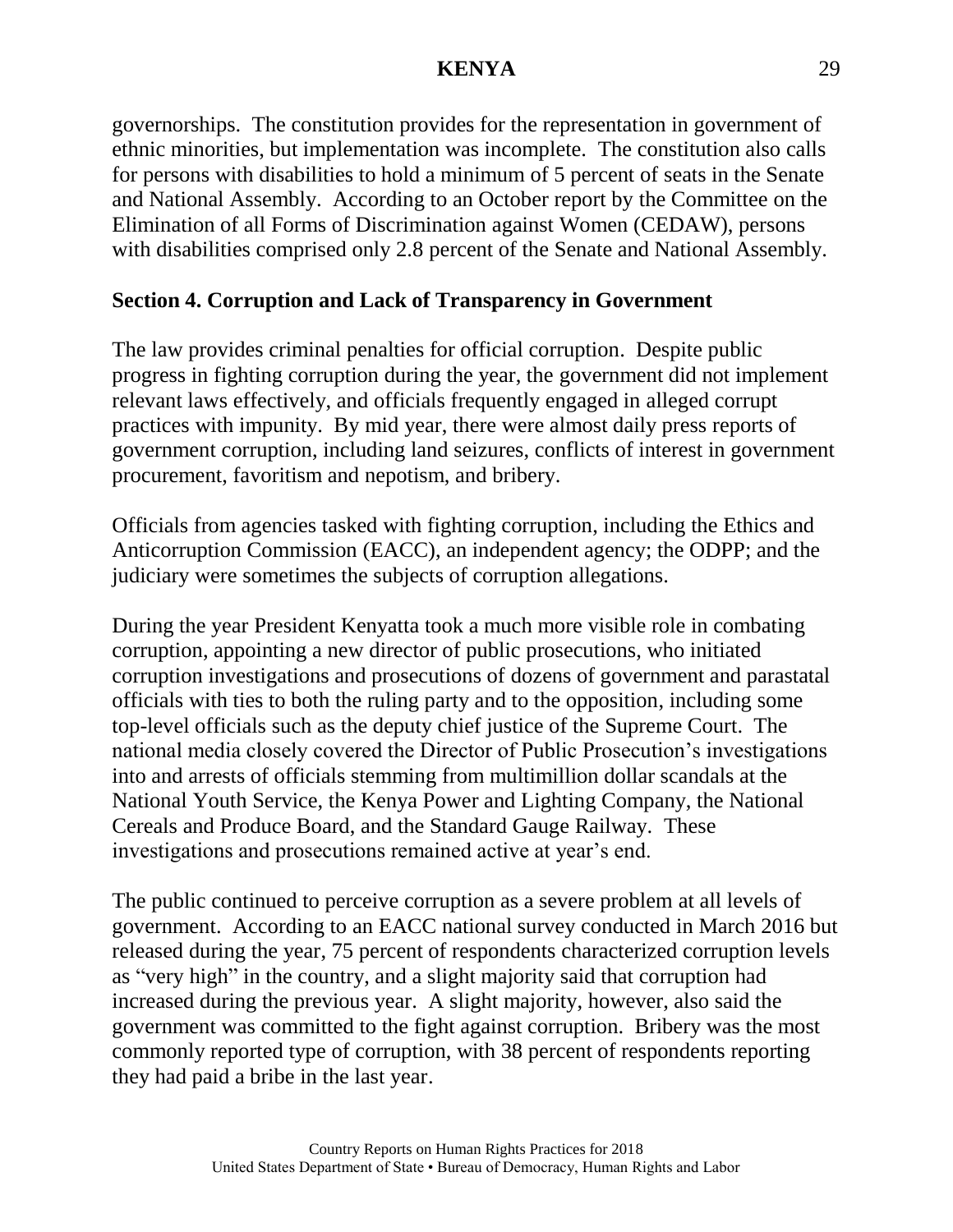According to the 2018 Ernst and Young Fraud Survey, 88 percent of senior business executives agreed that corruption was widespread in business in Kenya. Corruption reportedly often influenced the outcomes of government tenders. Foreign firms reported having limited success bidding on public procurements, and asset misappropriation, bribery, and procurement fraud were serious challenges. The law provides penalties for corruption.

The EACC has the legal mandate to investigate official corruption allegations, develop and enforce a code of ethics for public officials, and engage in public outreach on corruption. The EACC, however, lacks prosecutorial authority and must refer cases to the ODPP to initiate prosecutions. Both agencies lacked the technical and financial capacity to execute their mandates fully, and the government decreased the EACC's budget to 2.9 billion shillings (\$29 million) in 2018/19 from 4.3 billion shillings (\$43 million) in 2017/18. At the end of 2017, the EACC reported having more than 319 corruption cases pending in court, and assets valued at approximately 256 million shillings (\$2.6 million) were recovered. The EACC had secured 31 convictions over the 12 months prior to August, some of which included several individuals, making the past year the most successful year in the commission's history.

The government took steps towards combatting corruption, including increasing investigations and prosecutions. The government made limited progress on other commitments, including the adoption of international anticorruption standards and the digitization of government records and processes. Because courts remained subject to significant case backlogs, cases could take years to resolve.

Corruption: While police and government corruption was widely viewed as endemic, authorities rarely arrested and prosecuted public officers (see section 1.d.). A 2016 survey conducted by the EACC cited police as the government department perceived as most corrupt by the public.

Police corruption remained a significant problem. Human rights NGOs reported that police often stopped and arrested citizens to extort bribes. Police sometimes jailed on trumped-up charges or beat those who could not pay the bribes. During police vetting conducted by the NPSC in recent years, numerous police officers were exposed as having the equivalent of hundreds of thousands of dollars in their bank accounts, far exceeding what would be possible to save from their salaries. Mobile money records showed that some officers also transferred money to superior officers. Media and civil society groups reported that police used illegal confinement, extortion, physical abuse, and fabricated charges to accomplish law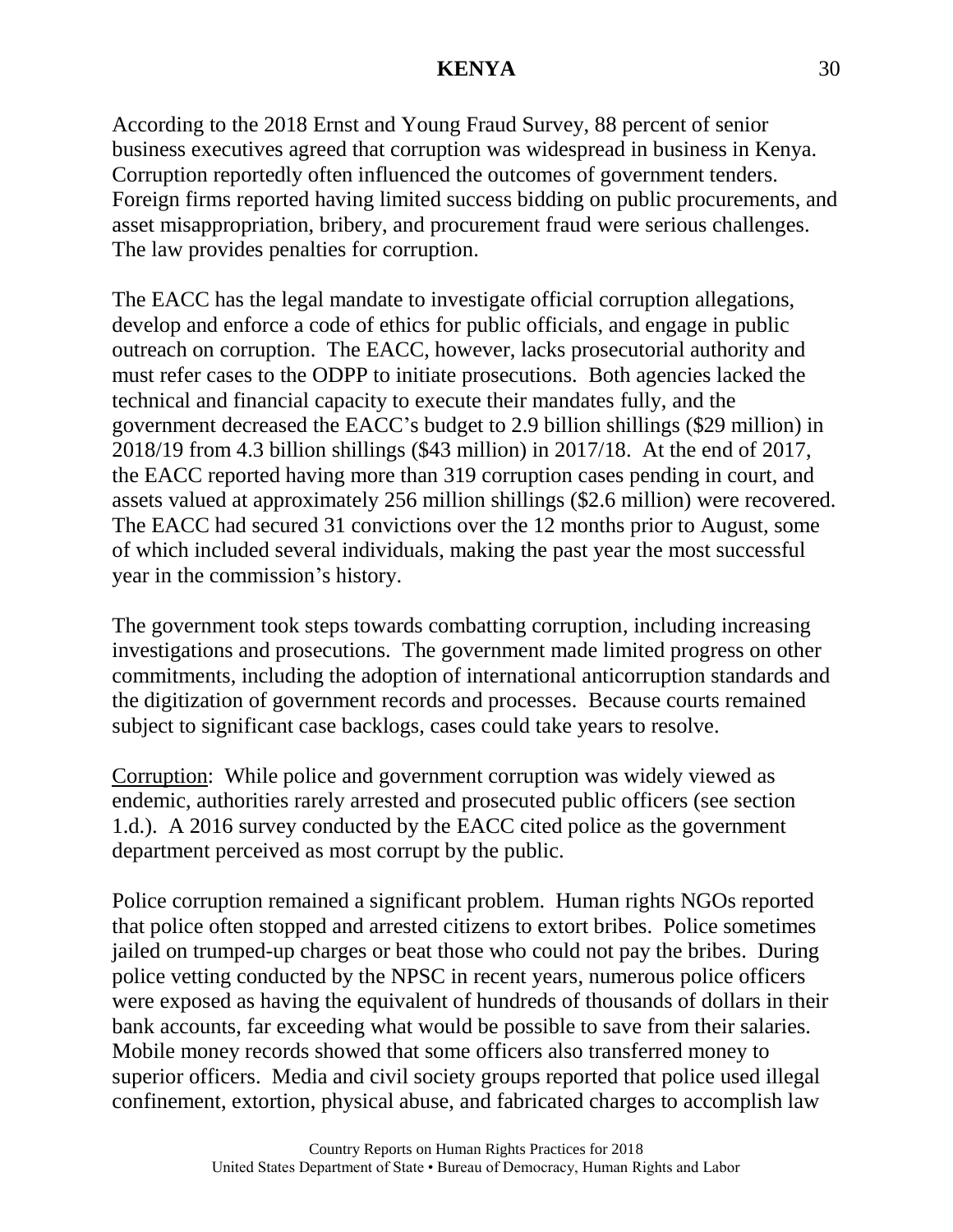enforcement objectives as well as to facilitate illegal activities.

The Judiciary and National Police Service continued measures to reform the handling of traffic cases by police and courts, streamlining the management of traffic offenses to curb corruption. Despite the progress noted above, no senior police official was convicted or jailed for corruption-related offenses during the year.

Financial Disclosure: The law requires all public officers to declare their income, assets, and liabilities to their "responsible commission" (for example, the Parliamentary Service Commission in the case of members of parliament) every two years. Public officers must also include the income, assets, and liabilities of their spouses and dependent children younger than age of 18. Information contained in these declarations was not readily available to the public, and the relevant commission must approve requests to obtain and publish this information. Any person who publishes or otherwise makes public information contained in public officer declarations without such permission may be subject to imprisonment for up to five years, a fine of up to 500,000 shillings (\$5,000), or both. Authorities also required police officers undergoing vetting to file financial disclosure reports for themselves and their immediate family members. These reports were publicly available.

The 2012 Leadership and Integrity Act requires public officers to register potential conflicts of interest with the relevant commissions. The law identifies interests that public officials must register, including directorships in public or private companies, remunerated employment, securities holdings, and contracts for supply of goods or services, among others. The law requires candidates seeking appointment to nonelective public offices to declare their wealth, political affiliations, and relationships with other senior public officers. This requirement is in addition to background screening on education, tax compliance, leadership, and integrity. Many officials met these requirements and reported potential conflicts of interest. Authorities did not strictly enforce ethics rules relating to the receipt of gifts and hospitality by public officials.

There were no reported challenges to any declarations of wealth--which normally are not made public--filed by public officials.

## **Section 5. Governmental Attitude Regarding International and Nongovernmental Investigation of Alleged Abuses of Human Rights**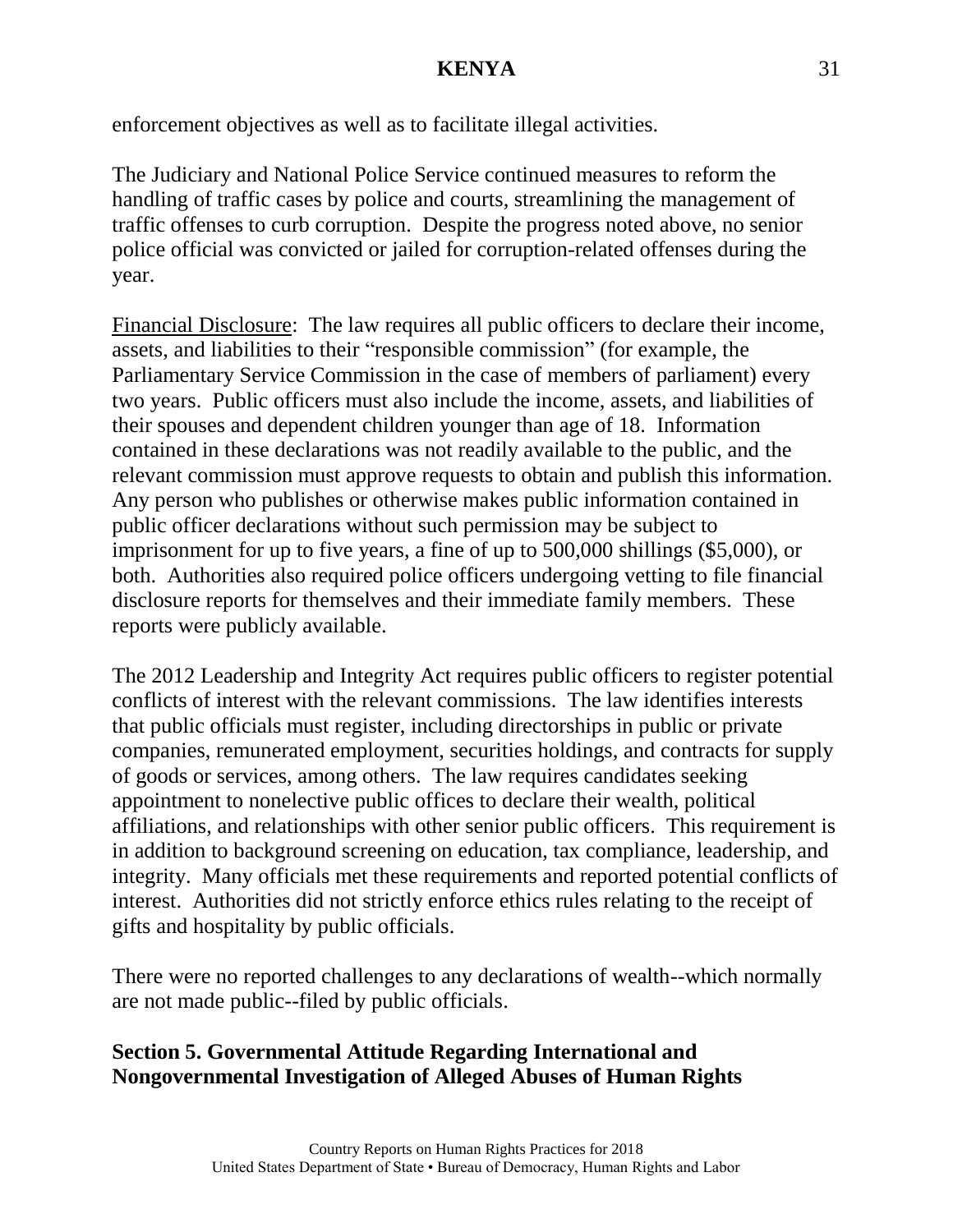Domestic and international human rights groups generally operated without government restriction, investigating and publishing their findings on human rights cases, although some groups reported experiencing increased government harassment during the year. Officials were sometimes cooperative and responsive to the queries of these groups, but the government generally ignored recommendations by human rights groups if such recommendations were contrary to its policies. There were reports that officials intimidated NGOs and threatened to disrupt their activities (see section 2.b.). Less-established NGOs, particularly in rural areas, reported harassment and threats by county-level officials as well as security forces. Human rights activists claimed security forces conducted surveillance of their activities, and some reported threats and intimidation.

The TJRC issued its final, multivolume report about human rights violations and injustices from the colonial period through the 2007-2008 postelection violence to President Kenyatta in May 2013. The government largely failed to implement the TJRC's recommendations, despite calls from religious leaders and NGOs such as the International Center for Transitional Justice (see section 1.e, Property Restitution).

In 2013 a group of civil society organizations filed a High Court petition accusing the government of having failed to address properly sexual and gender based violence that occurred during the 2007-2008 postelection violence. According to the petition, the government failed to protect victims' rights and did not investigate allegations or provide medical and legal assistance to survivors. The government had not made efforts to reach a timely resolution in the case, which continued as of the year's end.

There were reports that officials and police officers threatened activists who sought justice for police killings and other serious abuses during the 2017 elections.

Human Rights Watch reported that, between August 2017 and March, police and other officials directly intimidated at least 15 activists and victims in Nairobi and in the western county of Kisumu. The intimidation included threats of arrest, warnings not to post information about police brutality, home and office raids, and confiscation of laptops and other equipment.

Government and security officials promptly investigated the 2016 triple homicide case of International Justice Mission (IJM) lawyer and investigator Willie Kimani, IJM client Josphat Mwenda, and their driver Joseph Muiruri and charged four police officers accused in the case. That trial continued as of the year's end.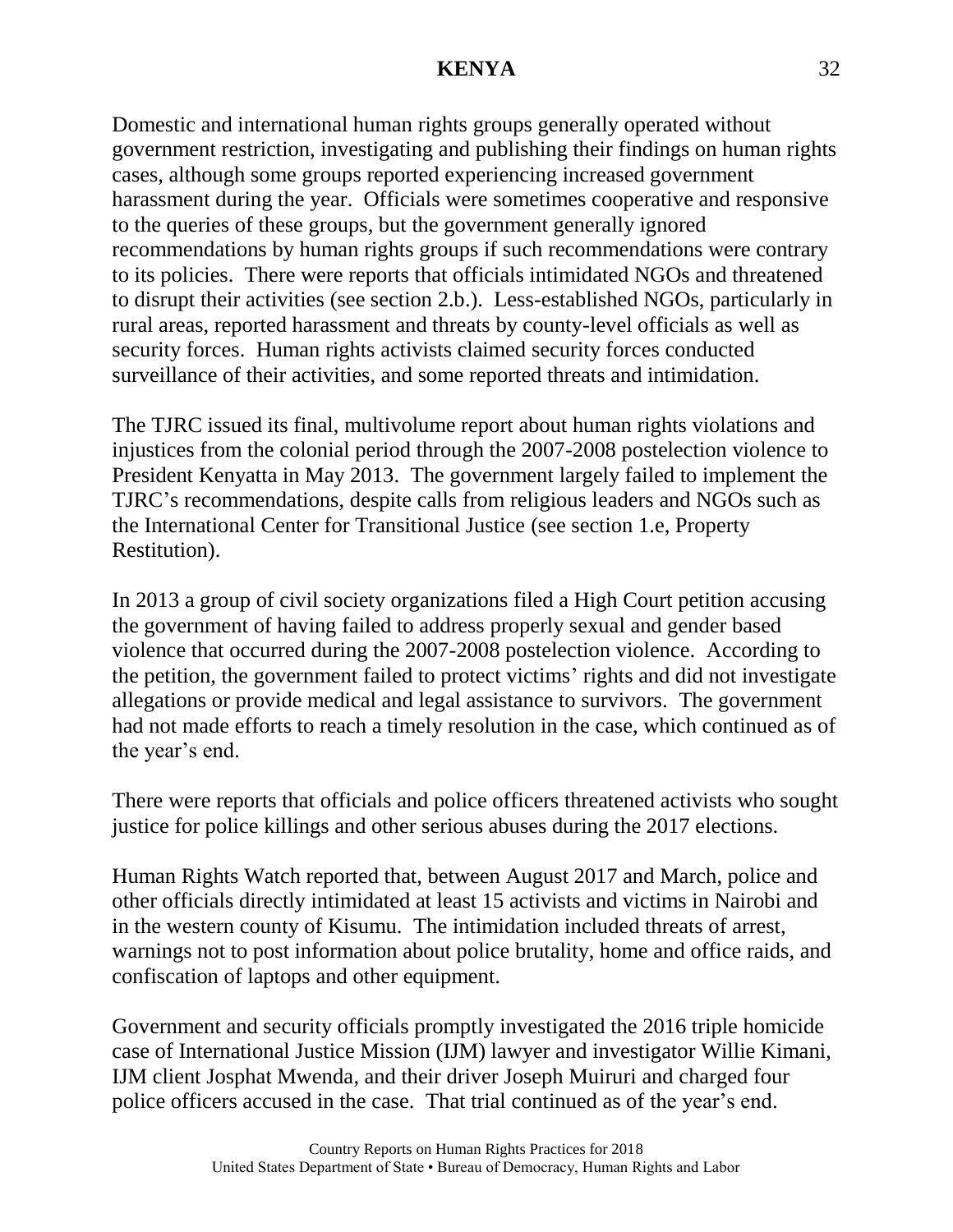The KNCHR reported that security agencies continued to deny it full access to case-specific information and facilities to conduct investigations of human rights abuses as the constitution permits.

The United Nations or Other International Bodies: The government generally ignored recommendations of the United Nations or international human rights groups if they were contrary to government policies.

Government Human Rights Bodies: The KNCHR is an independent institution created by the 2010 constitution and established in 2011. Its mandate is to promote and protect human rights in the country. Citing budget restrictions, the administration reduced KNCHR's budget for the fourth straight year after reaching a high in 2014-2015.

## **Section 6. Discrimination, Societal Abuses, and Trafficking in Persons**

## **Women**

Rape and Domestic Violence: The law criminalizes rape, defilement, sexual violence within marriage, and sex tourism, but enforcement remained limited. The law criminalizes abuses that include early and forced marriage, FGM/C, forced wife "inheritance," and sexual violence within marriage. The law's definition of violence also includes damage to property, defilement, economic abuse, emotional or psychological abuse, harassment, incest, intimidation, physical abuse, stalking, verbal abuse, or any other conduct against a person that harms or may cause imminent harm to the safety, health, or well-being of the person. Under law, insulting the modesty of another person by intruding upon that person's privacy or stripping them of clothing are criminal offenses punishable by imprisonment for up to 20 years.

The law provides a maximum penalty of life imprisonment for rape, although sentences were at the discretion of the judge and usually no longer than the minimum of 10 years.

Citizens frequently used traditional dispute resolution mechanisms, commonly known as *maslaha*, to address sexual offenses in rural areas, with village elders assessing financial compensation for the victims or their families. They also used such mechanisms occasionally in urban areas. In February however, the interior cabinet secretary announced that the government would not permit local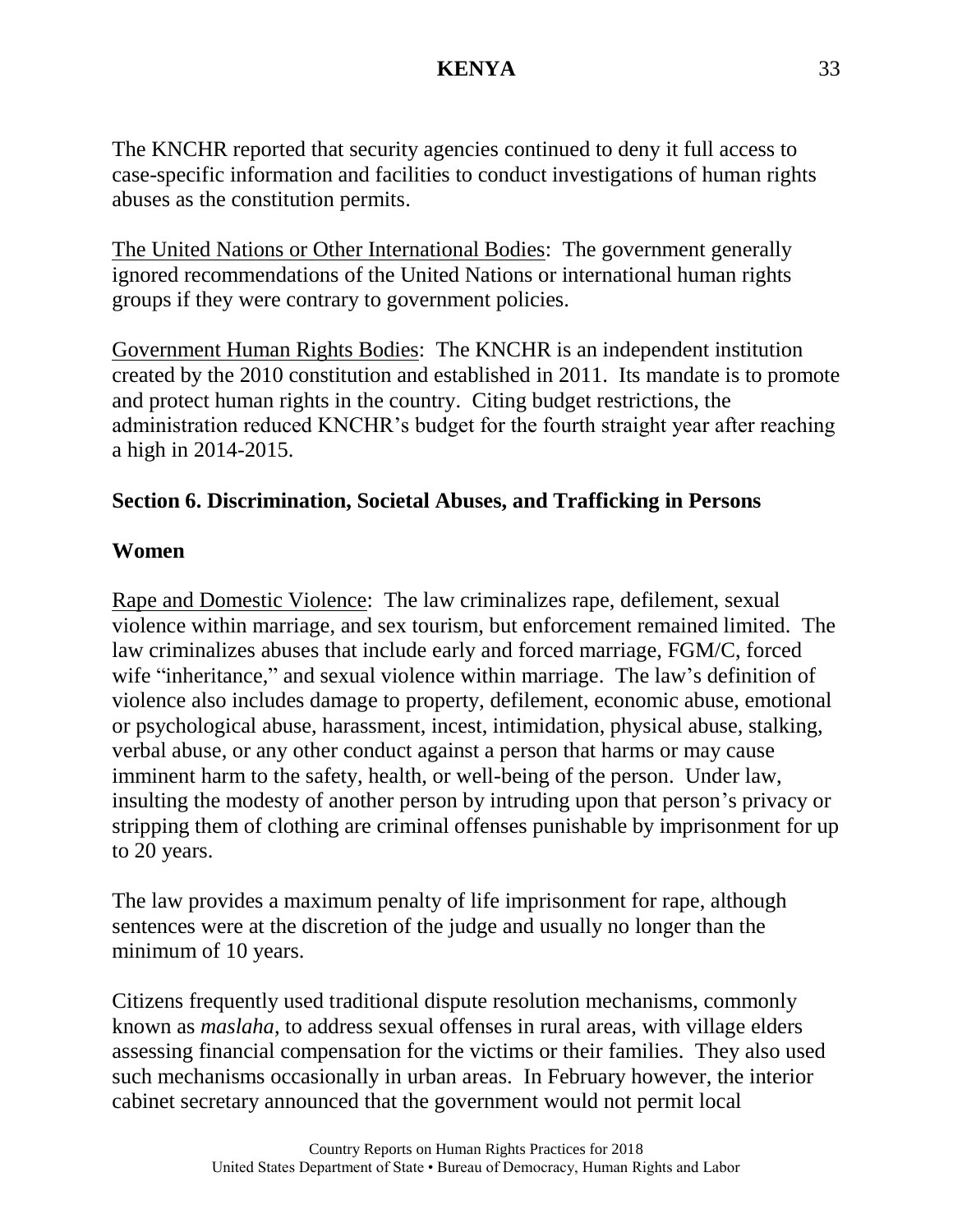government officials and community leaders to use *maslaha* to resolve the gang rape of a 15-year-old girl in rural Wajir County, and that the investigation must proceed through official channels.

The National Police Service recorded 2,557 reports of sexual gender based violence (SGBV) between January and June on the National Sexual Gender Based Violence Information System. Authorities investigated 2,393 cases, leading to 454 prosecutions, with six convictions as of June.

The governmental KNCHR's November report on sexual violence during and after the 2017 election found that sexual and gender-based violations accounted for 25 percent of human rights violations, and 71 percent of the sexual assaults were categorized as rape. Ninety-six percent of the victims were female. The same report found that security officers committed an estimated 55 percent of the documented sexual assaults. More than half the victims lived in informal settlements in urban areas, primarily in Nairobi, and 80 percent were either unable to access or did not seek proper medical care within 72 hours. Only 22 percent of the documented victims reported the assault to police, and police reportedly acted indifferently to some accusations of sexual assault against authorities. KNCHR's report included a raft of official recommendations to the Presidency, the National Police Service Commission, the Ministries of Interior and Health, IPOA, ODPP, the Judiciary, county governments, and other state bodies.

Although police no longer required physicians to examine victims, physicians still had to complete official forms reporting rape. Rural areas generally had no police physician, and in Nairobi there were only three. NGOs reported police stations often but inconsistently accepted the examination report of clinical physicians who initially treated rape victims.

Authorities cited domestic violence as the leading cause of preventable, nonaccidental death for women during the year. Except in cases of death, police officers generally refrained from investigating domestic violence, which they considered a private family matter.

Female Genital Mutilation/Cutting (FGM/C): The law makes it illegal to practice FGM/C, procure the services of someone who practices FGM/C, or send a person out of the country to undergo the procedure. The law also makes it illegal to make derogatory remarks about a woman who has not undergone FGM/C. Government officials often participated in public awareness programs to prevent the practice. Nevertheless, individuals practiced FGM/C widely, particularly in some rural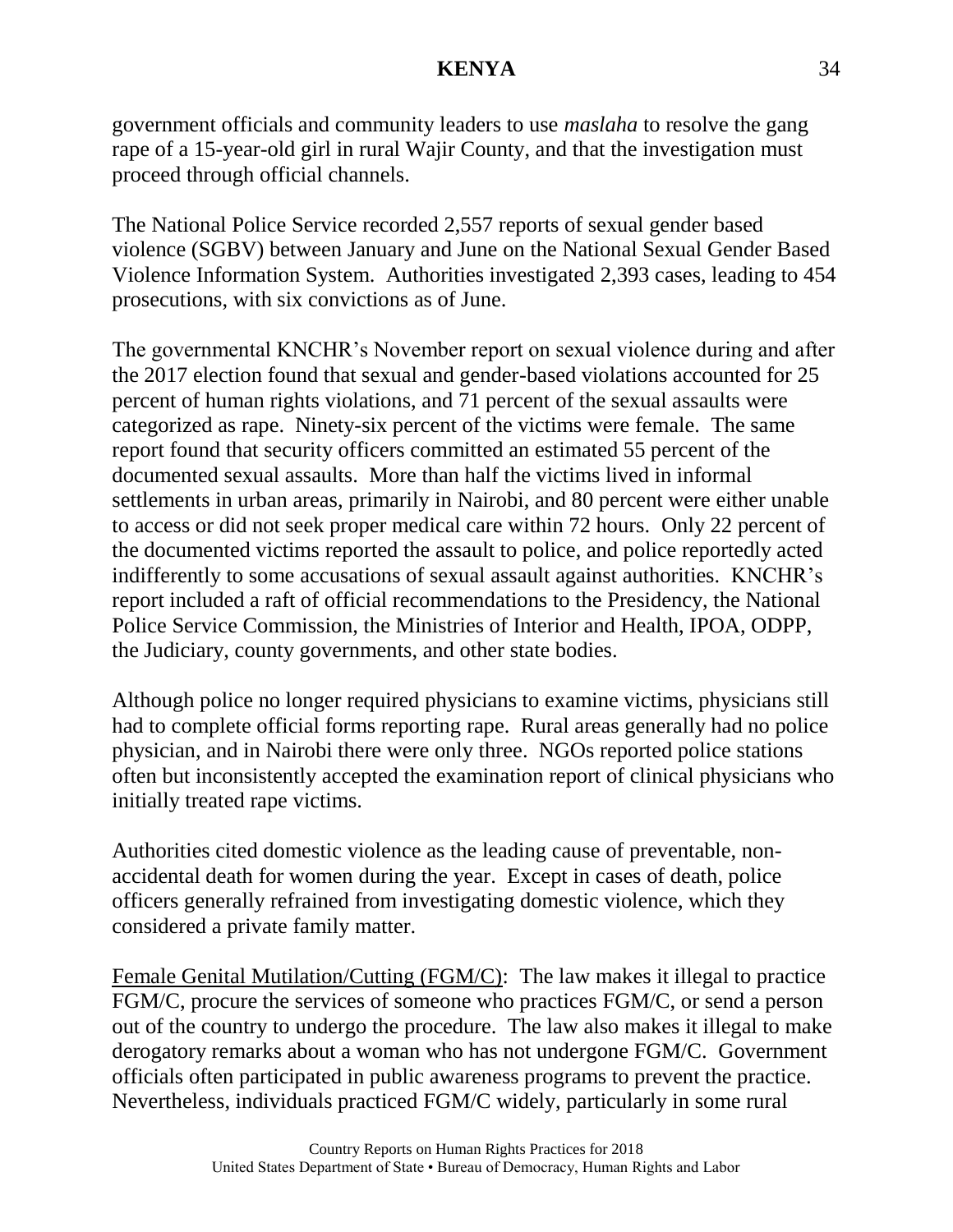areas. According to a study by ActionAid Kenya published in October, despite the legal prohibition on FGM/C, myths supporting the practice remained deep-rooted in some local cultures. The study concluded approximately 21 percent of adult women had undergone the procedure some time in their lives, but the practice was heavily concentrated in a minority of communities, including the Maasai (78 percent) and Samburu (86 percent).

Media reported growing numbers of female students refused to participate in FGM/C ceremonies, traditionally performed during the August and December school holidays. Media reported arrests of perpetrators and parents who agreed to FGM/C, but parents in regions with a high prevalence of FGM/C frequently bribed police to allow the practice to continue. There were also reports the practice of FGM/C increasingly occurred underground to avoid prosecution.

For more information, see Appendix C.

Other Harmful Traditional Practices: Certain communities practiced wife inheritance, in which a man inherits the widow of his brother or other close relative, regardless of her wishes. Such inheritance was more likely in cases of economically disadvantaged women with limited access to education living outside of major cities. Other forced marriages were also common. The law codifies the right of men to enter into consensual marriage with additional women without securing the consent of any existing wife.

Sexual Harassment: The law prohibits sexual harassment. Sexual harassment was often not reported, and victims rarely filed charges.

Coercion in Population Control: There were no reports of coerced abortion or involuntary sterilization.

Discrimination: The constitution provides equal rights for men and women and specifically prohibits discrimination on the grounds of race, pregnancy, marital status, health status, ethnic or social origin, color, age, disability, religion, conscience, belief, culture, dress, language, or birth. The justice system and widely applied customary laws that discriminated against women, limiting their political and economic rights.

The constitution prohibits gender discrimination in relation to land and property ownership and gives women equal rights to inheritance and access to land. The constitution also provides for the enactment of legislation for the protection of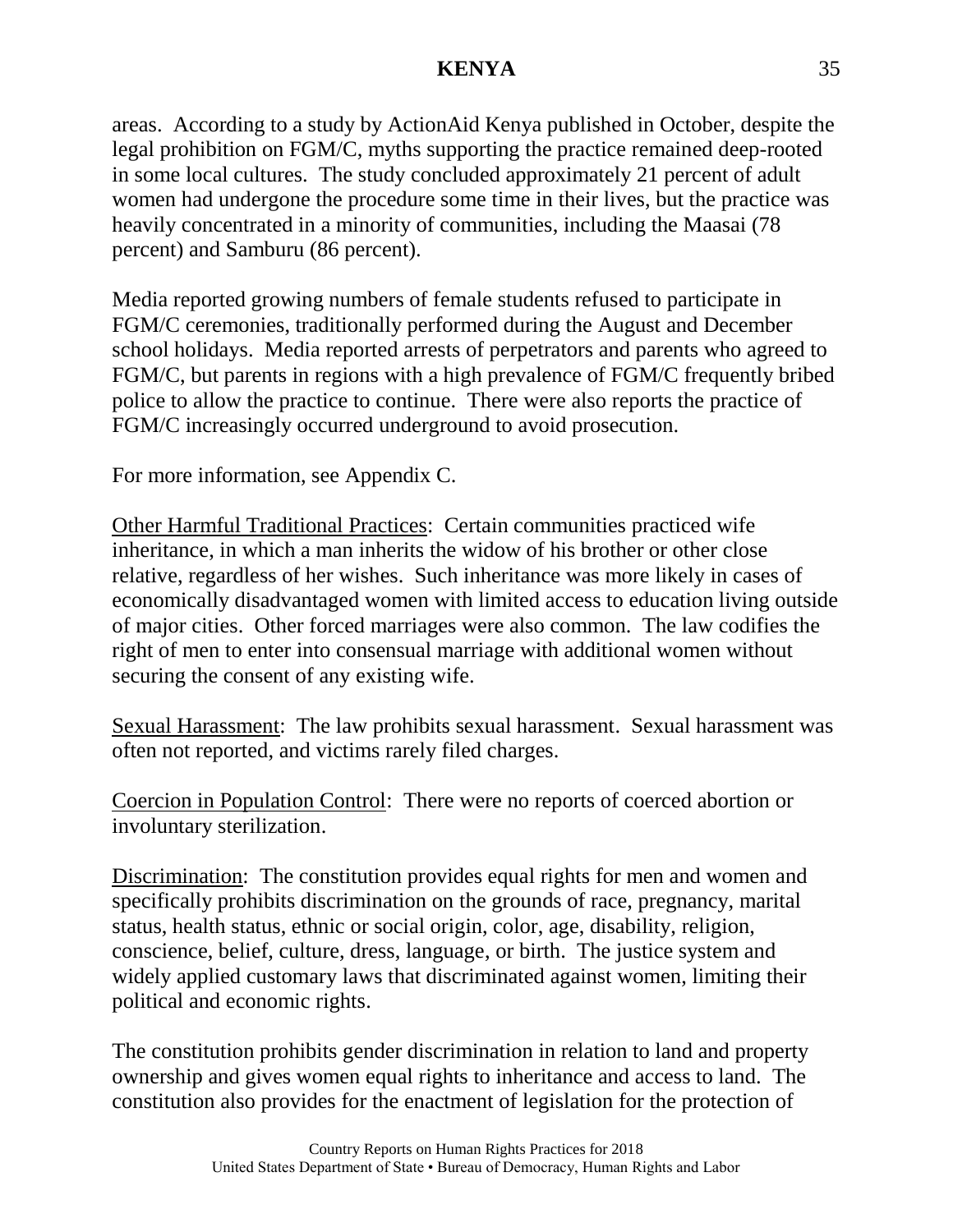wives' rights to matrimonial property during and upon the termination of a marriage, and it affirms that parties to a marriage are entitled to equal rights at the time of marriage, during the marriage, and at its dissolution. For example, according to a 2018 World Bank report, it was difficult in much of the country for widows to access a deceased husband's bank account.

According to an October report by CEDAW, despite the laws, much of the country held to the traditions that married women are not entitled to their fathers' property and that upon remarriage, a woman loses her claim to her deceased husband's property. In May the High Court dismissed a case by FIDA challenging the constitutionality of the provision of the Matrimonial Property Act stating that parties to a marriage are entitled to marital property proportional to their contribution towards acquiring it. FIDA had argued that the provision indirectly discriminates against women, who often contribute less directly to marital income.

# **Children**

Birth Registration: A child derives citizenship from the citizenship of the parents, and either parent may transmit citizenship. Birth registration is compulsory. An estimated 63 percent of births were officially registered. Lack of official birth certificates resulted in discrimination in delivery of public services. The Department of Civil Registration Services began implementing the Maternal Child Health Registration Strategy requiring nurses administering immunizations to register the births of unregistered children.

For additional information, see Appendix C.

Education: Education is tuition free and compulsory through age 13. Authorities did not enforce the mandatory attendance law uniformly.

While the law provides pregnant girls the right to continue their education until after giving birth, NGOs reported that schools often did not respect this right. School executives sometimes expelled pregnant girls or transferred them to other schools.

Child Abuse: The law criminalizes several forms of violence that affect children, including early and forced marriage, FGM/C, incest, and physical, verbal, and sexual abuse. Violence against children, particularly in poor and rural communities, was common, and child abuse, including sexual abuse, occurred frequently.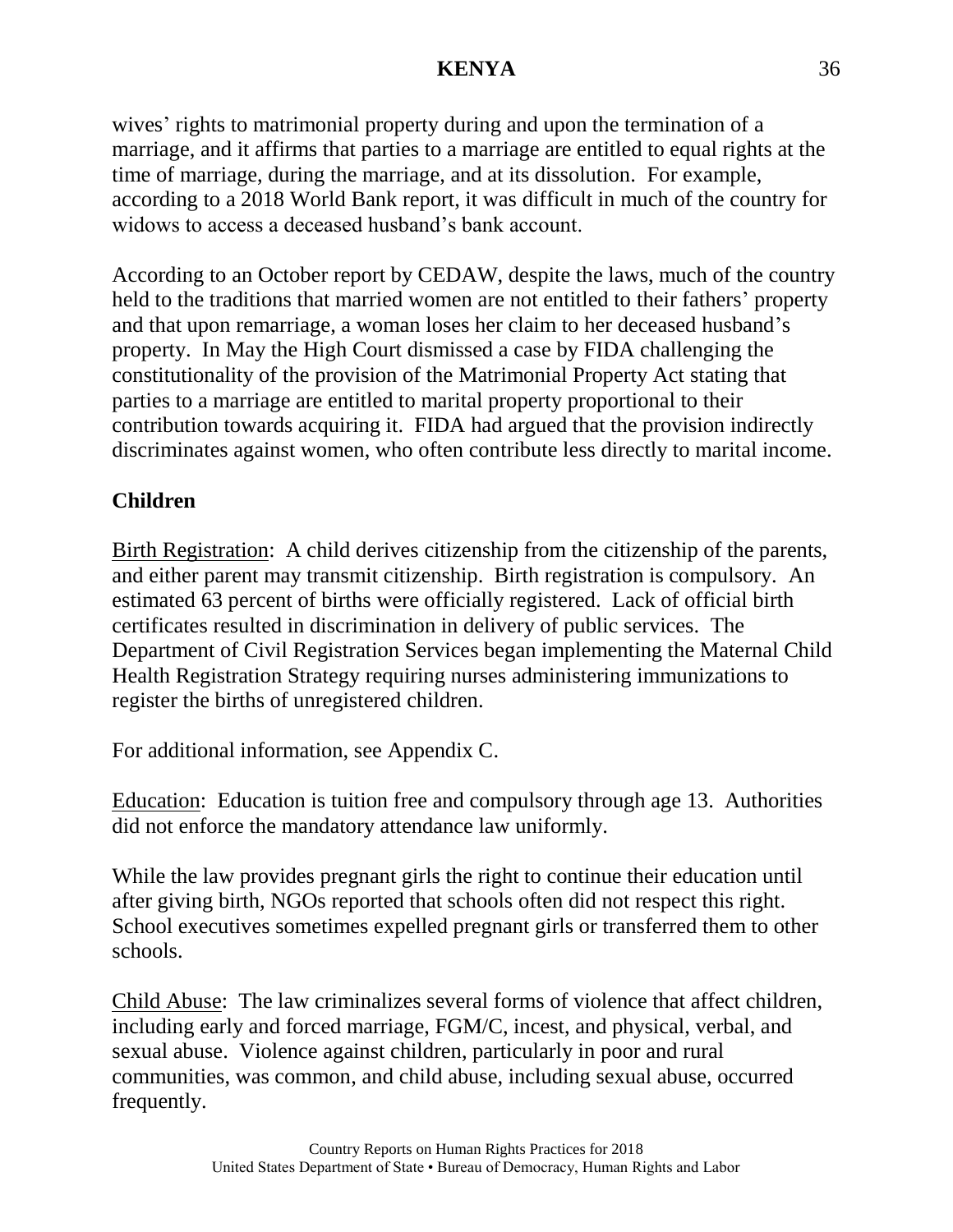The minimum sentence for conviction of defilement is life imprisonment if the victim is younger than 11 years old, 20 years in prison if the victim is between ages 11 and 16, and 10 years' imprisonment if the child is age 16 or 17. Although exact numbers were unavailable, media reported several defilement convictions during the year. In September a court sentenced an 82-year-old man to life imprisonment for defiling a minor.

The government banned corporal punishment in schools, but there were reports corporal punishment occurred.

Early and Forced Marriage: The minimum age for marriage is 18 years for women and men. Media occasionally highlighted the problem of early and forced marriage, which some ethnic groups commonly practiced. Under the constitution, the kadhi courts retained jurisdiction over Muslim marriage and family law in cases where all parties profess the Muslim religion and agree to submit to the jurisdiction of the courts. According to media reports, in August, six men in Baringo County killed a 13-year-old girl for refusing to become a 60-year-old man's fifth wife. For additional information, see Appendix C.

Sexual Exploitation of Children: The law criminalizes sexual exploitation of children, including prohibiting procurement of a child younger than age 18 for unlawful sexual relations. The law also prohibits domestic and international trafficking, or the recruitment, harboring, transportation, transfer, or receipt of children up to the age of 18 for the production of pornography or for pornographic performances. Provisions apply equally to girls and boys. The Sexual Offenses Act has specific sections on child trafficking, child sex tourism, child prostitution, and child pornography. Nevertheless, according to human rights organizations, children were sexually exploited and victims of trafficking.

Child Soldiers: Although there were no reports the government recruited child soldiers, there were reports that the al-Shabaab terrorist group recruited children in areas bordering Somalia.

Displaced Children: Poverty and the spread of HIV/AIDS continued to intensify the problem of child homelessness. Street children faced harassment and physical and sexual abuse from police and others and within the juvenile justice system. The government operated programs to place street children in shelters and assisted NGOs in providing education, skills training, counseling, legal advice, and medical care to street children whom the commercial sex industry abused and exploited.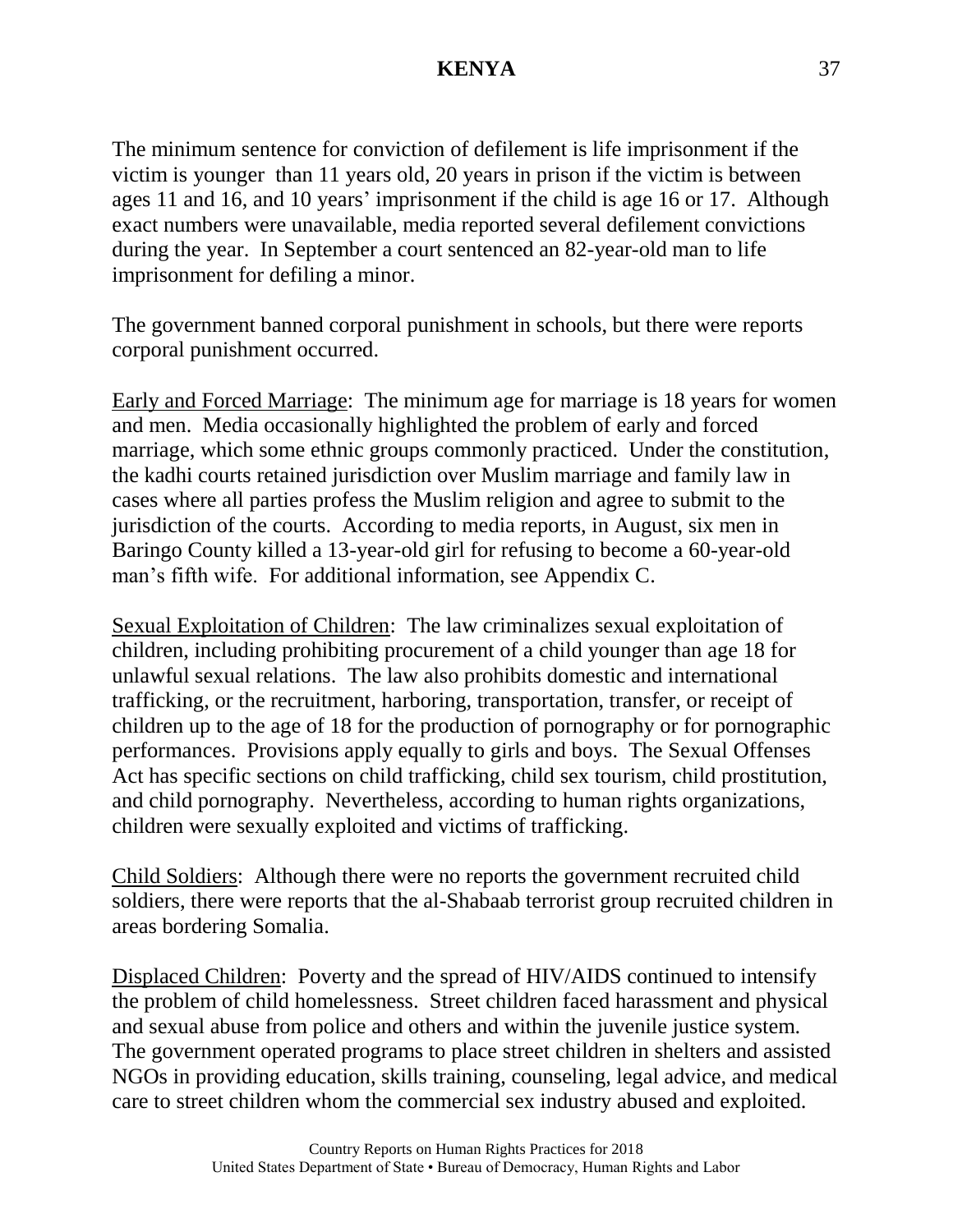International Child Abductions: The country is not a party to the 1980 Hague Convention on the Civil Aspects of International Child Abduction. See the Department of State's *Annual Report on International Parental Child Abduction* at [https://travel.state.gov/content/travel/en/International-Parental-Child-](https://travel.state.gov/content/travel/en/International-Parental-Child-Abduction/for-providers/legal-reports-and-data.html)[Abduction/for-providers/legal-reports-and-data.html.](https://travel.state.gov/content/travel/en/International-Parental-Child-Abduction/for-providers/legal-reports-and-data.html)

## **Anti-Semitism**

The Jewish community is small, and there were no reports of anti-Semitic acts.

## **Trafficking in Persons**

See the Department of State's *Trafficking in Persons Report* at [www.state.gov/j/tip/rls/tiprpt/.](http://www.state.gov/j/tip/rls/tiprpt/)

### **Persons with Disabilities**

The law prohibits discrimination against persons with disabilities, but the government did not effectively enforce these provisions. A number of laws limit the rights of persons with disabilities. For example, the Marriage Act limits the rights of persons with mental disabilities to get married and the Law of Succession limits the rights of persons with disabilities to inheritance. The constitution provides for legal representation of persons with disabilities in legislative and appointive bodies. The law provides that persons with disabilities should have access to public buildings, and some buildings in major cities had wheelchair ramps and modified elevators and restrooms. The government did not enforce the law, however, and new construction often did not include accommodations for persons with disabilities. Government buildings in rural areas generally were not accessible to persons with disabilities. According to NGOs, police stations remained largely inaccessible to persons with mobility disabilities.

NGOs reported that persons with disabilities had limited opportunities to obtain education and job training at all levels due to lack of accessibility of facilities and resistance by school officials and parents to devoting resources to students with disabilities.

Authorities received reports of killings of persons with disabilities as well as torture and abuse, and the government took action in some cases. In June the government reported a rise in defilement and confinement of persons living with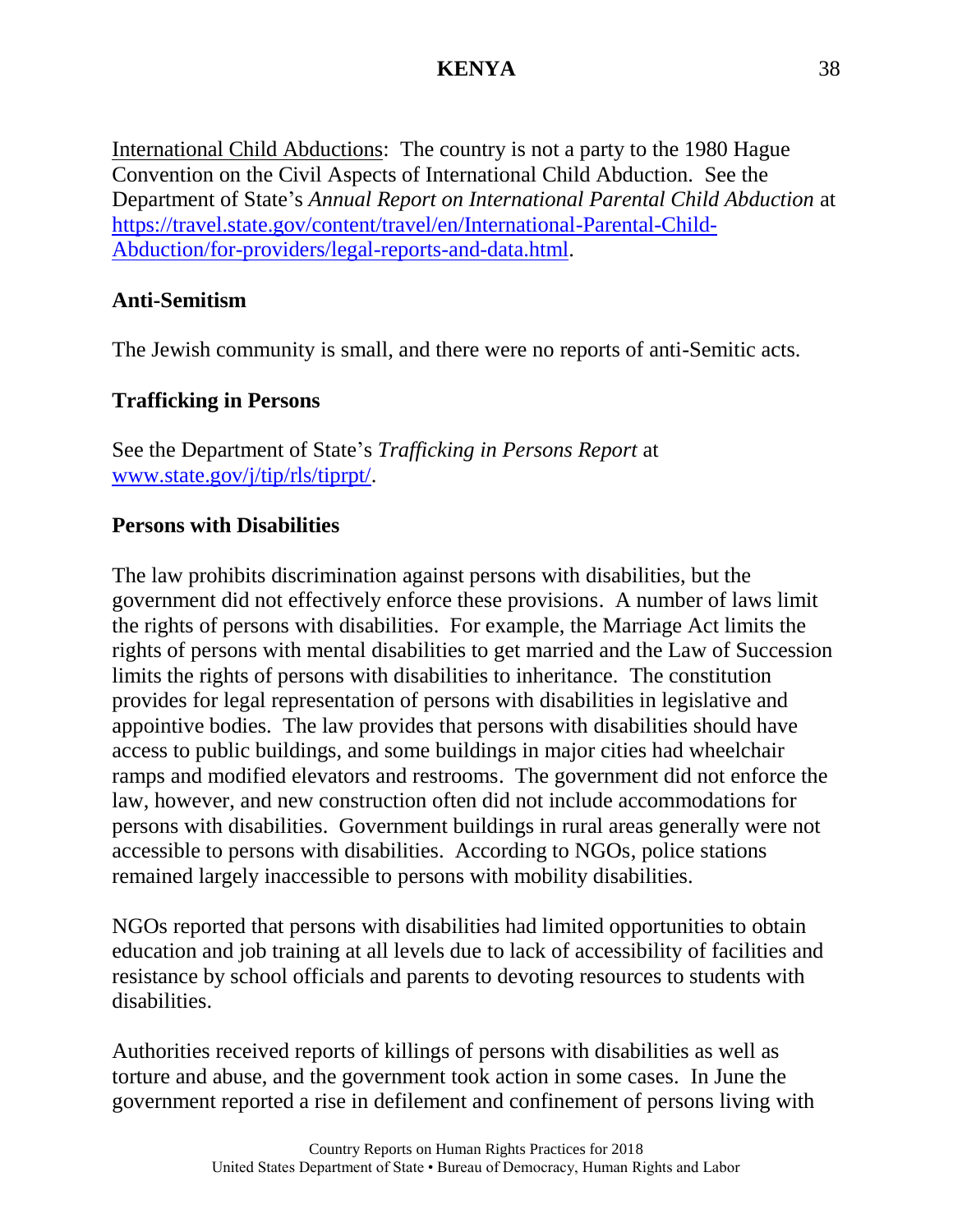albinism. According to an official, a majority of cases went unreported, while others were handled informally at the village level.

Persons with disabilities faced significant barriers to accessing health care. They had difficulty obtaining HIV testing and contraceptive services due to the perception they should not engage in sexual activity. According to Handicap International, 36 percent of persons with disabilities reported facing difficulties in accessing health services; cost, distance to a health facility, and physical barriers were the main reasons cited.

Few facilities provided interpreters or other accommodations to persons with hearing disabilities. The government assigned each region a sign language interpreter for court proceedings. Authorities often delayed or adjourned cases involving persons who had hearing disabilities due to a lack of standby interpreters, according to an official with the NGO Deaf Outreach Program. According to the KNCHR, 10 secondary schools in the country could accommodate persons with hearing limitations.

The Ministry for Devolution and Planning is the lead ministry for implementation of the law to protect persons with disabilities. The quasi-independent but government-funded parastatal National Council for Persons with Disabilities assisted the ministry. Neither entity received sufficient resources to address effectively problems related to persons with disabilities.

Nominated and elected parliamentarians with disabilities formed the Kenya Disability Parliamentary Caucus in 2013 and issued a strategy statement focusing on improving economic empowerment and physical access for persons with disabilities as well as integrating disability rights into county government policies. According to a 2017 CEDAW report, persons with disabilities comprised only 2.8 percent of the Senate and National Assembly, less than the 5 percent mandated by the constitution (see section 3).

## **National/Racial/Ethnic Minorities**

There were 42 ethnic groups in the country; none holds a majority. The Kikuyu and related groups dominated much of private commerce and industry and often purchased land outside their traditional home areas, which sometimes resulted in fierce resentment from other ethnic groups, especially in the coastal and Rift Valley areas.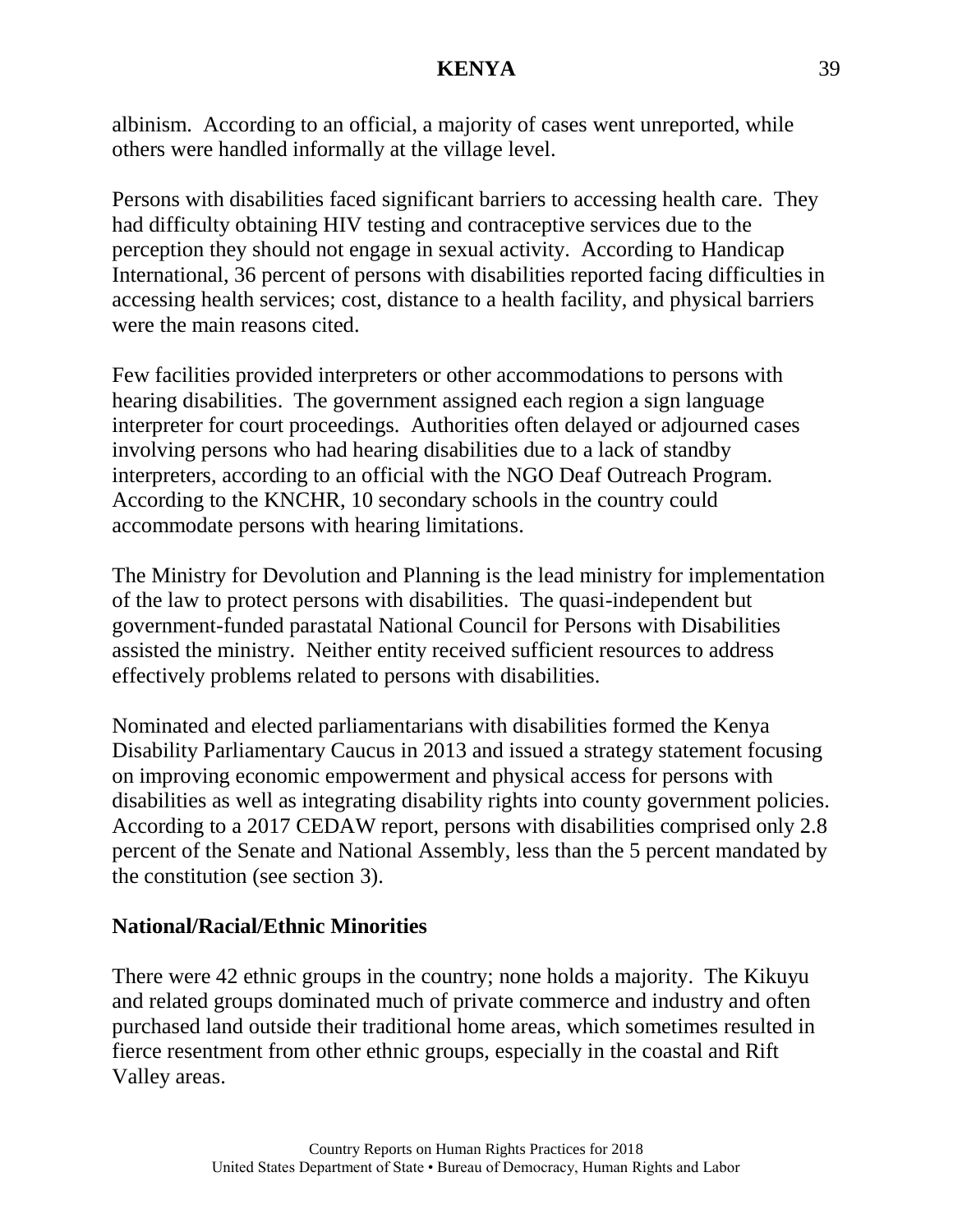Many factors contributed to interethnic conflicts: longstanding grievances regarding land-tenure policies and competition for scarce agricultural land; the proliferation of illegal guns; cattle rustling; the growth of a modern warrior/bandit culture (distinct from traditional culture); ineffective local political leadership; diminished economic prospects for groups affected by regional droughts; political rivalries; and the struggle of security forces to quell violence. Conflict between landowners and squatters was particularly severe in the Rift Valley and coastal regions, while competition for water and pasture was especially serious in the north and northeast. According to the Office of the United Nations High Commissioner for Human Rights, between December 2016 and April 2017, in defiance of a court order, Kenya Forest Service guards burned multiple dwellings of the minority Sengwer tribe in order to evict them from Embobut Forest.

There was frequent conflict, including banditry, fights over land, and cattle rustling, among the Somali, Turkana, Gabbra, Borana, Samburu, Rendille, and Pokot ethnic groups in arid northern, eastern, and Rift Valley areas that at times resulted in deaths. Disputes over county borders were also a source of ethnic tensions. In August and September, there were a number of deadly intercommunity clashes over government proposals to resume the evictions from the Mau forest in the southern Rift Valley region. As part of a dispute dating back to the colonial period, the government claims many of the communities were illegally living on and damaging forest land in a crucial conservation zone and drainage basin.

Ethnic differences also caused a number of discriminatory employment practices.

# **Acts of Violence, Discrimination, and Other Abuses Based on Sexual Orientation and Gender Identity**

The constitution does not explicitly protect LGBTI persons from discrimination based on sexual orientation or gender identity. The penal code criminalizes "carnal knowledge against the order of nature," which was interpreted to prohibit consensual same-sex sexual activity, and specifies a maximum penalty of 14 years' imprisonment if convicted. A separate statute specifically criminalizes sex between men and specifies a maximum penalty of 21 years' imprisonment if convicted. Police detained persons under these laws, particularly persons suspected of prostitution, but released them shortly afterward. In April 2016 the National Gay and Lesbian Human Rights Commission filed Petition 150 of 2016 challenging the constitutionality of these penal codes. As of year's end the two cases remained in progress. On March 22, the Court of Appeals in Mombasa ruled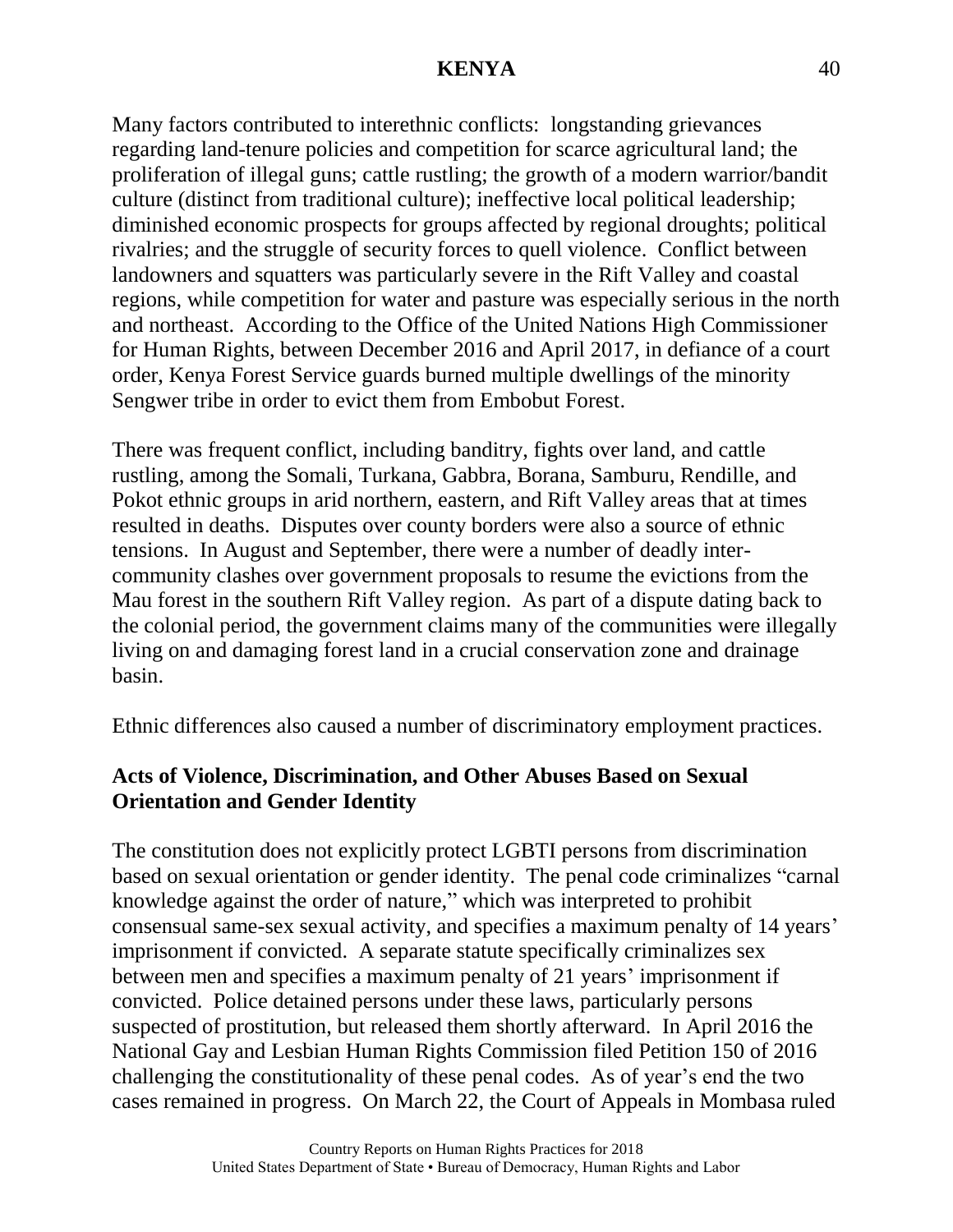that the use of forced anal examinations by the state to determine participation in homosexual acts is unconstitutional. During the year the Kenya Film and Classification Board banned showings of the Kenyan film *Rafiki* over its presentation of LGBTI themes. After the film debuted at the Cannes Film Festival in France, a Kenyan court ordered the ban suspended for one week in October so that the film could qualify to be nominated for a U.S. Academy Award.

LGBTI organizations reported police more frequently used public-order laws (for example, disturbing the peace) than same-sex legislation to arrest LGBTI individuals. NGOs reported police frequently harassed, intimidated, or physically abused LGBTI individuals in custody.

Authorities permitted LGBTI advocacy organizations to register and conduct activities.

Violence and discrimination against LGBTI individuals was widespread. In June LGBTI activists reported receiving death threats following the first pride event held at Kakuma refugee camp.

In May 2017 the government gazetted a taskforce in order to implement a High Court's judgment in the 2014 Baby 'A' case recognizing the existence of intersex persons. The taskforce was seen as a step to reduce violence and discrimination targeting intersex persons. In July 2017 the taskforce launched a nationwide program to record the number of intersex citizens. That information was not publicly available as of October.

# **HIV and AIDS Social Stigma**

The government, along with international and NGO partners, made progress in creating an enabling environment to combat the social stigma of HIV and AIDS and to address the gap in access to HIV information and services. For example, the government launched treatment guidelines for sex workers and injected drug users in collaboration with key stakeholders. The government and NGOs supported a network of more than 5,000 counseling and testing centers providing free HIV/AIDS diagnosis. Diagnosis of other sexually transmitted infections was available through hospitals and clinics throughout the country. In 2016, according to its website, the First Lady's Beyond Zero Campaign to stop HIV infections led to the opening of 46 mobile clinics across the country.

Stigma nonetheless continued to hinder efforts to educate the public about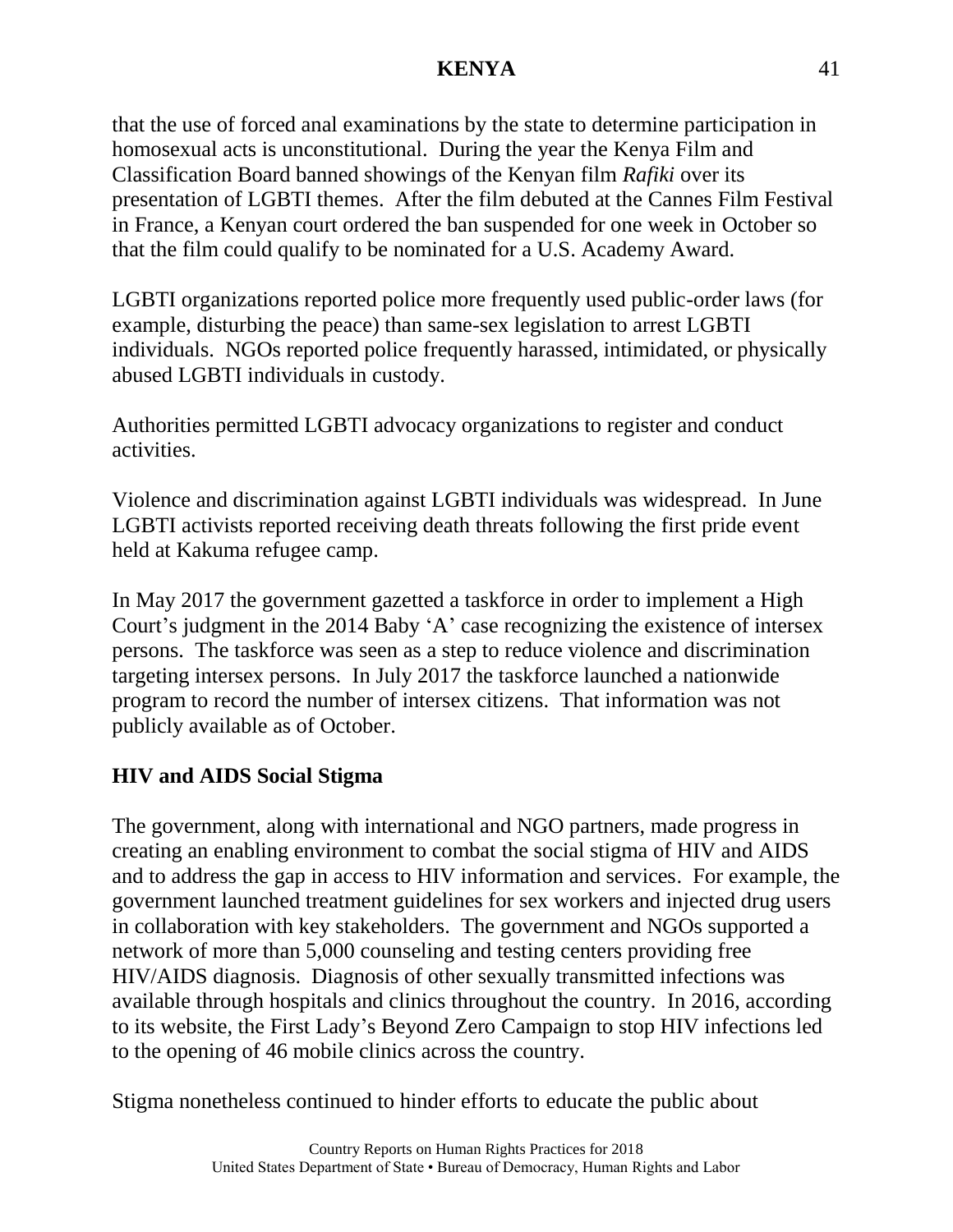HIV/AIDS and to provide testing and treatment services. In July a court sentenced a woman to death for murdering her boyfriend when she discovered that he had hidden his HIV positive status from her.

## **Other Societal Violence or Discrimination**

Mob violence and vigilante action were common in areas where the populace lacks confidence in the criminal justice system. In September a mob protesting the police killing of a civilian attacked a police station in Kisii County (western region) and killed three persons, including one officer. The social acceptability of mob violence also provided cover for acts of personal vengeance. Police frequently failed to act to stop mob violence.

Land owners formed groups in some parts of the country to protect their interests from rival groups or thieves. In March the National Cohesion and Integration Commission reported more than 100 such organized groups nationwide. Reports indicated that politicians often fund these groups or provide them weapons, particularly around election periods. Mombasa County reported 20 land invasions between March and July in parts of Mombasa and neighboring Kilifi counties.

In 2016 the Senate and the National Assembly established a joint parliamentary select committee to investigate police brutality and mob violence. The committee's activities ceased, however, in the run up to the 2017 election.

Societal discrimination continued against persons with albinism, many of whom left their home villages due to fear of abuse and moved to urban areas where they believed they were safer. Individuals attacked persons with albinism for their body parts, which some believed could confer magical powers and which could be sold for significant sums.

# **Section 7. Worker Rights**

# **a. Freedom of Association and the Right to Collective Bargaining**

The law provides for the right of workers, including those in export processing zones (EPZs), to form and join unions of their choice and to bargain collectively. For the union to be recognized as a bargaining agent, it needs to represent a simple majority of the employees in a firm eligible to join the union. This provision extends to public and private sector employees. Members of the armed forces, prisons service, and police are not allowed to form or join trade unions.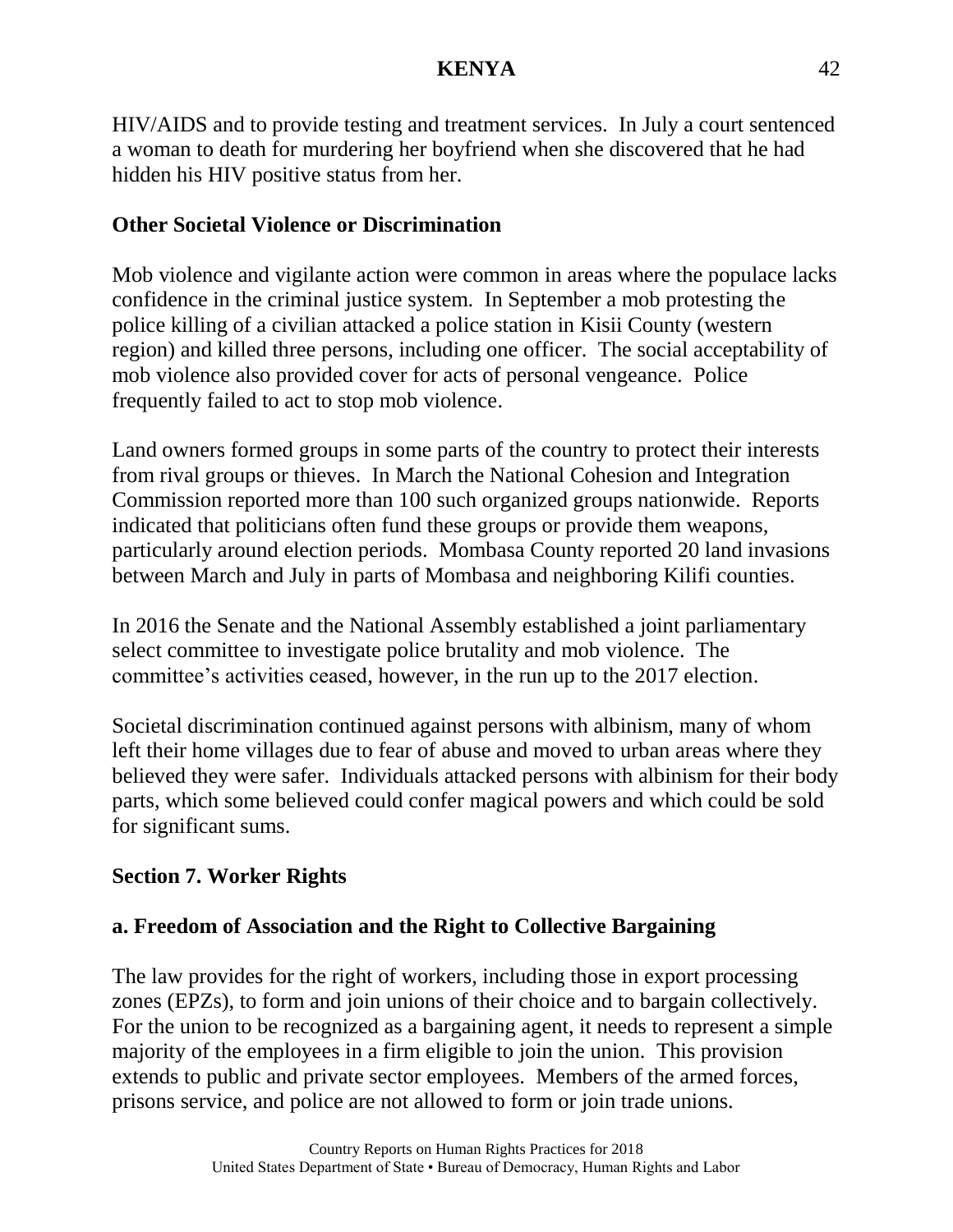The law permits the government to deny workers the right to strike under certain conditions. For example, the government prohibits members of the military, police, prison guards, and the National Youth Service from striking. Civil servants are permitted to strike following a seven-day notice period. A bureau of the Ministry of Labor, Social Security, and Services (Ministry of Labor) then typically referred disputes to mediation, fact-finding, or binding arbitration at the Employment and Labor Relations Court, a body of up to 12 judges which has exclusive jurisdiction to handle employment and labor matters and which operates in urban areas, including Nairobi, Mombasa, Nyeri, Nakuru, Kisumu, and Kericho. In 2016 the Judiciary granted High Court status to the Employment and Labor Relations Court. It is illegal for parties involved in mediation to strike. Additionally, the ministry's referral of a dispute to the conciliation process nullifies the right to strike.

By law workers who provide essential services, interpreted as "a service the interruption of which would probably endanger the life of a person or health of the population," may not strike. Any trade dispute in a service listed as essential or declared an essential service may be adjudicated by the Employment and Labor Relations Court.

Strikes must concern terms of employment, and sympathy strikes are prohibited.

The law permits workers in collective bargaining disputes to strike if they have exhausted formal conciliation procedures and have given seven days' notice to the government and the employer. Conciliation is not compulsory in individual employment matters. Security forces may not bargain collectively but have an internal board that reviews salaries. Informal workers may establish associations, or even unions, to negotiate wages and conditions matching the government's minimum wage guidelines as well as to advocate for better working conditions and representation in the Employment and Labor Relations Court. The bill of rights in the constitution allows trade unions to undertake their activities without government interference, and the government generally respected this right.

The law prohibits antiunion discrimination and provides for reinstatement of workers dismissed for union activity. The Employment and Labor Relations Court can order reinstatement and damages in the form of back pay for employees wrongfully dismissed for union activities. Labor laws apply to all groups of workers.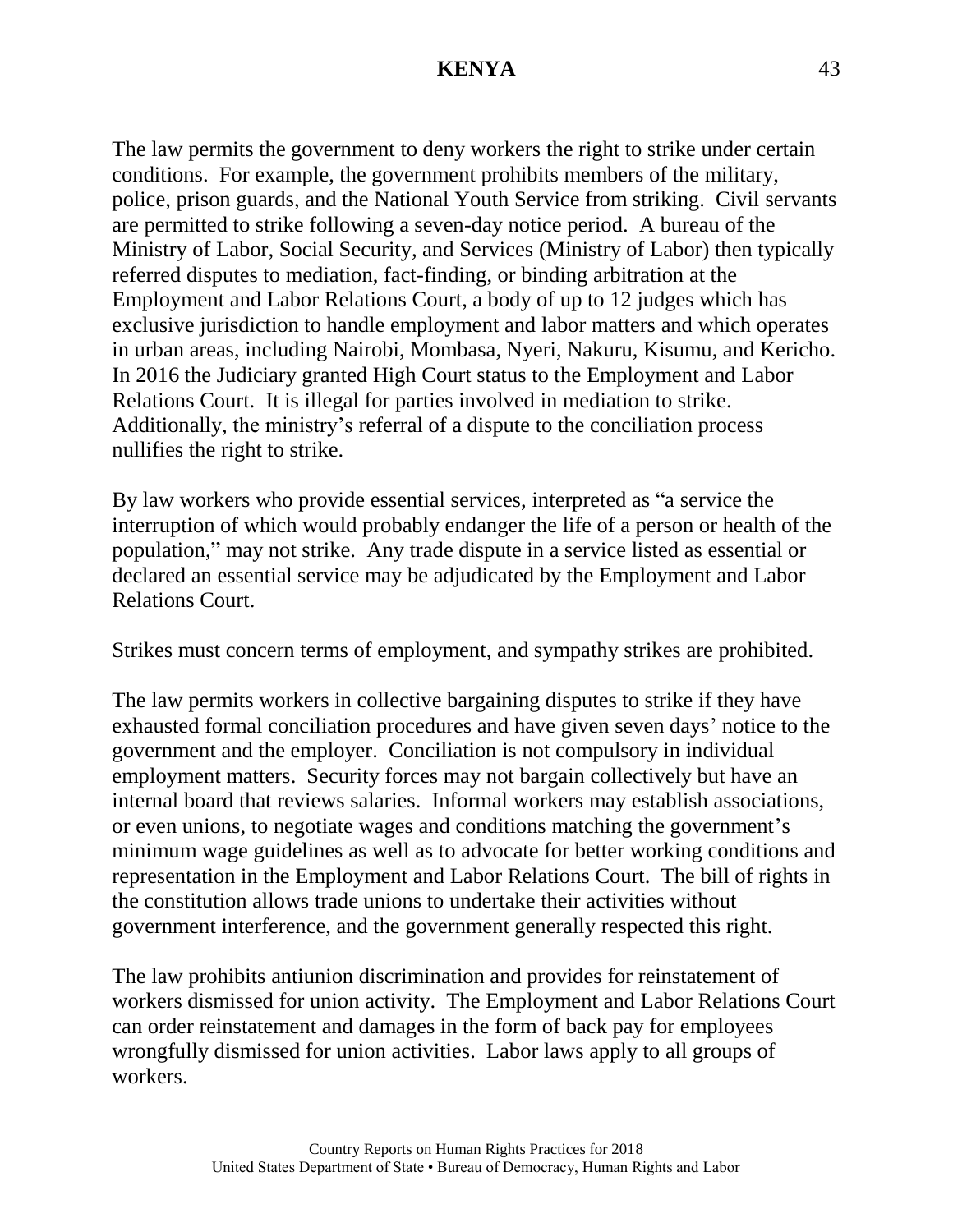The government enforced the decisions of the Employment and Labor Relations Court inconsistently. Many employers did not comply with reinstatement orders, and some workers accepted payment in lieu of reinstatement. In several cases, employers successfully appealed the Employment and Labor Relations Court's decisions to a branch of the High Court. The enforcement mechanisms of the Employment and Labor Relations Court remained weak, and its case backlog raised concerns about the long delays and lack of efficacy of the court.

The Employment and Labor Relations Court received many cases arising from the implementation of new labor laws. The parties filed the majority of cases directly without referral to Ministry of Labor for conciliation. In 2016-17, the number of filed cases increased to 6,082, while the number of cases settled more than doubled to 3,668. As of June 2017, 13,723 cases were pending in up from 11,309 cases at the end of 2015-16. The total Collective Bargaining Agreements registered in 2017 were 411, compared with 268 in 2016. The government established the court to provide for quick resolution of labor disputes, but backlog cases dated to 2007.

The chief justice designated all county courts presided over by senior resident magistrates and higher-ranking judges as special courts to hear employment and labor cases. Providing adequate facilities outside of Nairobi was challenging, but observers cited the ability of workers to submit labor-related cases throughout the country as a positive step. In 2016 the Judiciary finalized the Employment and Labor Relations (Procedure) Rules. The significant changes introduced in the new Court procedure rules provide parties access to file pleadings directly in electronic form, new pretrial procedures, and alternative dispute resolution. The rules also set a 30-day time limit for the court to submit a report on disagreements over Collective Bargaining Agreements filed.

The government generally respected freedom of association and the right to bargain collectively, although enforcement was inconsistent. The government expressed its support for union rights mandated in the constitution.

Migrant workers often lacked formal organization and consequently missed the benefits of collective bargaining. Similarly, domestic workers and others who operated in private settings were vulnerable to exclusion from legal protections, although domestic workers unions exist in the country to protect their interests. The Ministry of East African Community and Northern Corridor claimed all employees are covered by the existing labor laws, and the ministry continued to advise domestic workers on the terms of their contracts, especially when their terms and conditions of work are violated.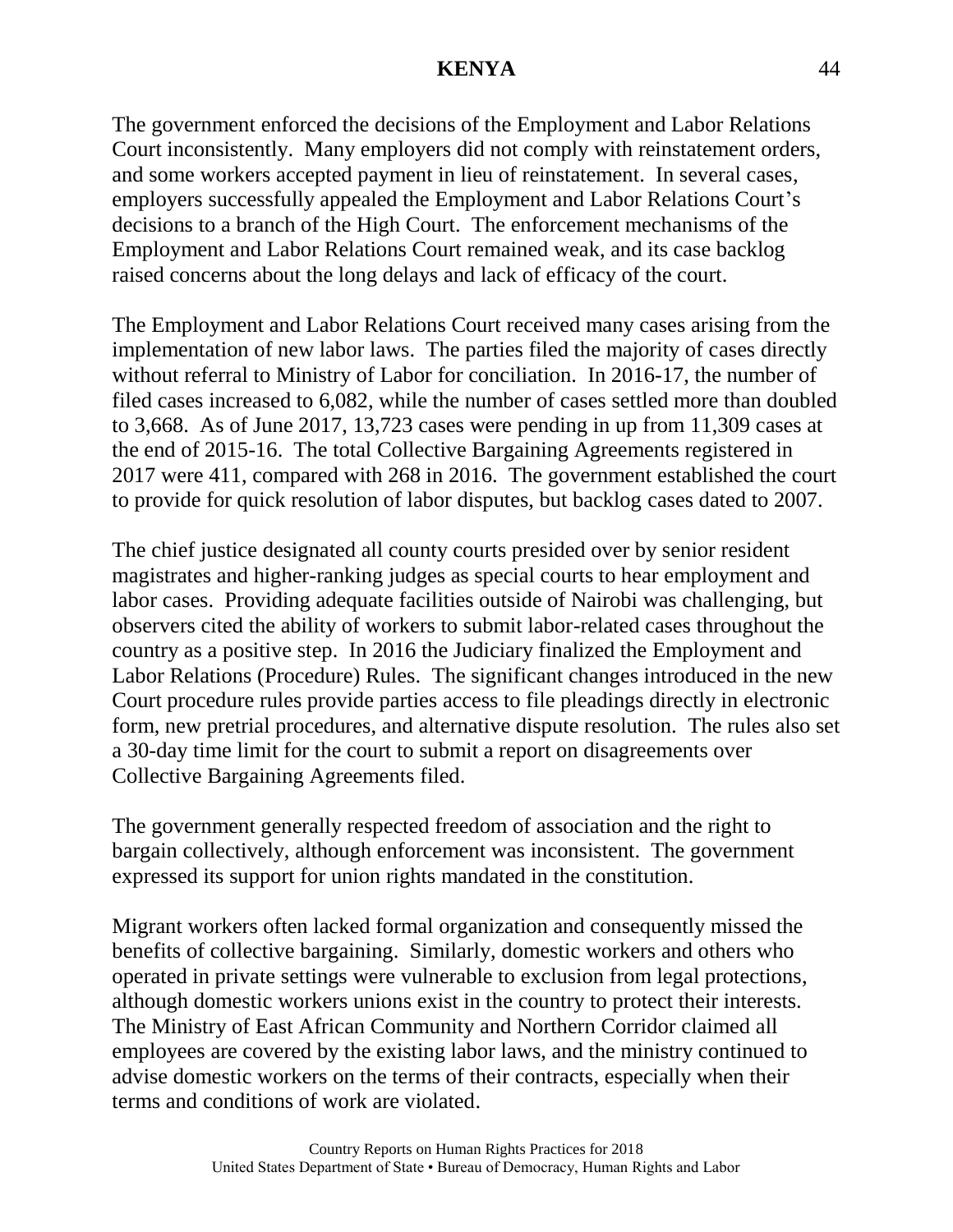In 2016 the government deployed labor attaches to Qatar, Saudi Arabia, and the United Arab Emirates (UAE) to regulate and coordinate contracts of Kenyan migrant workers and promote overseas job opportunities. The Ministry of East African Community and Northern Corridor also helped Kenyan domestic workers understand the terms and conditions of their work agreements. The government signed two bilateral agreements for employment opportunities with Saudi Arabia and Qatar, and the ministry's negotiations continued with UAE. The ministry also established a directorate to regulate the conduct of labor agents for Kenyan migrant workers, including requiring the posting of a 500,000 shilling (\$5,000) performance guarantee bond for each worker.

The survival of trade unions was threatened by the misuse of internships and other forms of transitional employment, with employers often not hiring employees after an internship ends. State agencies increasingly outsourced jobs to the private sector, and in the private sector, casual workers were employed on short-term contracts. This shift contributed to declining numbers in trade unions. NGOs and trade unionists reported replacement of permanent positions by casual or contract labor, especially in the EPZs, the Port of Mombasa, and in the agricultural and manufacturing sectors. In some cases cited, employers staffed permanent jobs with rotating contract workers. This practice occurred at the management level as well, where employers hired individuals as management trainees and kept them in these positions for the maximum permitted period of three years. Instead of converting such trainees to permanent staff, employers replaced them with new trainees at the end of the three years.

Workers exercised the right to strike. The health sector witnessed industrial strikes that began in the fourth quarter of 2016 and lasted well into 2017. The doctors' strike lasted until March 2017, leading to disruption of public health care service delivery and temporary detention of seven union officials. Strikes involving Kenya National Union of Nurses in various counties continued until November 2017. The government agreed to pay withheld back salaries; authorized a collective bargaining agreement; agreed to pay for nurses' uniforms and to provide a risk allowance; and announced it would drop all pending disciplinary cases against nurses resulting from the strikes. Clinical Officers supporting the health sector also went on a short-lived strike lasting three weeks before a court heard their grievances in October. University lecturers went on strike three times during the academic year, demanding full implementation of the 2013-2017 Collective Bargaining Agreement, which was resolved in December 2017.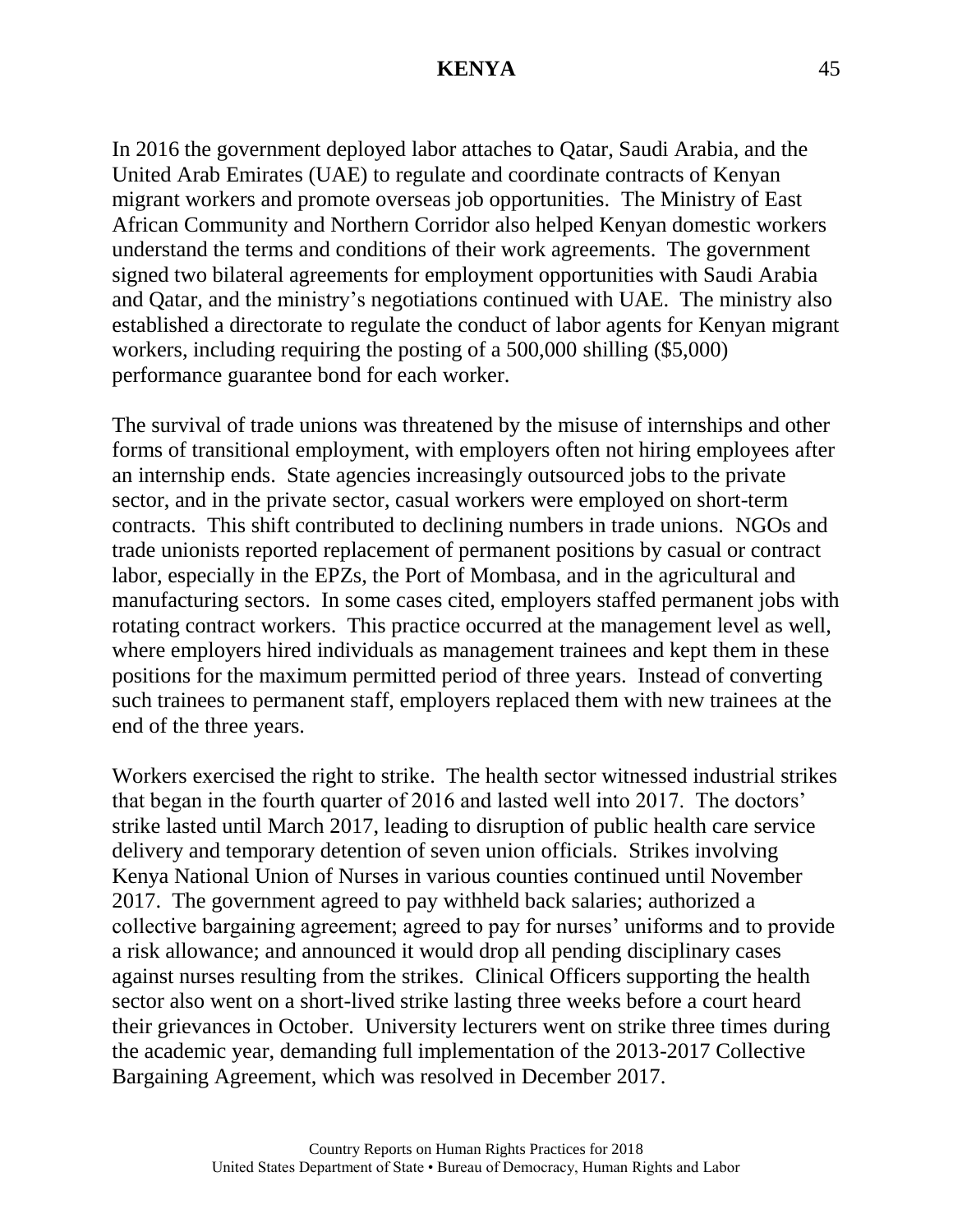# **b. Prohibition of Forced or Compulsory Labor**

The law prohibits most forms of forced or compulsory labor, including by children. The country made moderate advances to prevent or eliminate forced labor.

The government did not effectively enforce the law and some forced labor occurred. Certain legal provisions, including the penal code and the Public Order Act, impose compulsory prison labor. Resources, inspections, and remediation were not adequate to prevent forced labor, and penalties were not sufficient to deter violations. Violations included debt bondage, trafficking of workers, and compulsion of persons, even family members, to work as domestic servants. The government prosecuted 59 cases of forced labor, primarily in cattle herding, street vending, begging, and agriculture in 2017. Domestic workers from Uganda, herders from Ethiopia, and others from Somalia, South Sudan, and Burundi were subjected to forced labor.

Also see the Department of State's *Trafficking in Persons Report* at [www.state.gov/j/tip/rls/tiprpt/.](http://www.state.gov/j/tip/rls/tiprpt/)

# **c. Prohibition of Child Labor and Minimum Age for Employment**

The minimum age for work (other than apprenticeships) is 16, and the minimum age for hazardous work is 18. These protections, however, only extend to children engaged under formal employment agreements, and do not extend to those children working informally. The ministry, in collaboration with the International Labor Organization (ILO), the international donor community, and NGOs, published a list of specific jobs considered hazardous that would constitute the worst forms of child labor in 2014. This list includes but is not limited to scavenging, carrying stones and rocks, metalwork, working with machinery, mining and stone crushing. The law explicitly prohibits forced labor, trafficking, and other practices similar to slavery; child soldiering; prostitution; the use, procuring, or offering of a child for the production of pornography or for pornographic performances; and the use by an adult for illegal activities (such as drug trafficking) of any child up to age 18. The law applies equally to girls and boys.

The law allows children ages 13 to 16 to engage in industrial undertakings when participating in apprenticeships. Industrial undertakings are defined under law to include work in mines, quarries, factories, construction, demolition, and transportation, which the list for children includes as hazardous work.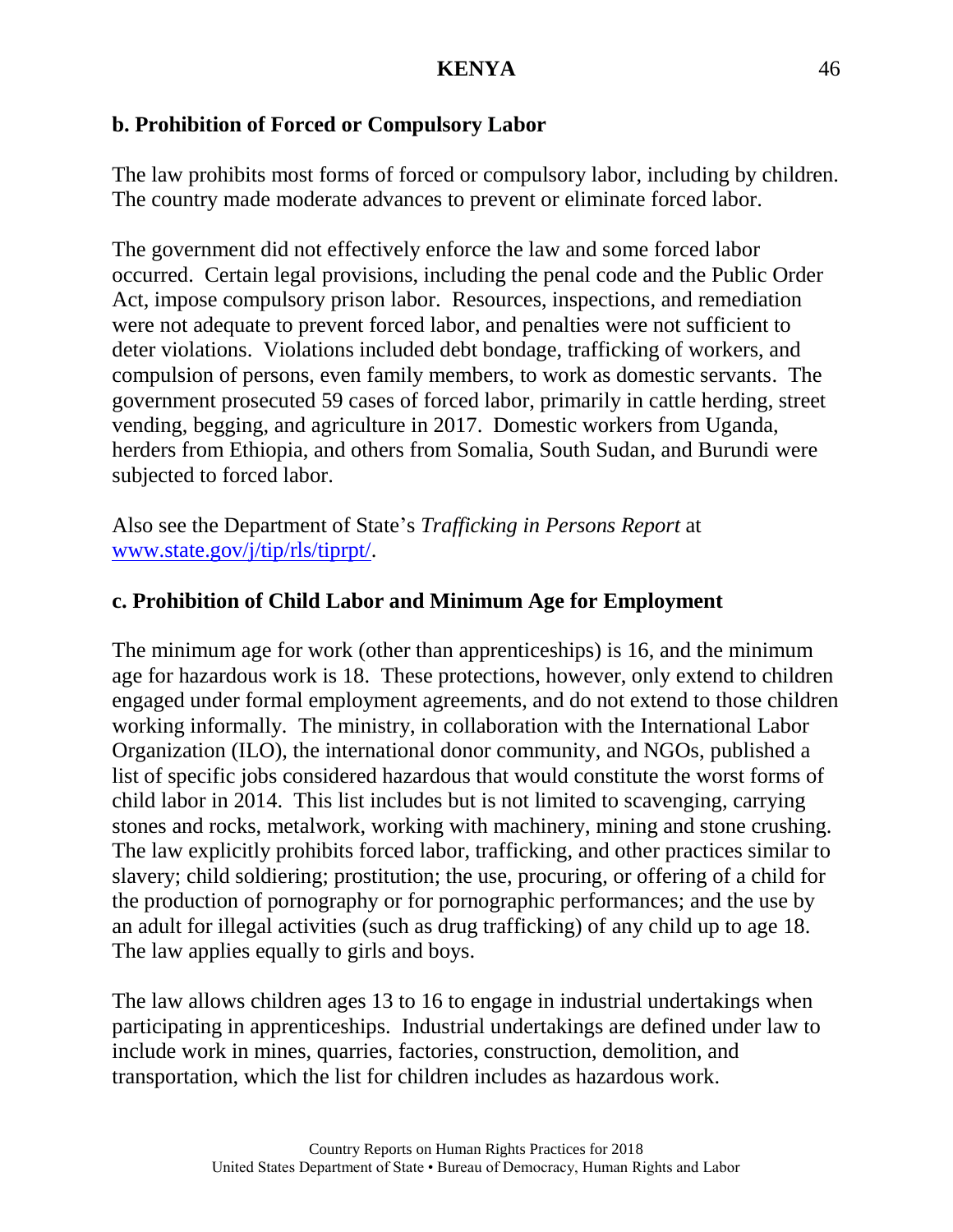The law provides for penalties for any person who employs, engages, or uses a child in an industrial undertaking in violation of the law. Fines in the formal sector were generally enough to deter violations. Employment of children in the formal industrial wage sector in violation of the Employment Act was rare. The law does not prohibit child labor for children employed outside the scope of a contractual agreement. Child labor in the informal sector was widespread but difficult to monitor and control.

The Ministry of Labor enforces child labor laws, but enforcement remained inconsistent due to resource constraints. Supplementary programs, such as the ILO-initiated Community Child Labor monitoring program, helped provide additional resources to combat child labor. These programs identified children who were working illegally, removed them from hazardous work conditions, and referred them to appropriate service providers. The government also worked closely with the Central Organization of Trade Unions, and the Federation of Kenyan Employers to eliminate child labor.

In support of child protection, the Ministry of Labor launched a national online database system in May 2017. The Child Protection Information Management System collects, aggregates and reports on child protection data that informs policy decisions and budgeting for orphans and vulnerable children. The web-based system allows for an aggregate format of data to be made available to all the child protection stakeholders. In 2017 two new Child Rescue Centers were established in Siaya and Kakamega counties, bringing the total number of these centers to eight. Child Rescue Centers withdraw and rehabilitate child laborers and provide counseling and life skills training.

The government continued to implement the National Safety Net Program for Results, a project seeking to establish an effective national safety net program for poor and vulnerable households, and the Decent Work Country Program, a project designed to advance economic opportunities. Under these programs, the government pays households sheltering orphans or other vulnerable children to deter the children from dropping out of school and engaging in forced labor. For example, there have been some cases reported in Western Kenya of girls dropping out of secondary school and engaging in sex work in order to afford basic supplies.

According to a 2016 UNICEF study, 26 percent of children between ages 14 and under (almost 5 million children) engaged in child labor. Many children worked on family plots or in family units on tea, coffee, sugar, sisal, tobacco, and rice plantations, as well as in the production of miraa (khat). Children worked in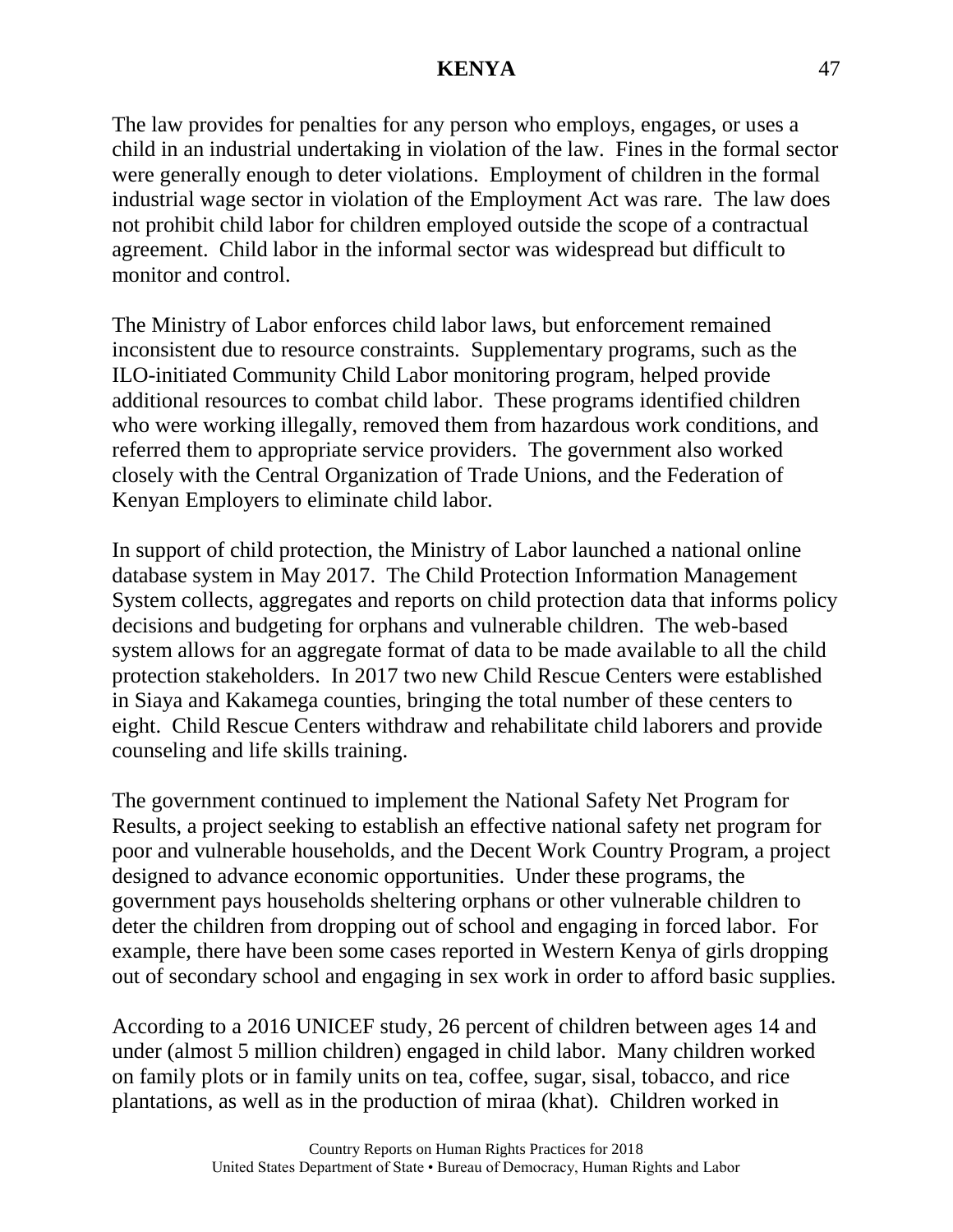mining, including in abandoned gold mines, small quarries, and sand mines. Children also worked in the fishing industry. In urban areas businesses employed children in hawking, scavenging, carrying loads, fetching and selling water, and selling food. Children often worked long hours as domestic servants in private homes for little or no pay, and there were reports of physical and sexual abuse of child domestic servants. Parents sometimes initiated forced or compulsory child labor, such as in agricultural labor and domestic service, but also including prostitution.

Most of the trafficking of children within the country appeared related to domestic labor, with migrant children trafficked from rural to urban areas.

Also see the Department of Labor's *Findings on the Worst Forms of Child Labor* at [www.dol.gov/ilab/reports/child-labor/findings/.](http://www.dol.gov/ilab/reports/child-labor/findings/)

# **d. Discrimination with Respect to Employment and Occupation**

The law prohibits discrimination but does not explicitly prohibit discrimination based on sexual orientation or gender identity. Several regulatory statutes provide a legal framework for a requirement for the public and private sectors to reserve 5 percent of employment opportunities for persons with disabilities; tax relief and incentives for such persons and their organizations; and reserves 30 percent of public procurement tenders for women, youth, and persons with disabilities.

The government did not effectively enforce the law. Gender-based discrimination in employment and occupation occurred, although the law mandates nondiscrimination based on gender in hiring. The average monthly income of women was approximately two-thirds that of men. Women had difficulty working in nontraditional fields, had slower promotions, and were more likely to be dismissed. According to a World Bank report, both men and women experienced sexual harassment in job recruitment, but women more commonly reported it. Women who tried to establish their own informal businesses were subjected to discrimination and harassment. One study of women street vendors in Nairobi found harassment was the main mode of interaction between street vendors and authorities. The study noted that demands for bribes by police amounting to three to 8 percent of a vendor's income as well as sexual abuse were common.

In an audit of hiring practices released in 2016, the NCIC accused many county governors of appointing and employing disproportionate numbers of the dominant tribe in their county. According to the commission, 15 of the 47 counties failed to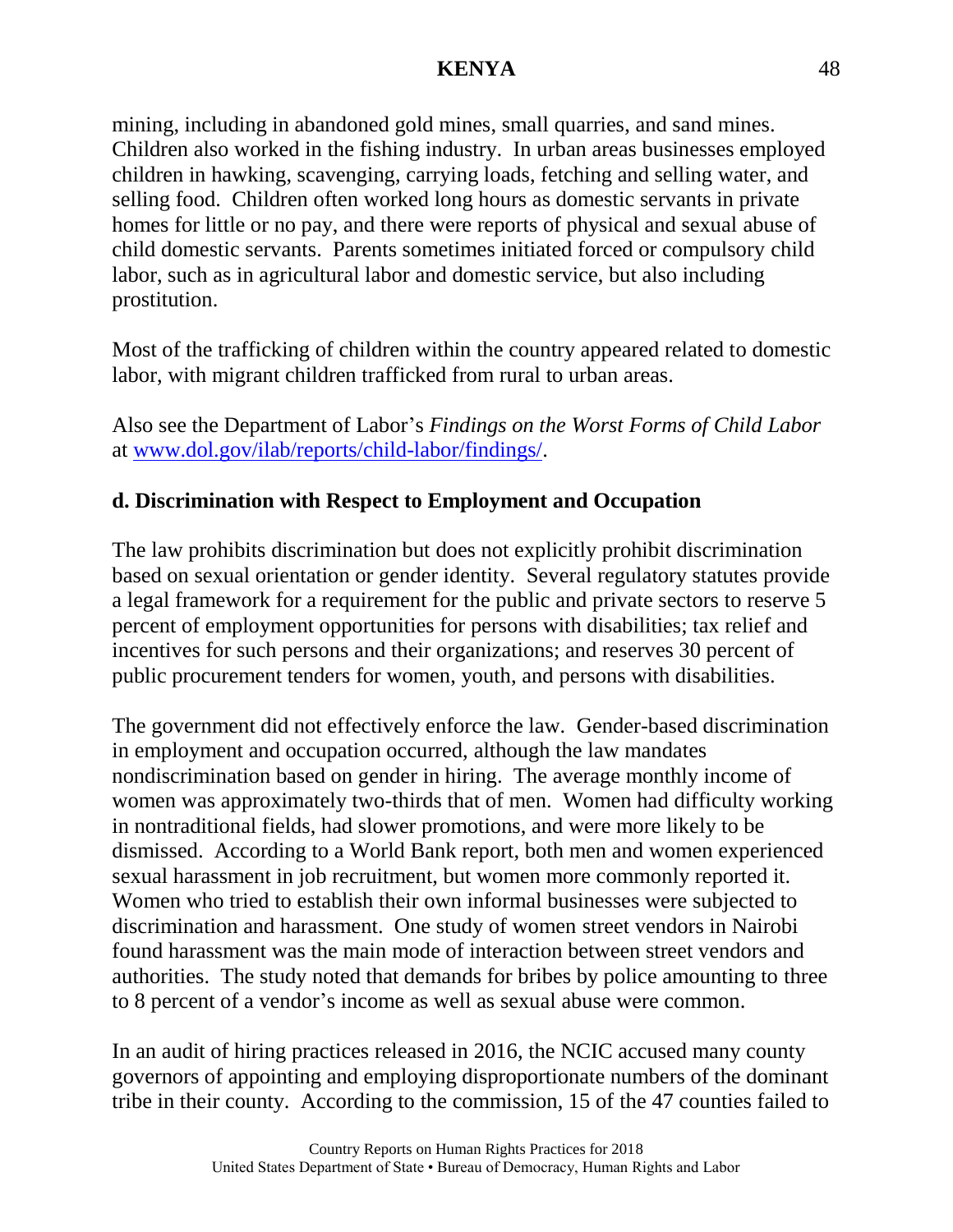include a single person from a minority tribe either on the county's public service board or as county executive committee members. For example, all 10 of West Pokot's committee members were Pokots. These problems were aggravated by the devolution of fiscal and administrative responsibility to county governments. Some counties, for example Nairobi City County, were notable for apportioning roles inclusively. Observers also noted patterns of preferential hiring during police recruitment exercises (see section 1.d.).

In both private business and in the public sector, members of nearly all ethnic groups commonly discriminated in favor of other members of the same group.

Due to societal discrimination, there were limited employment opportunities for persons with albinism. The law provides protection for persons with disabilities against employment discrimination, although in practice many persons with disabilities faced challenges in finding and obtaining employment. There are no legal employment protections for LGBTI persons, who remained vulnerable to discrimination in the workplace. Discrimination against migrant workers also occurred.

## **e. Acceptable Conditions of Work**

Regulation of wages is part of the Labor Institutions Act, and the government established basic minimum wages by occupation and location, setting minimum standards for monthly, daily, and hourly work in each category. The minimum wage for a general laborer was 12,926 shillings (\$128) per month. The average minimum wage for skilled workers was 18,274 shillings (\$181) per month. The government increased the lowest agricultural minimum wage for unskilled employees to 7,323 shillings (\$73) per month, excluding housing allowance. Agricultural workers were underpaid compared with other sectors. Minimum wages exceeded the World Bank poverty rate of \$1.90 per day.

The Ministry of Labor implemented various social protection programs under the Social Safety Net Program, such as a cash transfer for orphaned and vulnerable children, a cash transfer program for the elderly, and a cash transfer program for persons with disabilities. These programs reached 874,806 households.

The law limits the normal workweek to 52 hours (60 hours for night workers); some categories of workers had lower limits. It specifically excludes agricultural workers from such limitations. It entitles an employee in the nonagricultural sector to one rest day per week and 21 days of combined annual and sick leave. The law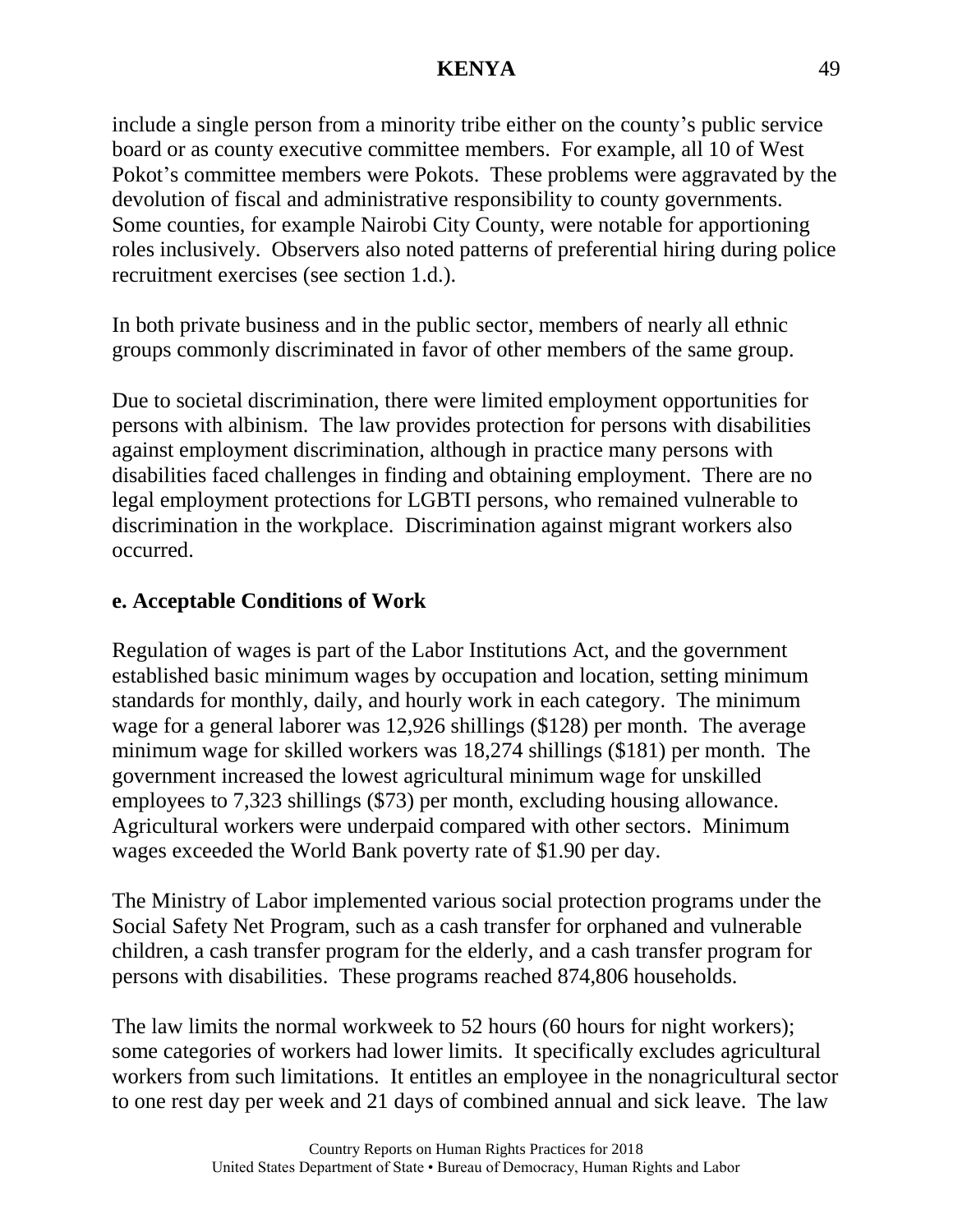also requires that total hours worked (regular time plus overtime) in any two-week period not exceed 120 hours (144 hours for night workers) and provides premium pay for overtime.

The government did not effectively enforce the law. Authorities reported workweek and overtime violations. Workers in some enterprises, particularly in the EPZs and those in road construction, claimed employers forced them to work extra hours without overtime pay to meet production targets. Hotel industry workers were usually paid the minimum statutory wage, but employees worked long hours without compensation. Additionally, employers often did not provide nighttime transport, leaving workers vulnerable to assault, robbery, and sexual harassment.

The law details environmental, health, and safety standards. The Labor Ministry's Directorate of Occupational Health and Safety Services has the authority to inspect factories and work sites, but employed an insufficient number of labor inspectors to conduct regular inspections. Fines generally were insufficient to deter violations.

The directorate's health and safety inspectors can issue notices against employers for practices or activities that involve a risk of serious personal injury. Employers may appeal such notices to the Factories Appeals Court, a body of four members, one of whom must be a High Court judge. The law stipulates that factories employing 20 or more persons have an internal health and safety committee with representation from workers. According to the government, many of the largest factories had health and safety committees.

The law provides for labor inspections to prevent labor disputes, accidents, and conflicts and to protect workers from occupational hazards and disease by ensuring compliance with labor laws. Low salaries and the lack of vehicles, fuel, and other resources made it very difficult for labor inspectors to do their work effectively and left them vulnerable to bribes and other forms of corruption. Labor inspections include a provision for reporting on persons with disabilities. The Employment Act of 2007 prohibits discrimination against an employee on the basis of disability.

The law provides social protections for workers employed in the formal and informal sectors. Informal workers organized into associations, cooperatives, and, in some cases, unions. All Kenyan employers, including those in the informal sector, are required to contribute to the National Hospital Insurance Fund and the National Social Security Fund; these provide health insurance and pensions.